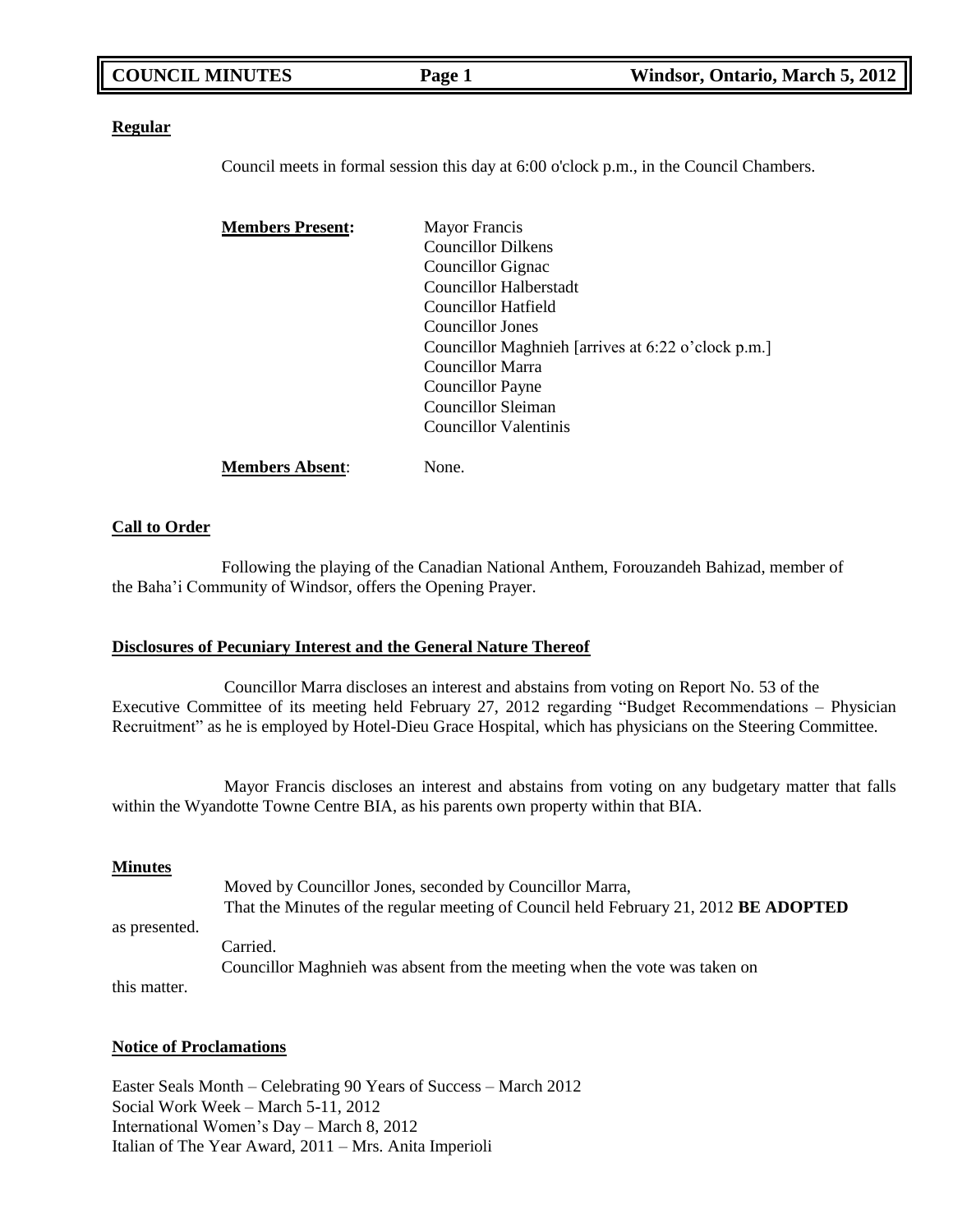## **COUNCIL MINUTES Page 2 March 5, 2012**

## **Committee of the Whole**

Moved by Councillor Marra, seconded by Councillor Payne,

That Council do now rise and move into Committee of the Whole with the Mayor presiding for the purpose of dealing with:

- (a) communication items;
- (b) consent agenda;
- (c) hearing requests for deferrals or referrals of any items of business;
- (d) hearing presentations and delegations;
- (e) consideration of business items;
- (f) consideration of Committee reports:
	- (i) **Report of Special In-Camera Meeting or other Committee as may be held prior to Council** (if scheduled); and
		- (ii) **Report of Special In-Camera Meeting** held January 30, 2012; and
	- (iii) **Report No. 65 – 2012 Operating Budget**; and
	- (iv) **Report No. 66 – 2012 Operating Budget – Additional Information**; and
	- (v) **Report No**. **79 – Voucher Program for cats**
- (g) consideration of by-laws 27-2012 through 31-2012 (inclusive).
- Carried.

Councillor Maghnieh was absent from the meeting when the vote was taken on

this matter.

## **Communications**

Moved by Councillor Sleiman, seconded by Councillor Valentinis,

**M103–2012** That the following Communication Item 1, as set forth in the Council Agenda **BE REFERRED** as noted:

| <b>Item</b> | From                   | <b>Description</b>                                            |
|-------------|------------------------|---------------------------------------------------------------|
|             |                        | Letter dated February 6, 2012 regarding 2012 Operating Budget |
|             | Windsor Police Service | Note & File                                                   |
|             |                        | AFB/11050, SP2012                                             |

Carried.

Councillor Maghnieh was absent from the meeting when the vote was taken on

this matter.

## **Deferrals and/or Referrals and Withdrawals**

None requested.

## **Presentations & Delegations:**

## **DELEGATIONS**

## **Executive Committee Report No. 79 – Voucher Program for Cats**

## **Melanie Coulter, Executive Director, Windsor Essex County Humane Society**

Melanie Coulter, Executive Director of the Windsor Essex County Humane Society, appears before Council and is available for questions regarding the Voucher Program for Cats.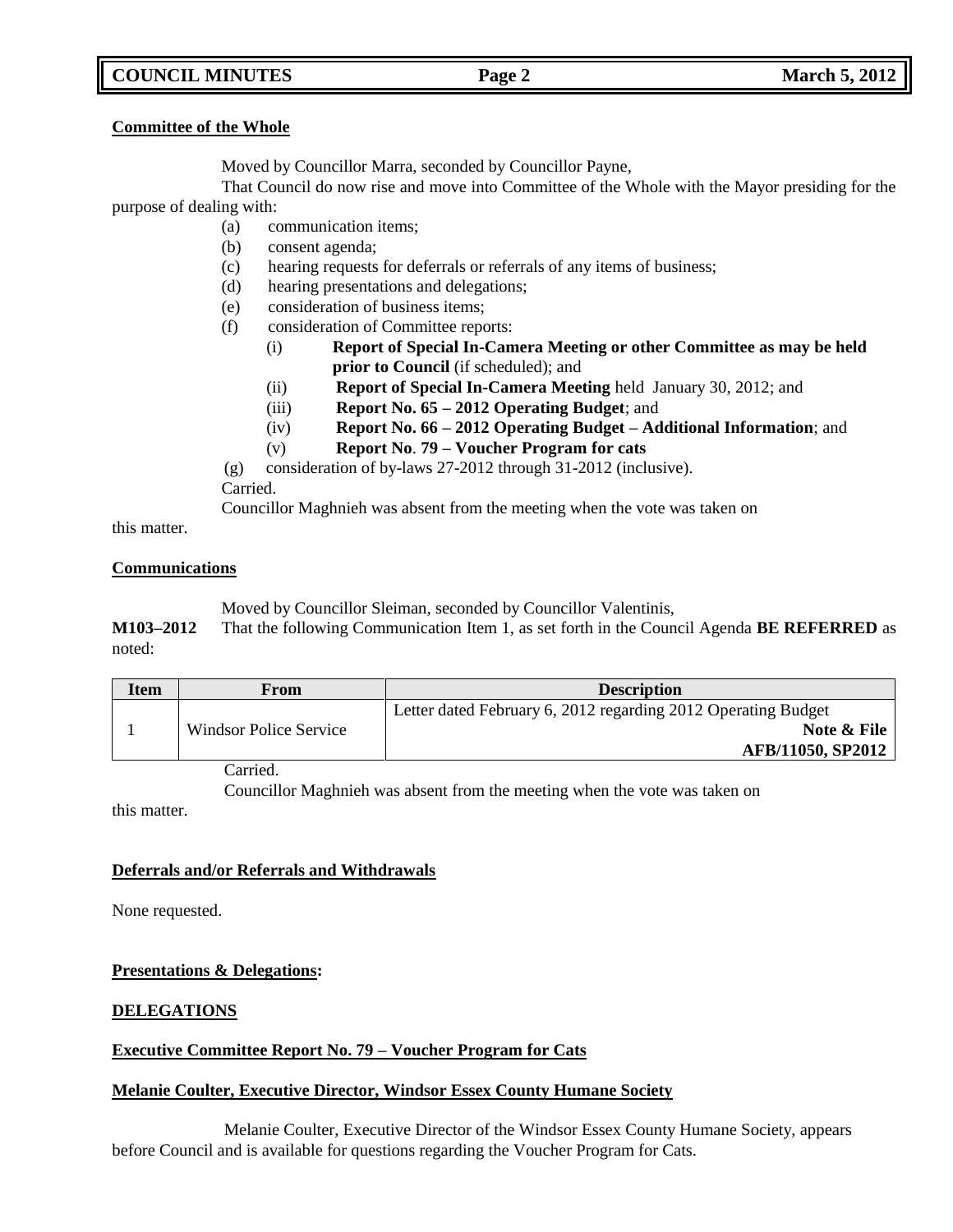Moved by Councillor Jones, seconded by Councillor Maghnieh, **M104-2012** That **Report No. 79 of the Executive Committee of its meeting held February 27, 2012** respecting the Voucher Program for Cats **BE ADOPTED** as presented. Carried.

## **ACL/11207 AFB/11050**

## **Transit Windsor Budget**

### **Reverend Charles Payne, resident of Ward 7**

Reverend Charles Payne, resident of Ward 7, appears before Council to address concerns of the residents in the Villages of Aspen Lakes, and requests that Council approve major improvements to the wheelchair pads on both sides of McHugh Drive, bus shelters, curbs cut to enable residents to cross the street safely, and a pedestrian cross walk, and concludes by stating that the recommended improvements will ensure the safety of all the residents and visitors to the Villages of Aspen Lakes.

Moved by Councillor Hatfield, seconded by Councillor Marra, **M105-2012** That the submission of Reverend Charles Payne regarding: Transit Windsor's Budget **BE REFERRED** to the 2012 Capital Budget deliberations. Carried.

Councillor Maghnieh was absent from the meeting when the vote was taken on this matter.

## **2012 Operating Budget**

### **Jason Ilijanic, Chair, Finance & Taxation Committee, Windsor Essex Regional Chamber of Commerce**

Jason Ilijanic, Chair, Finance & Taxation Committee, Windsor Essex Regional Chamber of Commerce, appears before Council, to state that the Chamber supports and applauds the City of Windsor for delivering a net zero tax levy increase while holding the level of services needed by businesses this year, and concludes by stating that the 2012 budget report and supporting documents contained the greatest information on the budget pressures and indicators for future developments.

### **Andy Furlong, resident of Ward 4**

Andy Furlong, resident of Ward 4, appears before Council and applauds Council for the ongoing support for the Windsor Symphony and Art Gallery of Windsor, and concludes by suggesting that the operating budget should also reflect the Enwin Utilities increases as well as sewer surcharge rates.

### **Consent Agenda**

Moved by Councillor Dilkens, seconded by Councillor Gignac,

That the following Consent Agenda and the recommendations contained in the administrative reports **BE APPROVED** as amended: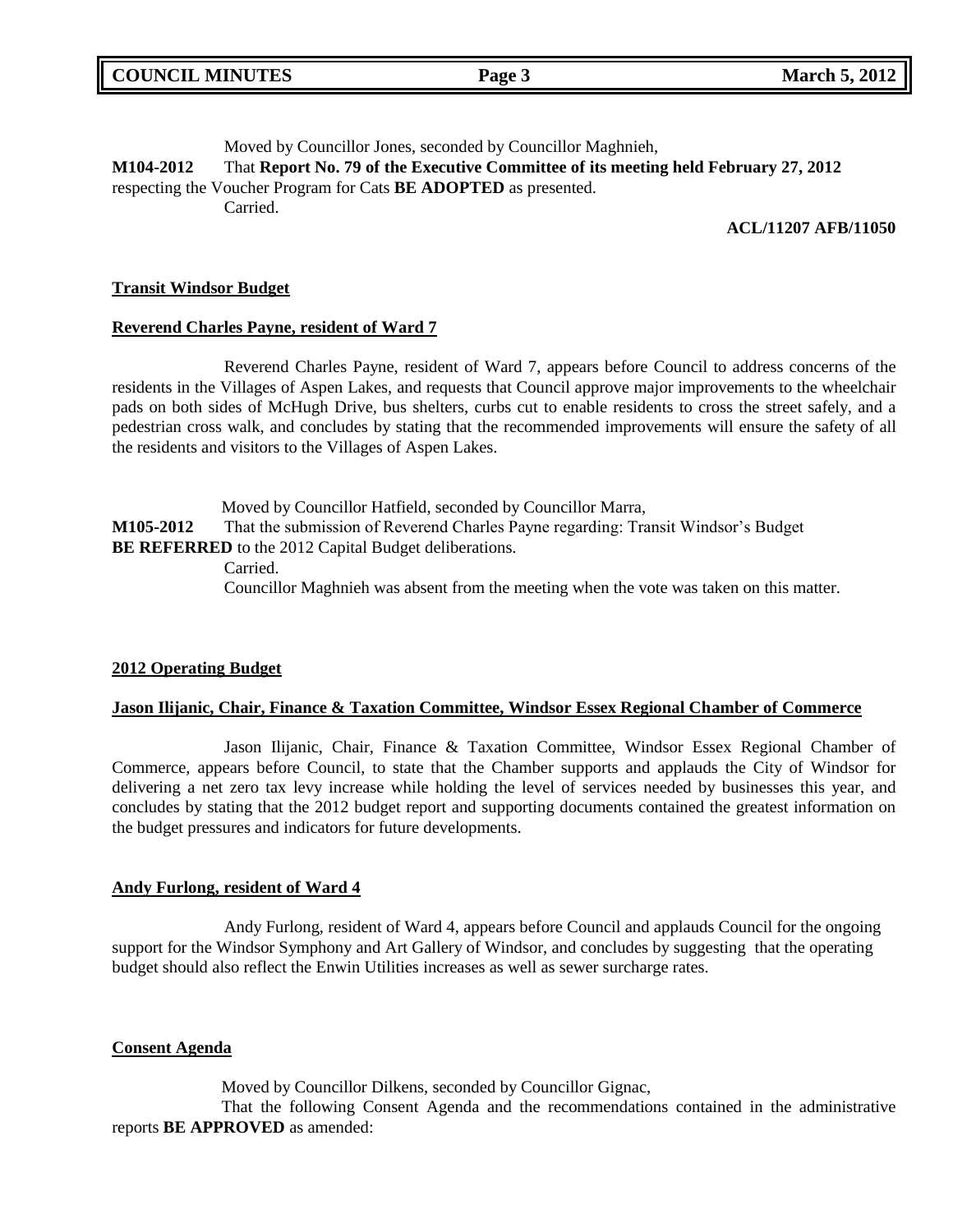- Item 1 City Purchase from Jones and Sheridan 4690 Walker Road
- Item 2 Improvements to Walker Road from Digby Street/North Service Road East to Foster Avenue
- Item 3 Provincial/Cabana Road Improvement Project Relocation of Billboard Ground Sign Fronting on Cabana Road East

## Consent Committee Reports

| <b>Executive Standing Committee</b> |               |                                                                            |  |
|-------------------------------------|---------------|----------------------------------------------------------------------------|--|
| No.                                 |               | <b>Description</b>                                                         |  |
| 1.                                  | Report No. 53 | <b>Budget Recommendations - Physician Recruitment</b>                      |  |
| 2.                                  | Report No. 54 | Recommended Organization Structure - Asset Planning Function               |  |
| 3.                                  | Report No. 55 | 2012 Downtown Windsor Business Improvement Association Request for         |  |
|                                     |               | <b>Hospitality Resource Panel Funding</b>                                  |  |
| 4.                                  | Report No. 56 | Recovery of Sidewalk Cafe Fees                                             |  |
| 5.                                  | Report No. 57 | 2012 Essex-Windsor Solid Waste Authority Operational Plan and Budget       |  |
| 6.                                  | Report No. 58 | 2012 Business Improvement Area (BIA) Budget Approval                       |  |
| 7.                                  | Report No. 60 | <b>Risk Management Budget Requests</b>                                     |  |
| 8.                                  | Report No. 61 | Huron Lodge - Budget 2012                                                  |  |
| 9.                                  | Report No. 62 | Compensation/Salary Market Comparison 2010 - Non-Union Employees           |  |
| 10.                                 | Report No. 63 | Compensation/Salary Market Comparison 2010 - Corporate Leadership Team     |  |
| 11.                                 | Report No. 64 | Compensation/Salary Market Comparison 2010 - Chief Administrative          |  |
|                                     |               | Officer                                                                    |  |
| 12.                                 | Report No. 67 | Establishment of an Investment Response Team in the Mayor's Office         |  |
| 13.                                 | Report No. 68 | Report No. 22 of the Economic Development Standing Committee               |  |
| 14.                                 | Report No. 69 | Report No. 29 of the Environment & Transportation Standing Committee       |  |
| 15.                                 | Report No. 70 | Report No. 30 of the Environment & Transportation Standing Committee       |  |
| 16.                                 | Report No. 71 | Report No. 46 of the Environment & Transportation Standing Committee       |  |
| 17.                                 | Report No. 72 | Report No. 21 of the Economic Development Standing Committee               |  |
| 18.                                 | Report No. 73 | Report No. 46 of the Executive Committee                                   |  |
| 19.                                 | Report No. 74 | Report No. 18 of the Economic Development Standing Committee               |  |
| 20.                                 | Report No. 75 | Report No. 47 of the Social Development, Health & Culture Standing         |  |
|                                     |               | Committee                                                                  |  |
| 21.                                 | Report No. 76 | Communication No. 3 - Children's Safety Village of Windsor and Essex       |  |
|                                     |               | County                                                                     |  |
| 22.                                 | Report No. 77 | Windsor-Essex Active Retirement Community Initiative (WEARCI) funding      |  |
|                                     |               | request                                                                    |  |
| 23.                                 | Report No. 78 | Request of Arnie Blaine, President, Ottawa Street Business Improvement     |  |
|                                     |               | Area                                                                       |  |
| 24.                                 | Report No. 80 | Request by Teresa Silvestri, Vice-President of the Erie Street Business    |  |
|                                     |               | Improvement Area (BIA) for increased parking on Erie Street from Parent to |  |
|                                     |               | Pierre                                                                     |  |
| 25.                                 | Report No. 81 | Increase in funding to Handi-Transit                                       |  |
| 26.                                 | Report No. 82 | 2012 Operating Budget for the Essex Region Conservation Authority          |  |
| 27.                                 | Report No. 83 | Border Liaison/Council Secretariat position                                |  |
| 28.                                 | Report No. 84 | Invitation to Windsor Essex Development Corporation to present to Mayor    |  |
|                                     |               | and Council                                                                |  |
| 29.                                 | Report No. 85 | Adjustment for the Multi-Residential tax class                             |  |
| 30.                                 | Report No. 86 | Economic Development Initiative Budget                                     |  |
| 31.                                 | Report No. 87 | Elimination of retiree gifts                                               |  |
| 32.                                 | Report No. 88 | Report No. 46 of the Social Development, Health and Culture Standing       |  |
|                                     |               | Committee                                                                  |  |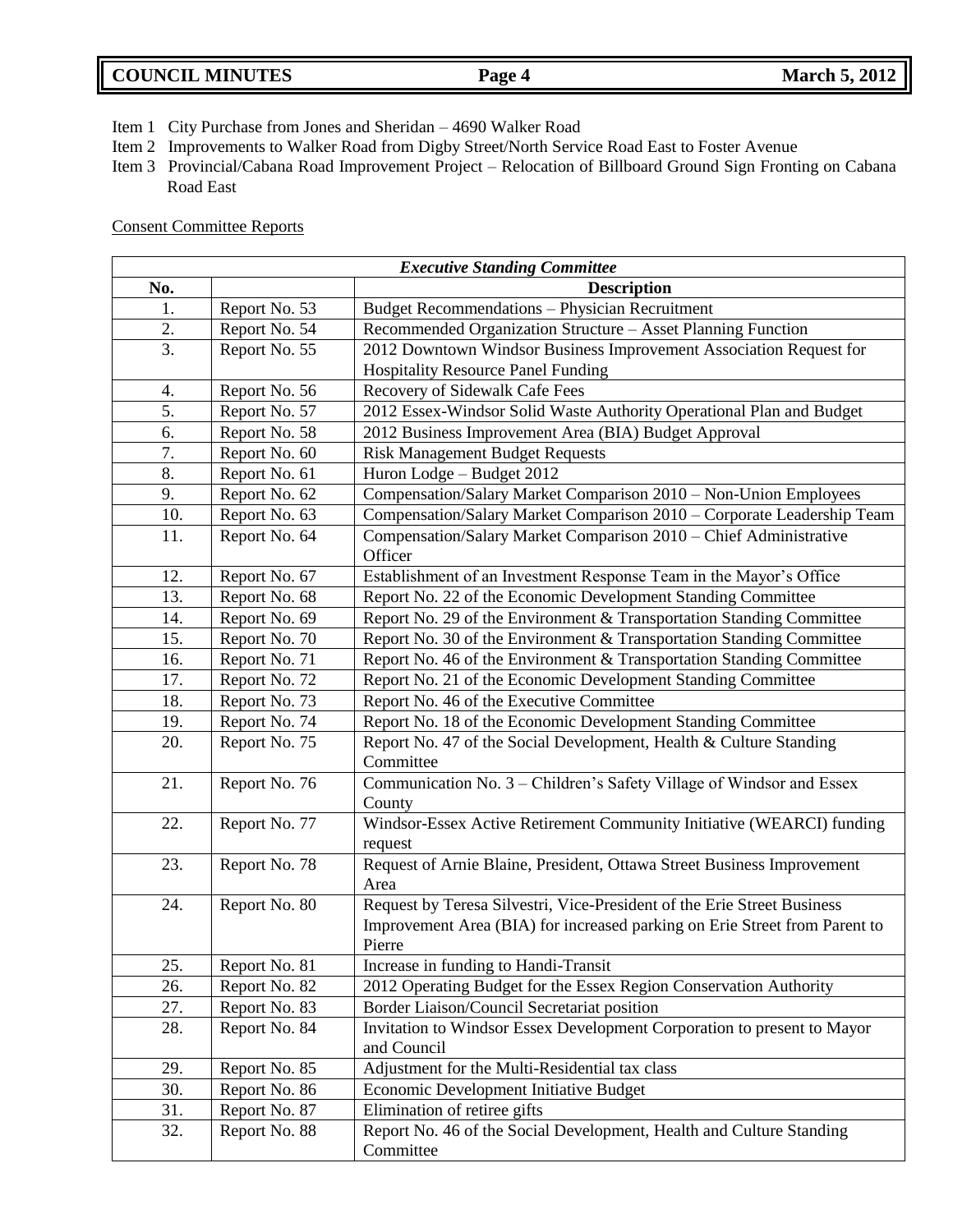# **COUNCIL MINUTES Page 5 March 5, 2012**

| 33. | Report No. 89 | Report No. 48 of the Social Development, Health and Culture Standing    |
|-----|---------------|-------------------------------------------------------------------------|
|     |               | Committee                                                               |
| 34. | Report No. 90 | Salary Market comparison review for CANUE employees, the Corporate      |
|     |               | Leadership Team and the Chief Administrative Officer                    |
| 35. | Report No. 91 | Council Strategic Initiatives budget                                    |
| 36. | Report No. 92 | Request by Karen Behune Plunkett, President and CEO WEtech Alliance for |
|     |               | operating costs.                                                        |
| 37. | Report No. 93 | Communications 1 to 2 and 5 to 18 inclusive of the Executive Committee  |
|     |               | meeting                                                                 |
| 38. | Report No. 94 | <b>Healthy Communities Fund</b>                                         |

Carried.

Councillor Marra discloses an interest and abstains from voting on Report No. 53 of the Executive Standing Committee.

Mayor Francis discloses an interest and abstains from voting on the portion of Report No. 58 of the Executive Standing Committee pertaining to the Wyandotte Towne Centre BIA.

## **Regular Business Items**

Moved by Councillor Valentinis, seconded by Councillor Jones,

**M106-2012** That Administration **BE DIRECTED** to reinstate the Skunk Removal Program in 2012 through a one-time funding from the 2011 surplus funds in the amount of \$80,000.00, and further that Administration **PREPARE** a report regarding options available for the skunk removal program in 2013.

Carried.

Councillors Dilkens, Hatfield, Payne and Maghnieh voting nay.

Moved by Councillor Hatfield, seconded by Councillor Jones,

**M107-2012** That Council **ALLOCATE** \$10,000 as requested by the Roseland Board, for a sponsorship towards the Windsor Roseland Charity Classic Golf Tournament, and that this **BE FUNDED** from the 2011 surplus funds.

Carried.

Moved by Councillor Hatfield, seconded by Councillor Jones,

**M108-2012** That the recommended budget reduction as presented in the 2012 budget documents related to the closure of Sandpoint Beach, **BE REINSTATED** and that it **BE FUNDED** in 2012 through the 2011 surplus funds and that it **BE INCLUDED** as a base budget adjustment to the 2013 budget, and further, that administration **REVIEW** the possibility of moving the swimming beach further east on the property.

Carried.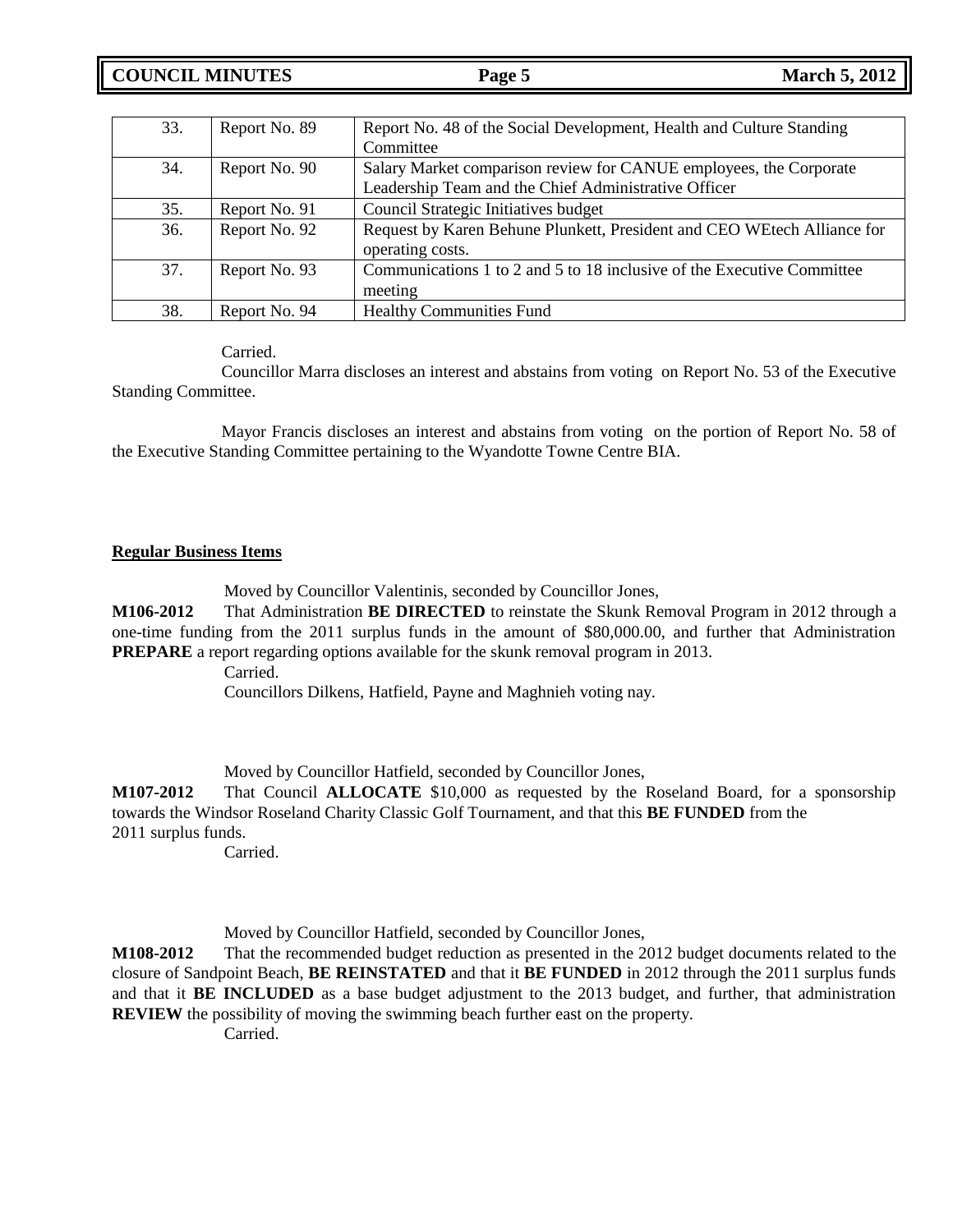| <b>COUNCIL MINUTES</b> | Page 6 | <b>March 5, 2012</b> |
|------------------------|--------|----------------------|
|                        |        |                      |

Moved by Councillor Marra, seconded by Councillor Valentinis,

**M109-2012** That the Administrative accepted issue # 2012-0288 pertaining to the elimination of the Customer Service/Other Professional Services Account in the amount of \$14,000.00 as referenced in the 2012 Operating Budget - Accepted (page 65) **BE REINSTATED**, and that it **BE FUNDED** in 2012 through the 2011 surplus funds and that \$14,000 **BE INCLUDED** as a base budget adjustment to the 2013 Operating Budget for Customer Service/Other Profession Services Account.

. Carried.

## **Executive Committee Report No. 65 and 66**:

Moved by Councillor Maghnieh, seconded by Councillor Hatfield,

**M110-2012** That **Report No. 66 of the Executive Committee of its meeting held February 27, 2012** respecting the 2012 Operating Budget – Additional Information **BE ADOPTED AS AMENDED** and further that the Windsor Public Library **BE DIRECTED** to repay the full outstanding non-interest bearing debt in the amount of \$160,048 to the City of Windsor on a deferred basis consistent with the repayment schedule below:

> 2012 \$11,048 2013 \$15,000 2014 \$15,000 2015 \$35,000 2016 \$37,000 2017 \$47,000 Carried. Councillors Marra and Payne voting nay.

> > Report Number 15755 & 15782 AFB/11050

## **Executive Committee Report No. 59 – CQ34-2011 – User Fees**

Moved by Councillor Payne, seconded by Councillor Gignac, **M111-2012** That **Report No. 59 of Executive Committee of its meeting held February 27, 2012** respecting CQ34-2011 – User Fees **BE ADOPTED AS AMENDED** to reflect the following:

That Council **RECEIVE** the report of the Deputy Treasurer in response to CQ34-2011; and

That Council **DIRECT** administration to **REPORT BACK** on the administrative cost of issuing licenses for such requests as the transfer of cab licenses which generate a financial benefit for the applicant and which should not be at the cost of the general taxpayer.

Carried.

Report Number 15754 AFB/11050

### **Consideration of Committee Reports**

Moved by Councillor Jones, seconded by Councillor Maghnieh, **M112-2012** That the **Report of the special In-camera** meeting held January 30, 2012 **BE ADOPTED** as presented. Carried.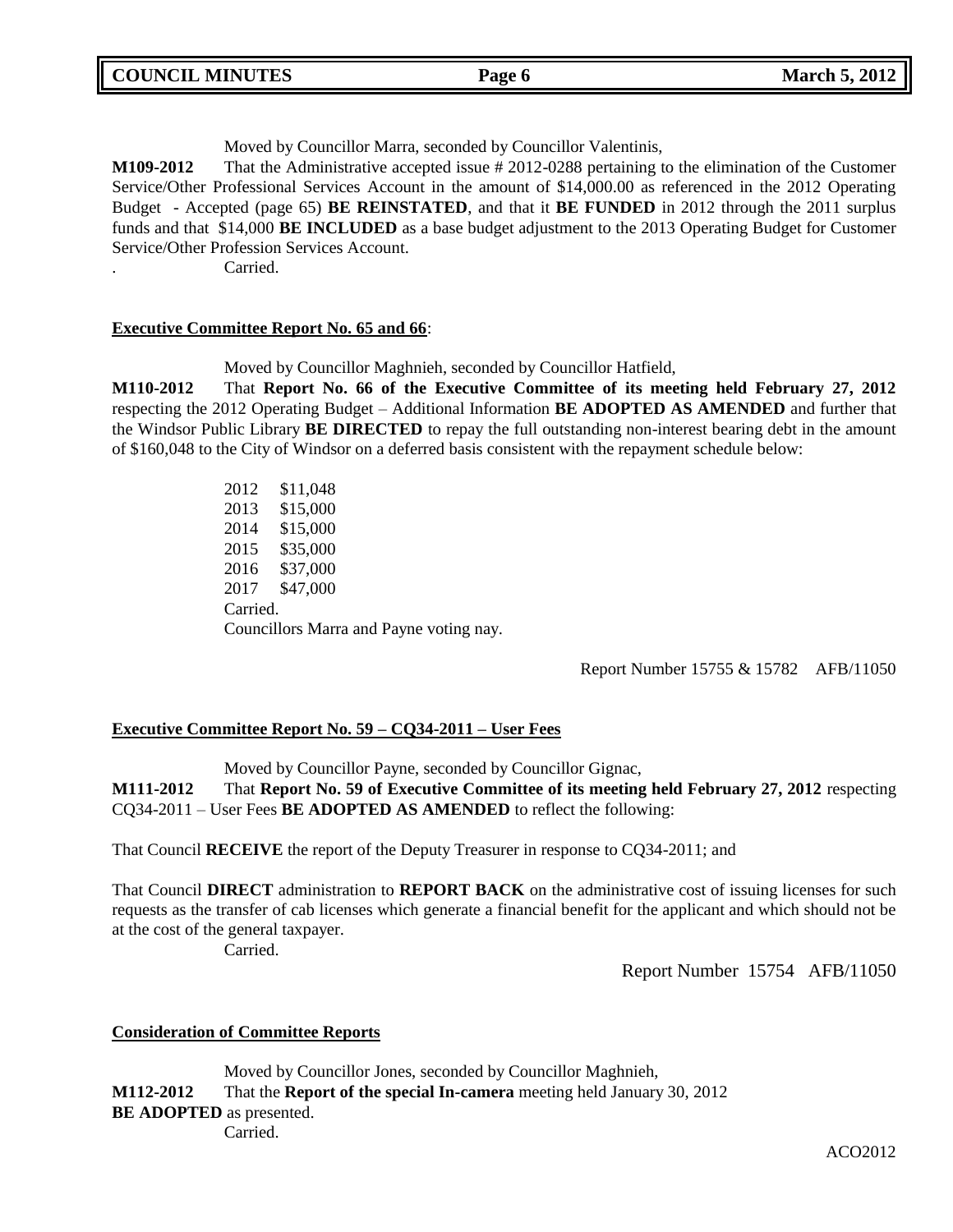### **By-laws**

Moved by Councillor Marra, seconded by Councillor Payne,

That the following By-laws No. 27-2012 through 31-2012 (inclusive), be introduced and read a first and second time:

- 27-2012 "A BY-LAW TO FURTHER AMEND BY-LAW NUMBER 8600 CITED AS THE "CITY OF WINDSOR ZONING BY-LAW""
- 28-2012 "A BY-LAW TO ADOPT AMENDMENT NO. 88 TO THE OFFICIAL PLAN OF THE CITY OF WINDSOR''
- 29-2012 "A BY-LAW TO FURTHER AMEND BY-LAW NUMBER 8600 CITED AS THE "WINDSOR CORE AREA ZONING BY-LAW""
- 30-2012 "A BY-LAW TO FURTHER AMEND BY-LAW NUMBER 8600 CITED AS THE "WINDSOR CORE AREA ZONING BY-LAW""
- 31-2012 "A BY-LAW TO CONFIRM THE PROCEEDINGS OF THE COUNCIL OF THE CORPORATION OF THE CITY OF WINDSOR AT ITS MEETING HELD ON THE FIFTH DAY OF MARCH, 2012"

Carried.

Moved by Councillor Sleiman, seconded by Councillor Valentinis,

That the Committee of the Whole does now rise and report to Council respecting the business items considered by the Committee:

- **1) Communication Items (as presented)**
- **2) Consent Agenda (as amended)**
- **3) Items Deferred**
- **Items Referred**
- **4) Consideration of the Balance of Business Items (see Schedule "A")**
- **5) Committee Reports (as amended)**
- **6) By-laws given first and second readings (as presented)** Carried.

### **Notices of Motion**

None presented.

## **Third Reading of By-laws**

Moved by Councillor Dilkens, seconded by Councillor Gignac,

That the following By-laws No. 27-2012 through 31-2012 (inclusive), having been read a first and second time be now read a third time and finally passed and that the Mayor and Clerk **BE AUTHORIZED** to sign and seal the same notwithstanding any contrary provision of the Council.

Carried.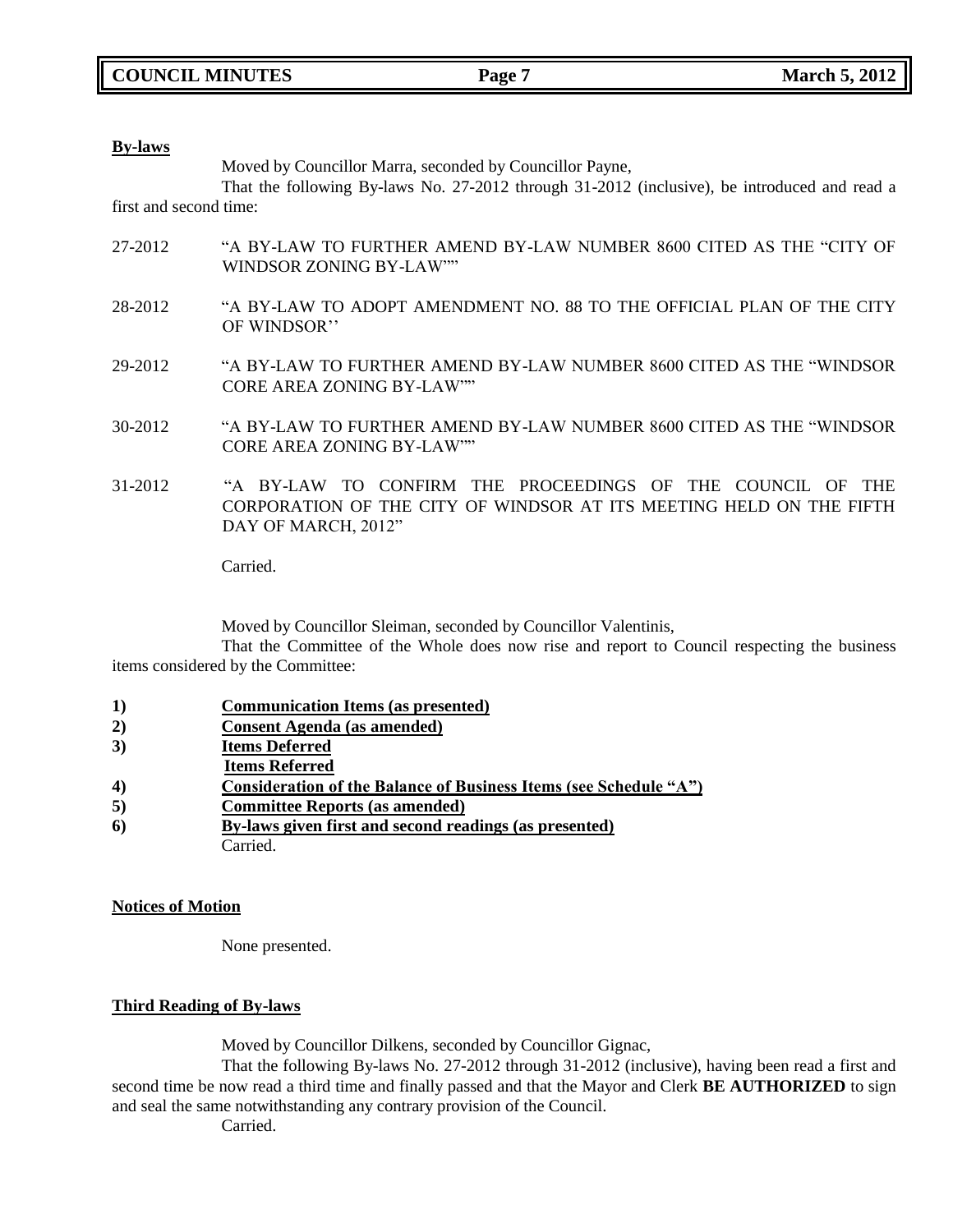## **COUNCIL MINUTES Page 8 March 5, 2012**

## **Petitions**

Moved by Councillor Marra, seconded by Councillor Hatfield,

**M113-2012** That the petition presented by Councillor Marra from Reverend Charles Payne requesting major improvements for safety and continued independence in the Villages of Aspen Lakes **BE RECEIVED** by the Clerk and the Clerk **BE DIRECTED** to forward the petition to the General Manager of Transit Windsor and the City Engineer for the purpose of an examination of the requested works or undertakings; and further that a report **BE PROVIDED** consistent with the direction provided.

Carried.

ACO/11248

## **Council Questions**

None requested.

## **Adjournment**

Moved by Councillor Marra, seconded by Councillor Payne, That this Council meeting stand adjourned until the next regular meeting of Council or at the call

## of the Mayor.

Carried.

Accordingly, the meeting is adjourned at 7:43 o'clock p.m.

**MAYOR**

**THIS IS A DRAFT COPY**

# **CITY CLERK**

## **SUPERVISOR OF COUNCIL SERVICES/DEPUTY CITY CLERK**

## **DEPUTY CITY CLERK/SENIOR MANAGER OF COUNCIL SERVICES**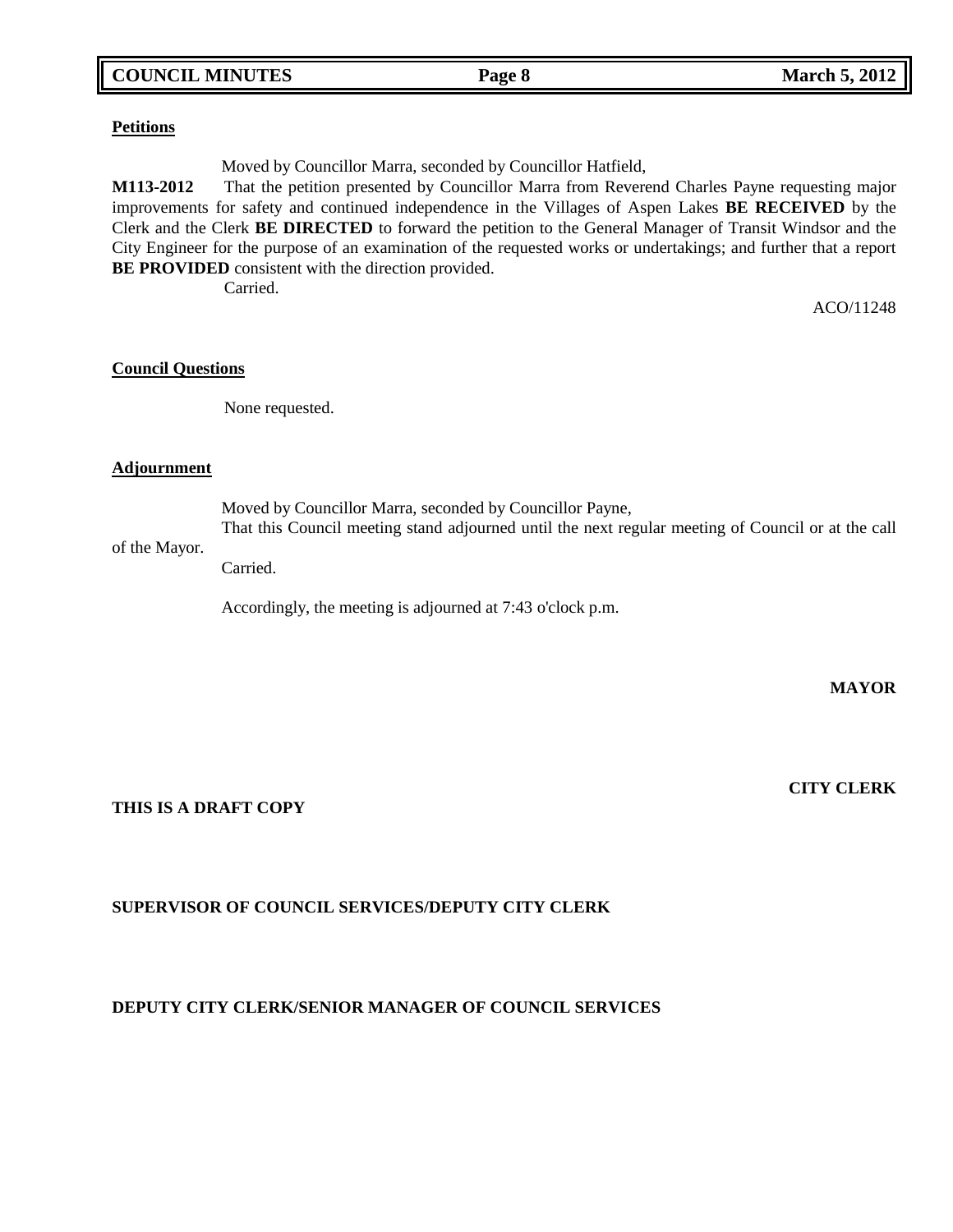# **COUNCIL MINUTES Page 9 March 5, 2012**

### Dilkens Gignac

## CR41/2012

That **APPROVAL BE GIVEN** to the recommendation contained in the Confidential Memo titled "City Purchase From Jones and Sheridan-4690 Walker" dated February 21, 2012.

Carried.

Report Number **15769 APM2012 C1**

## Dilkens Gignac

## CR42/2012

That the recommendation in the Confidential Memo with the subject "Improvements To Walker Road From Digby Street/North Service Road East To Foster Avenue" dated February 21, 2012 **BE APPROVED.**

Carried.

Report Number **15773 SW/7961 C2**

## Dilkens Gignac

## CR43/2012

That the billboard ground sign located on the Cabana Road frontage of the improved property municipally known as 3825 Sixth Concession Road **BE APPROVED** for replacement or reinstallation on the site subject to the following:

- The billboard ground sign is to be relocated near the westerly property limit south of the land expropriated  $\bullet$ for the Cabana Road East right-of-way.
- Minimum setback from the rear lot line adjacent to Cabana Road East 0.89 metre;
- Minimum setback from side lot line 1.51 metres;
- Maximum billboard ground sign height 9.0 metres;
- Total maximum face area of the billboard sign 42.4 square metres;  $\bullet$
- The billboard ground sign shall not have any electronic, manual or animated changing copy;  $\bullet$
- The billboard ground sign will be located within 200 metres from another billboard ground sign, which is  $\bullet$ located on another property;
- $\bullet$ A sign permit is taken out for the installation of the billboard.

Carried.

## Report Number **15778 SW/10746 C3**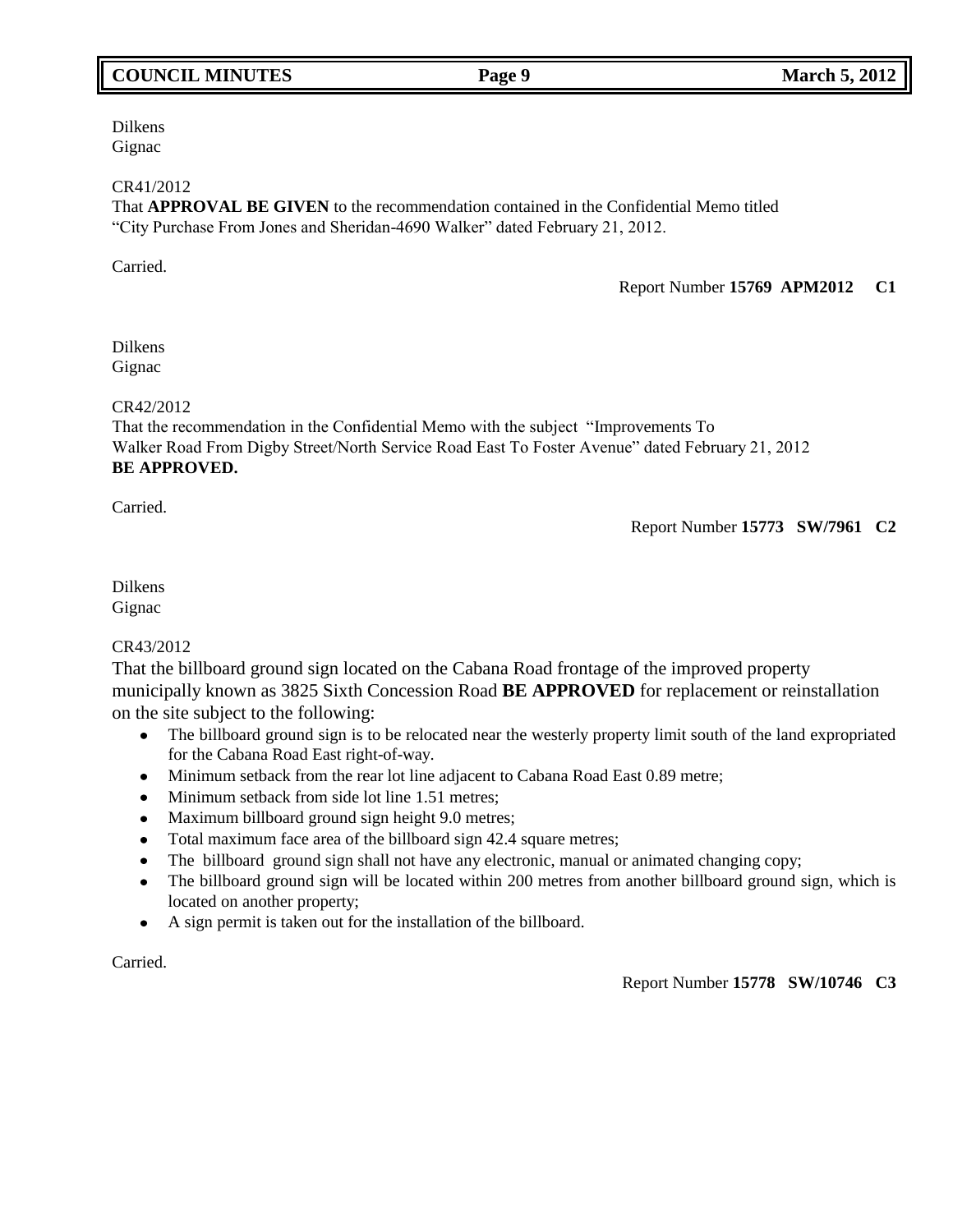**STANDING COMMITTEE RESOLUTIONS**

Moved by Councillor Dilkens, seconded by Councillor Gignac, **M115-2012** That **Report No. 53 of the Executive Committee of its meeting held February 27, 2012** respecting the Budget Recommendations – Physician Recruitment **BE ADOPTED** as presented. Carried.

Report Number 15761 AFB/11050, MH/2860

|                  | Moved by Councillor Dilkens, seconded by Councillor Gignac,                                            |
|------------------|--------------------------------------------------------------------------------------------------------|
| <b>M116-2012</b> | That Report No. 54 of the Executive Committee of its meeting held                                      |
|                  | <b>February 27, 2012</b> respecting the Recommended Organization Structure $-$ Asset Planning Function |
|                  | <b>BE ADOPTED</b> as presented.                                                                        |
|                  | Carried.                                                                                               |

Report Number 15747, AFB/11050, MB/10678

Moved by Councillor Dilkens, seconded by Councillor Gignac, **M117-2012** That **Report No. 55 of the Executive Committee of its meeting held February 27, 2012** respecting the 2012 Downtown Windsor Business Improvement Association Request for Hospitality Resource Panel Funding **BE ADOPTED** as presented. Carried.

Report Number **15621 AFB/11050 MI/9444**

Moved by Councillor Dilkens, seconded by Councillor Gignac,

**M118-2012** That **Report No. 56 of the Executive Committee of its meeting held** 

**February 27, 2012** respecting the Recovery of Sidewalk Cafe Fees **BE ADOPTED** as presented. Carried.

Report Number **15691 AFB/11050**

|                                 | Moved by Councillor Dilkens, seconded by Councillor Gignac,                                       |                               |  |
|---------------------------------|---------------------------------------------------------------------------------------------------|-------------------------------|--|
| <b>M119-2012</b>                | That Report No. 57 of the Executive Committee of its meeting held                                 |                               |  |
|                                 | <b>February 27, 2012</b> respecting the 2012 Essex-Windsor Solid Waste Authority Operational Plan |                               |  |
|                                 | and Budget <b>BE ADOPTED</b> as presented.                                                        |                               |  |
|                                 | Carried.                                                                                          |                               |  |
|                                 |                                                                                                   | Report Number 15756 AFB/11050 |  |
|                                 | Moved by Councillor Dilkens, seconded by Councillor Gignac,                                       |                               |  |
| <b>M120-2012</b>                | That Report No. 58 of the Executive Committee of its meeting held                                 |                               |  |
|                                 | February 27, 2012 respecting the 2012 Business Improvement Area (BIA) Budget Approval             |                               |  |
| <b>BE ADOPTED</b> as presented. |                                                                                                   |                               |  |
|                                 | Carried.                                                                                          |                               |  |
|                                 |                                                                                                   | Report Number 15745 AFB/11050 |  |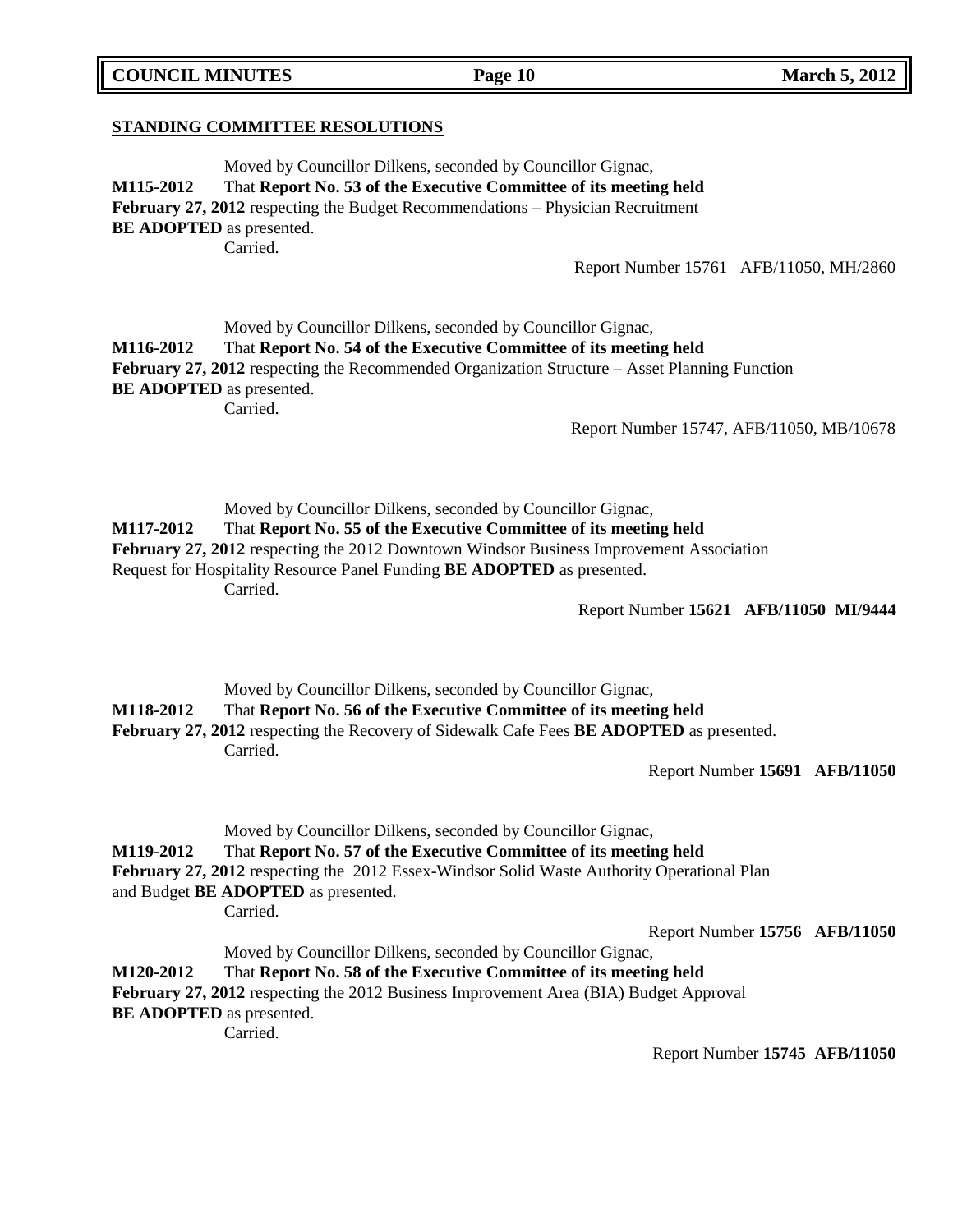| <b>COUNCIL MINUTES</b>     |                                                          | Page 11                                                                                                                                                                                                                                                                                            | <b>March 5, 2012</b>           |
|----------------------------|----------------------------------------------------------|----------------------------------------------------------------------------------------------------------------------------------------------------------------------------------------------------------------------------------------------------------------------------------------------------|--------------------------------|
| M121-2012<br>as presented. |                                                          | Moved by Councillor Dilkens, seconded by Councillor Gignac,<br>That Report No. 60 of the Executive Committee of its meeting held<br>February 27, 2012 respecting the Risk Management Budget Requests BE ADOPTED                                                                                    |                                |
|                            | Carried.                                                 |                                                                                                                                                                                                                                                                                                    | Report Number 15772 AFB/11050  |
| M122-2012                  | Carried.                                                 | Moved by Councillor Dilkens, seconded by Councillor Gignac,<br>That Report No. 61 of the Executive Committee of its meeting held<br>February 27, 2012 respecting the Huron Lodge – Budget 2012 BE ADOPTED as presented.                                                                            | Report Number 15770 AFB/11050  |
|                            |                                                          |                                                                                                                                                                                                                                                                                                    |                                |
| M123-2012                  | Non-Union Employees BE ADOPTED as presented.<br>Carried. | Moved by Councillor Dilkens, seconded by Councillor Gignac,<br>That Report No. 62 of the Executive Committee of its meeting held<br>February 27, 2012 respecting the Compensation/Salary Market Comparison 2010 -                                                                                  |                                |
|                            |                                                          |                                                                                                                                                                                                                                                                                                    | Report Number 15777 AS/10646   |
| M124-2012                  | Carried.                                                 | Moved by Councillor Dilkens, seconded by Councillor Gignac,<br>That Report No. 63 of the Executive Committee of its meeting held<br>February 27, 2012 respecting the Compensation/Salary Market Comparison 2010 -<br>Corporate Leadership Team BE ADOPTED as presented.                            |                                |
|                            |                                                          |                                                                                                                                                                                                                                                                                                    | Report Number 15776 AS/10646   |
| M125-2012                  | Carried.                                                 | Moved by Councillor Dilkens, seconded by Councillor Gignac,<br>That Report No. 64 of the Executive Committee of its meeting held<br>February 27, 2012 respecting the Compensation/Salary Market Comparison 2010 -<br>Chief Administrative Officer BE ADOPTED as presented.                         |                                |
|                            |                                                          |                                                                                                                                                                                                                                                                                                    | Report Number 15775 AS/10646   |
| M126-2012                  | Mayor's Office BE ADOPTED as presented.<br>Carried.      | Moved by Councillor Dilkens, seconded by Councillor Gignac,<br>That Report No. 67 of the Executive Committee of its meeting held<br>February 27, 2012 respecting the Establishment of an Investment Response Team in the                                                                           |                                |
|                            |                                                          |                                                                                                                                                                                                                                                                                                    | Report Number 15783, AFB/11050 |
| M127-2012                  | Carried.                                                 | Moved by Councillor Dilkens, seconded by Councillor Gignac,<br>That Report No. 68 of the Executive Committee of its meeting held<br>February 27, 2012 respecting Report No. 22 of the Economic Development Standing Committee regarding the<br>Small Business Coordinator BE ADOPTED as presented. |                                |

MB2012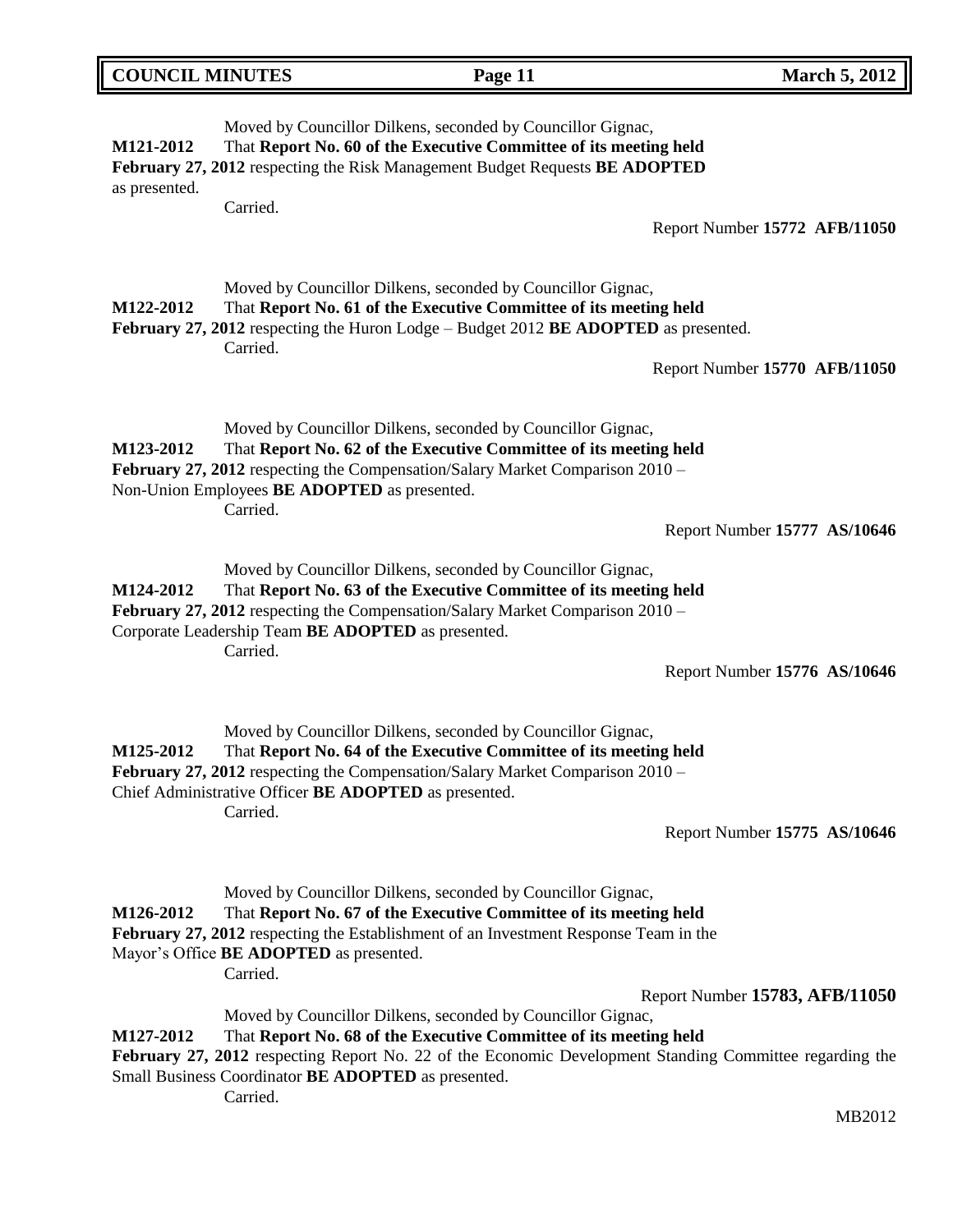| <b>COUNCIL MINUTES</b>  | Page 12                                                                                                                                                                                                                                                                                                                                                                 | <b>March 5, 2012</b> |
|-------------------------|-------------------------------------------------------------------------------------------------------------------------------------------------------------------------------------------------------------------------------------------------------------------------------------------------------------------------------------------------------------------------|----------------------|
| M128-2012               | Moved by Councillor Dilkens, seconded by Councillor Gignac,<br>That Report No. 69 of the Executive Committee of its meeting held<br>February 27, 2012 respecting Report No. 29 of the Environment & Transportation Standing Committee regarding<br>the Business Plan and Financial request for the Windsor Bicycling Committee BE ADOPTED as presented.<br>Carried.     | MB2012               |
| M129-2012<br>presented. | Moved by Councillor Dilkens, seconded by Councillor Gignac,<br>That Report No. 70 of the Executive Committee of its meeting held<br>February 27, 2012 respecting Report No. 30 of the Environment & Transportation Standing Committee regarding<br>the Business Plan and Financial request for the Windsor Essex County Environment Committee BE ADOPTED as<br>Carried. | MB2012               |
| M130-2012               | Moved by Councillor Dilkens, seconded by Councillor Gignac,<br>That Report No. 71 of the Executive Committee of its meeting held<br><b>February 27, 2012</b> respecting Report No. 46 of the Environment & Transportation Standing Committee regarding<br>Transit Windsor BE ADOPTED as presented.<br>Carried.                                                          | MB2012               |
| M131-2012               | Moved by Councillor Dilkens, seconded by Councillor Gignac,<br>That Report No. 72 of the Executive Committee of its meeting held<br>February 27, 2012 respecting Report No. 21 of the Economic Development Standing Committee regarding the<br>Small Business Advisory Panel hosting a Town Hall meeting <b>BE ADOPTED</b> as presented.<br>Carried.                    | MB2012               |
| M132-2012               | Moved by Councillor Dilkens, seconded by Councillor Gignac,<br>That Report No. 73 of the Executive Committee of its meeting held<br>February 27, 2012 respecting Report No. 46 of the Executive Committee regarding CQ50-2011                                                                                                                                           |                      |

**BE ADOPTED** as presented.

Carried.

MB2012

Moved by Councillor Dilkens, seconded by Councillor Gignac, **M133-2012** That **Report No. 74 of the Executive Committee of its meeting held February 27, 2012** respecting Report No. 18 of the Economic Development Standing Committee regarding the Business Plan and Financial request for the Windsor Heritage Committee **BE ADOPTED** as presented. Carried.

MB2012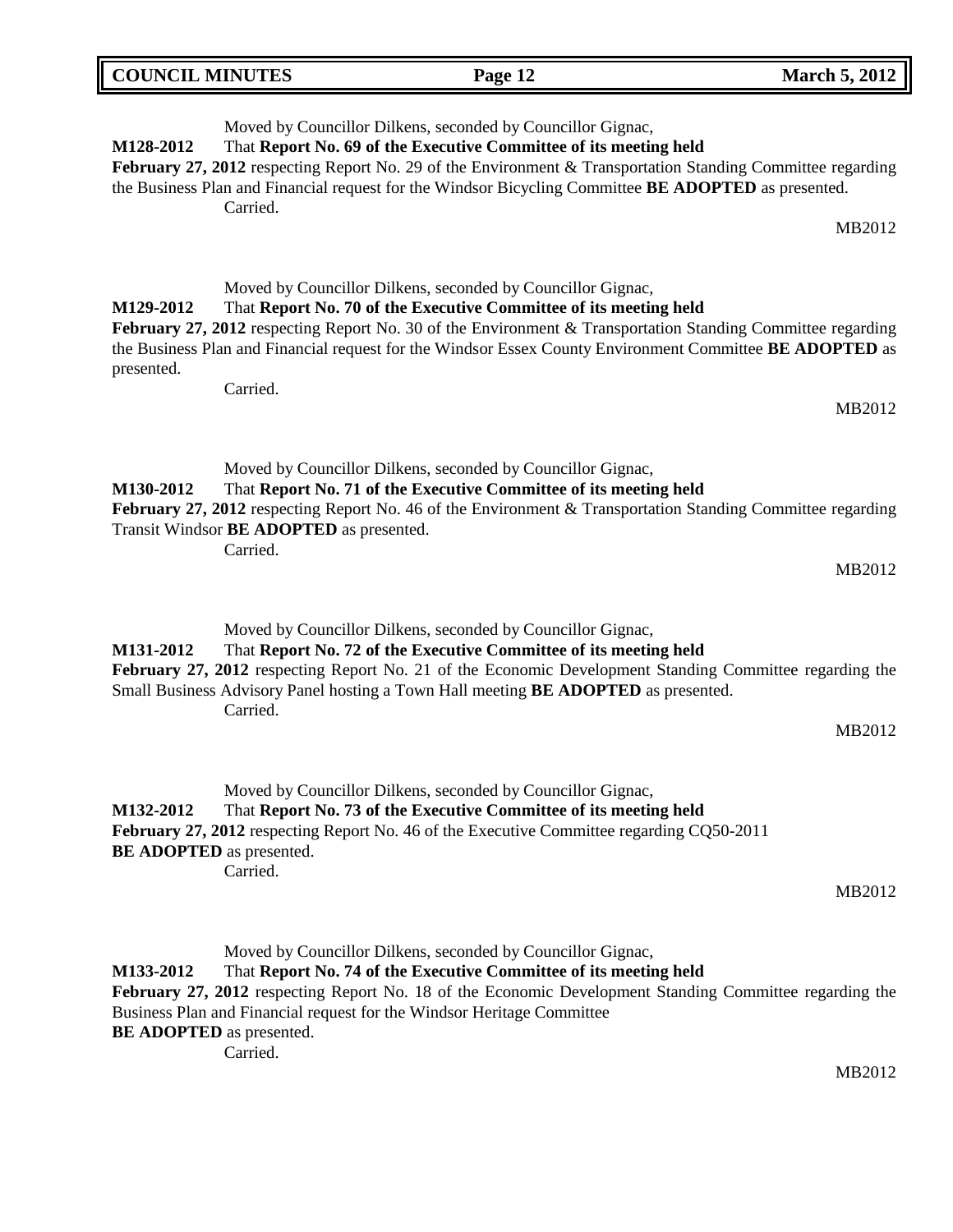| <b>COUNCIL MINUTES</b> | Page 13                                                           | <b>March 5, 2012</b> |
|------------------------|-------------------------------------------------------------------|----------------------|
|                        | Moved by Councillor Dilkens, seconded by Councillor Gignac,       |                      |
| <b>M134-2012</b>       | That Report No. 75 of the Executive Committee of its meeting held |                      |

**February 27, 2012** respecting Report No. 47 of the Social Development, Health & Culture Standing Committee regarding the Business Plan and Financial request for the Mayor's Youth Advisory Committee **BE ADOPTED** as presented.

Carried.

## Moved by Councillor Dilkens, seconded by Councillor Gignac, **M135-2012** That **Report No. 76 of the Executive Committee of its meeting held**  February 27, 2012 respecting Communication No. 3 – Children's Safety Village of Windsor and Essex County **BE ADOPTED** as presented. Carried.

Moved by Councillor Dilkens, seconded by Councillor Gignac, **M136-2012** That **Report No. 77 of the Executive Committee of its meeting held February 27, 2012** respecting the Windsor-Essex Active Retirement Community Initiative (WEARCI) funding request **BE ADOPTED** as presented.

Carried.

Moved by Councillor Dilkens, seconded by Councillor Gignac,

## **M137-2012** That **Report No. 78 of the Executive Committee of its meeting held**

**February 27, 2012** respecting the request of Arnie Blaine, President, Ottawa Street Business Improvement Area **BE ADOPTED** as presented.

Carried.

Moved by Councillor Dilkens, seconded by Councillor Gignac, **M138-2012** That **Report No. 80 of the Executive Committee of its meeting held February 27, 2012** respecting the request by Teresa Silvestri, Vice President of the Erie Street Business Improvement Area (BIA) for increased parking on Erie Street from Parent to Pierre **BE ADOPTED** as presented. Carried.

MI2012 AFB/11050

MB2012

MB2012

MB2012

SW2012

Moved by Councillor Dilkens, seconded by Councillor Gignac, **M139-2012** That **Report No. 81 of the Executive Committee of its meeting held February 27, 2012** respecting the increase in funding to Handi-Transit **BE ADOPTED** as presented. Carried.

AFB/11050, MT/11148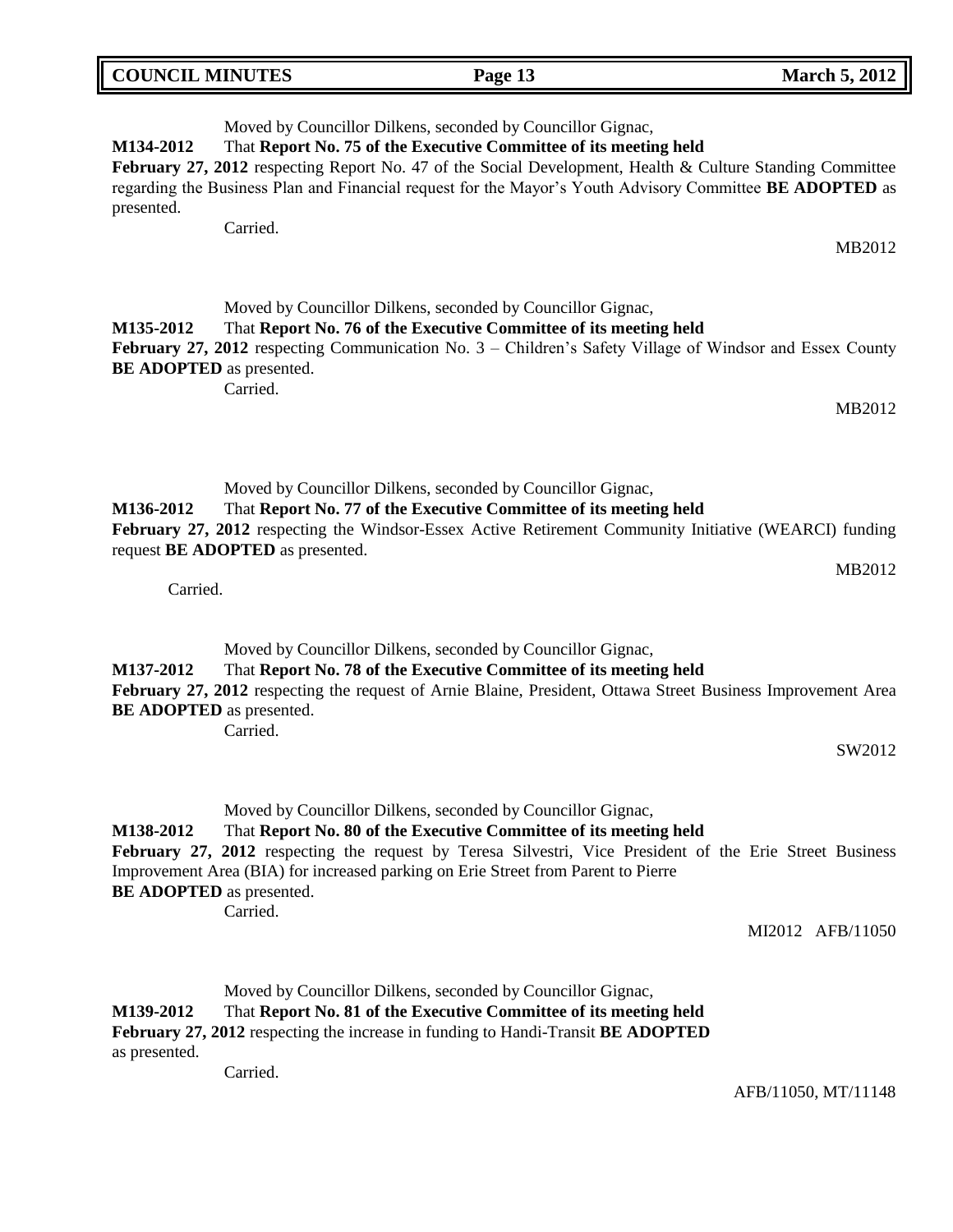|  | <b>COUNCIL MINUTES</b> |
|--|------------------------|
|--|------------------------|

**Page 14 March 5, 2012** 

| M140-2012<br><b>ADOPTED</b> as presented.                                                                                                                                                                                                                                                                                                                                                                | Moved by Councillor Dilkens, seconded by Councillor Gignac,<br>That Report No. 82 of the Executive Committee of its meeting held<br>February 27, 2012 respecting the 2012 Operating Budget for the Essex Region Conservation Authority BE<br>Carried.<br>AFB/11050, EI/10108                     |  |
|----------------------------------------------------------------------------------------------------------------------------------------------------------------------------------------------------------------------------------------------------------------------------------------------------------------------------------------------------------------------------------------------------------|--------------------------------------------------------------------------------------------------------------------------------------------------------------------------------------------------------------------------------------------------------------------------------------------------|--|
| M141-2012<br>as presented.                                                                                                                                                                                                                                                                                                                                                                               | Moved by Councillor Dilkens, seconded by Councillor Gignac,<br>That Report No. 83 of the Executive Committee of its meeting held<br>February 27, 2012 respecting the Border Liaison/Council Secretariat position BE ADOPTED<br>Carried.<br>AFB/11050<br>AS2012                                   |  |
| M142-2012                                                                                                                                                                                                                                                                                                                                                                                                | Moved by Councillor Dilkens, seconded by Councillor Gignac,<br>That Report No. 84 of the Executive Committee of its meeting held<br>February 27, 2012 respecting the invitation to Windsor Essex Development Corporation to present to Mayor and<br>Council BE ADOPTED as presented.<br>Carried. |  |
| Moved by Councillor Dilkens, seconded by Councillor Gignac,<br>That Report No. 88 of the Executive Committee of its meeting held<br>M143-2012<br>February 27, 2012 respecting Report No. 46 of the Social Development, Health and Culture Standing Committee<br>regarding the Business Plan and Financial request for the Windsor Accessibility Committee<br><b>BE ADOPTED</b> as presented.<br>Carried. |                                                                                                                                                                                                                                                                                                  |  |

Moved by Councillor Dilkens, seconded by Councillor Gignac, **M144-2012** That **Report No. 89 of the Executive Committee of its meeting held February 27, 2012** respecting Report No. 48 of the Social Development, Health and Culture Standing Committee regarding the Business Plan and Financial request for the Seniors Advisory Committee **BE ADOPTED** as presented.

Carried.

## **AFB/11050**

Moved by Councillor Dilkens, seconded by Councillor Gignac,

**M145-2012** That **Report No. 90 of the Executive Committee of its meeting held** 

February 27, 2012 respecting the Salary Market Comparison Review for CANUE employees, the Corporate Leadership Team and the Chief Administrative Officer **BE ADOPTED** as presented.

Carried.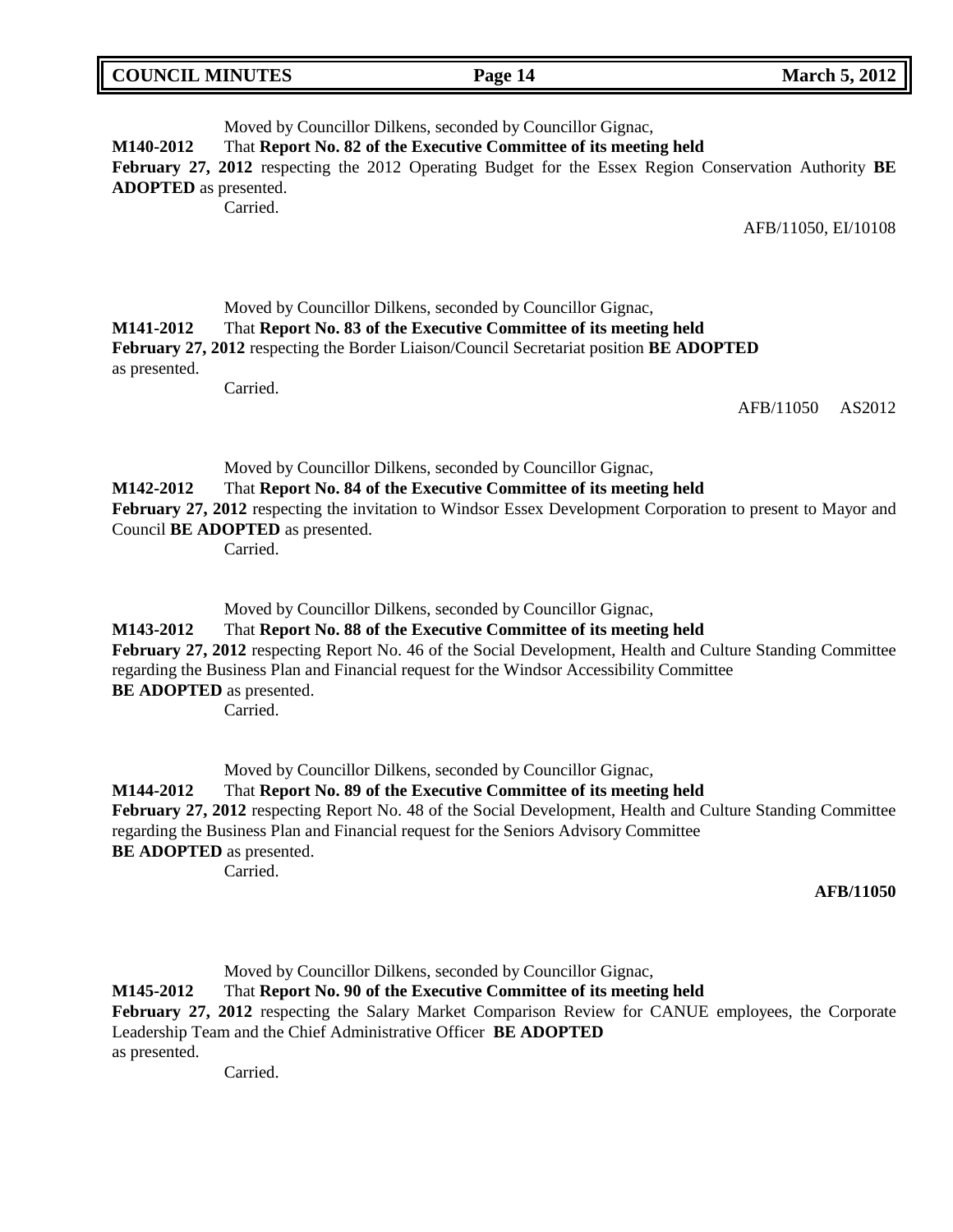|                            | <b>DUNCIL MINUTES</b>                                     | Page 15                                                                                                                                                                                                                                                                                                                         | <b>March 5, 2012</b> |
|----------------------------|-----------------------------------------------------------|---------------------------------------------------------------------------------------------------------------------------------------------------------------------------------------------------------------------------------------------------------------------------------------------------------------------------------|----------------------|
| M146-2012<br>as presented. | Carried.                                                  | Moved by Councillor Dilkens, seconded by Councillor Gignac,<br>That Report No. 91 of the Executive Committee of its meeting held<br>February 27, 2012 respecting the Council Strategic Initiatives budget BE ADOPTED                                                                                                            |                      |
|                            |                                                           |                                                                                                                                                                                                                                                                                                                                 | AFB/11050            |
| M147-2012                  | Carried.                                                  | Moved by Councillor Dilkens, seconded by Councillor Gignac,<br>That Report No. 92 of the Executive Committee of its meeting held<br>February 27, 2012 respecting Communication No. 10 - Request by Karen Behune Plunkett, President and CEO<br>WEtech Alliance for operating costs BE ADOPTED as presented.                     |                      |
|                            |                                                           |                                                                                                                                                                                                                                                                                                                                 | AFB/11050            |
| M148-2012                  | Carried.                                                  | Moved by Councillor Dilkens, seconded by Councillor Gignac,<br>That Report No. 93 of the Executive Committee of its meeting held<br>February 27, 2012 respecting Communications 1 to 2, 5 to 18 inclusive of the<br>Executive Committee meeting BE ADOPTED as presented.                                                        |                      |
|                            |                                                           |                                                                                                                                                                                                                                                                                                                                 | AFB/11050            |
| M149-2012                  | Carried.                                                  | Moved by Councillor Dilkens, seconded by Councillor Gignac,<br>That Report No. 94 of the Executive Committee of its meeting held<br>February 27, 2012 respecting Heath Communities Fund BE ADOPTED as presented.                                                                                                                |                      |
|                            |                                                           |                                                                                                                                                                                                                                                                                                                                 | AFB/11050            |
| M150-2012                  | <b>BE FUNDED</b> from the 2011 surplus funds.<br>Carried. | Moved by Councillor Dilkens, seconded by Councillor Gignac,<br>That Report No. 85 of the Executive Committee of its meeting held<br>February 27, 2012 respecting the Adjustment for the Multi-Residential tax class<br><b>BE ADOPTED AS AMENDED</b> to reflect that the one time adjustment for the multi-residential tax class | AFB/11050            |
|                            |                                                           |                                                                                                                                                                                                                                                                                                                                 |                      |
|                            |                                                           |                                                                                                                                                                                                                                                                                                                                 |                      |

Moved by Councillor Dilkens, seconded by Councillor Gignac, **M151-2012** That **Report No. 86 of the Executive Committee of its meeting held February 27, 2012** respecting the Economic Development Initiative Budget **BE ADOPTED AS AMENDED** to reflect that the Economic Development Initiative Funds **BE FUNDED** from the 2011 surplus budget. Carried.

AFB/11050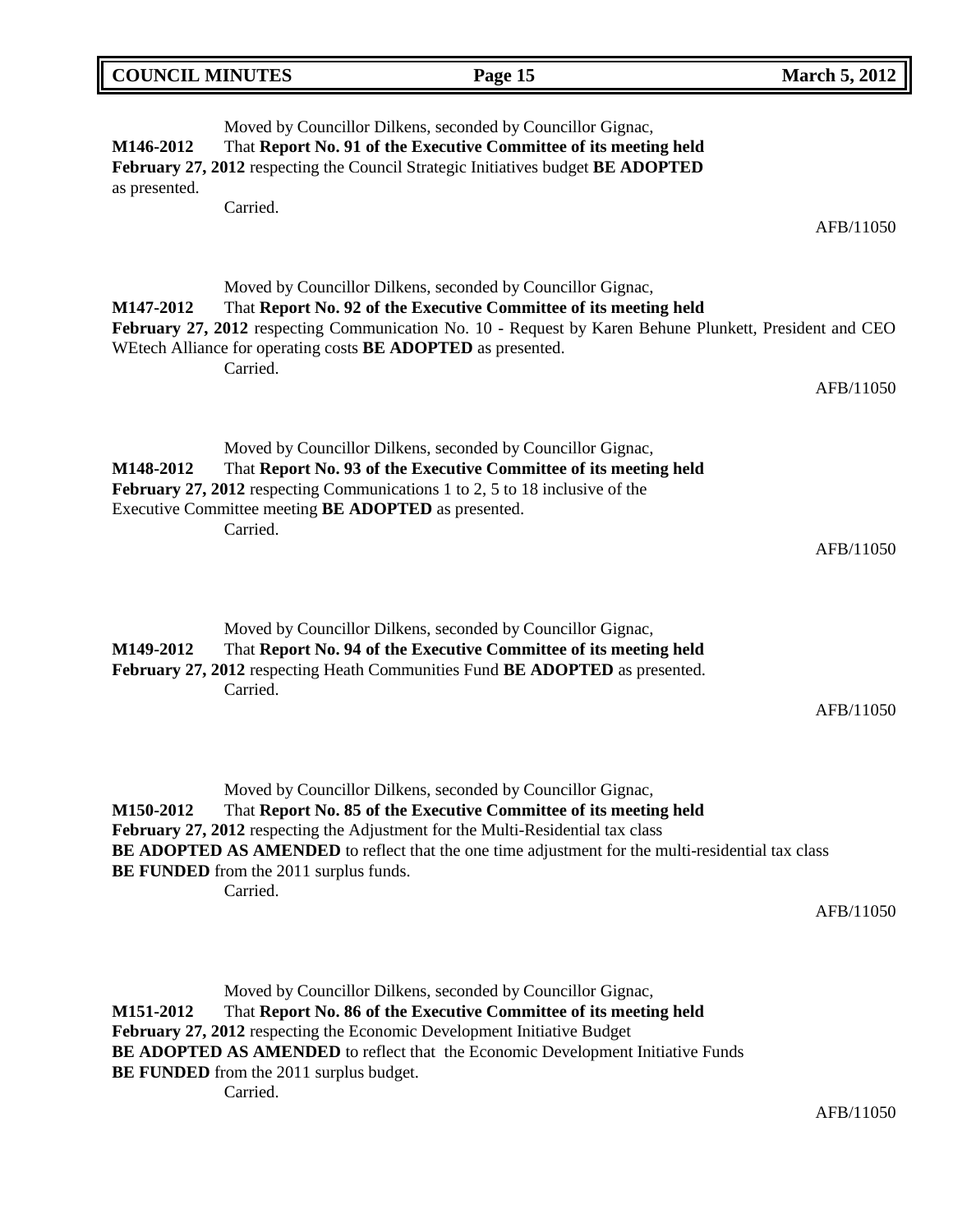| <b>COUNCIL MINUTES</b> | Page 16 | <b>March 5, 2012</b> |
|------------------------|---------|----------------------|
|------------------------|---------|----------------------|

Moved by Councillor Dilkens, seconded by Councillor Gignac, **M152-2012** That **Report No. 87 of the Executive Committee of its meeting held February 27, 2012** respecting the Elimination of retiree gifts **BE ADOPTED AS AMENDED** to reflect that the retiree gifts **BE FUNDED** from the 2011 surplus funds. Carried.

AFB/11050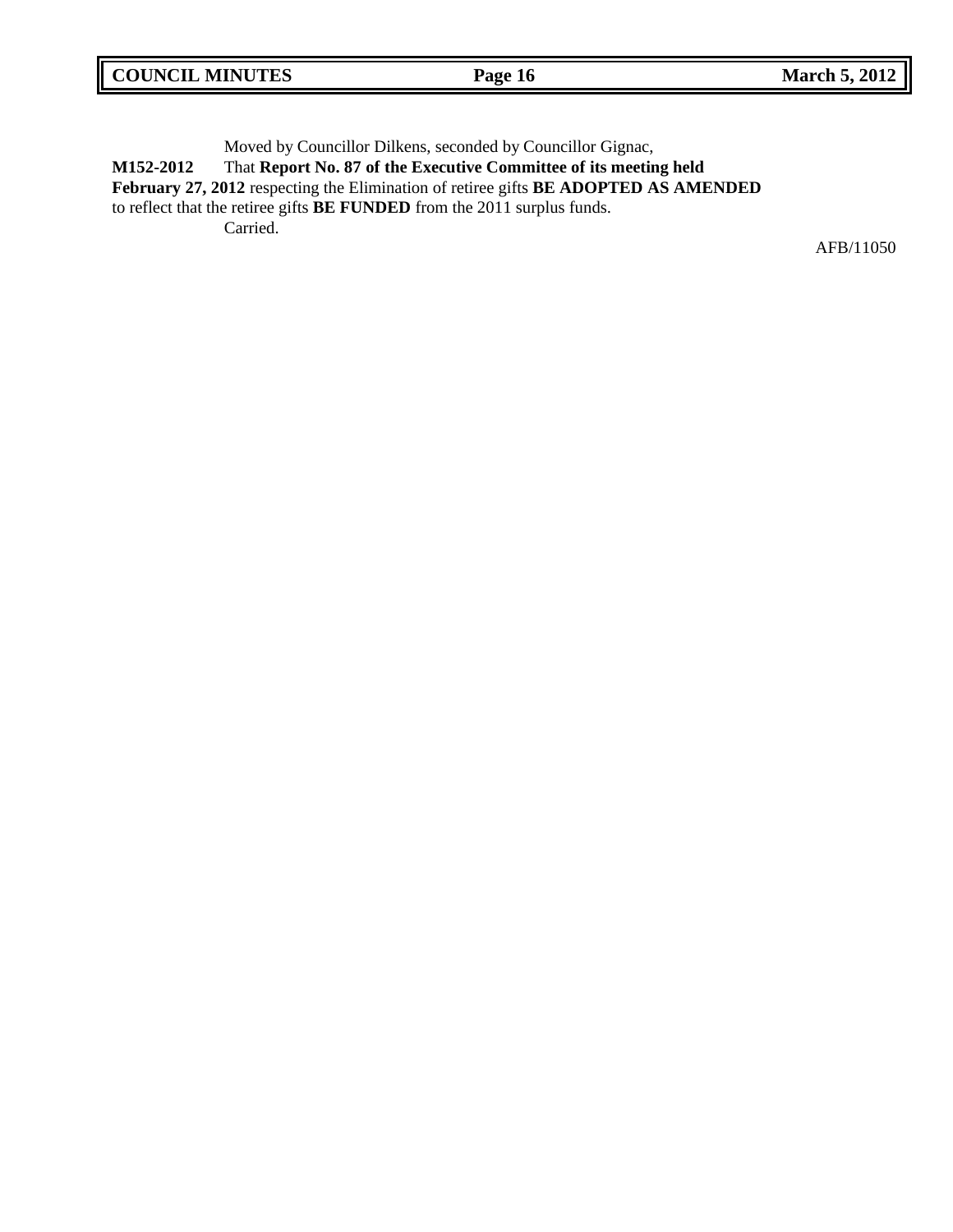**COUNCIL MARCH 5, 2012 Page 17** 

**ADOPTED** by Council at its meeting held March 5, 2012 [**M112-2012**] VC/bm

# **SPECIAL MEETING OF COUNCIL – IN CAMERA January 30, 2012**

## **Meeting called to order at: 7:28 p.m.**

## **Members in Attendance:**

Mayor E. Francis Councillor D. Dilkens Councillor R. Jones Councillor A. Halberstadt Councillor F. Valentinis Councillor B. Marra Councillor P. Hatfield Councillor J. Gignac Councillor A. Maghnieh Councillor H. Payne Councillor E. Sleiman

## **Also in attendance:**

H. Reidel, Chief Administrative Officer

- M. Sonego, City Engineer and Corporate Leader Environmental Protection and Transportation
- G. Wilkki, City Solicitor and Corporate Leader Economic Development and Public Safety
- V. Critchley, City Clerk/Licence Commissioner and Corporate Leader Public Engagement and Human Resources
- O. Colucci, Chief Financial Officer/City Treasurer and Corporate Leader Finance and Technology
- B. Carter, Vice-Chair, Audit Advisory Committee (participates by conference call) (Item 1)

# **Verbal Motion is presented by Councillor Dilkens, seconded by Councillor**

## **Jones,**

**That Rule 3.3(c) of the** *Procedure By-law, 98-2011,* **BE WAIVED to allow for the Mayor to call a special meeting without 24 hours notice.**

**Motion Carried.**

**Verbal Motion is presented by Councillor Halberstadt, seconded by Councillor Dilkens,**

**to move in Camera for discussion of the following item(s):**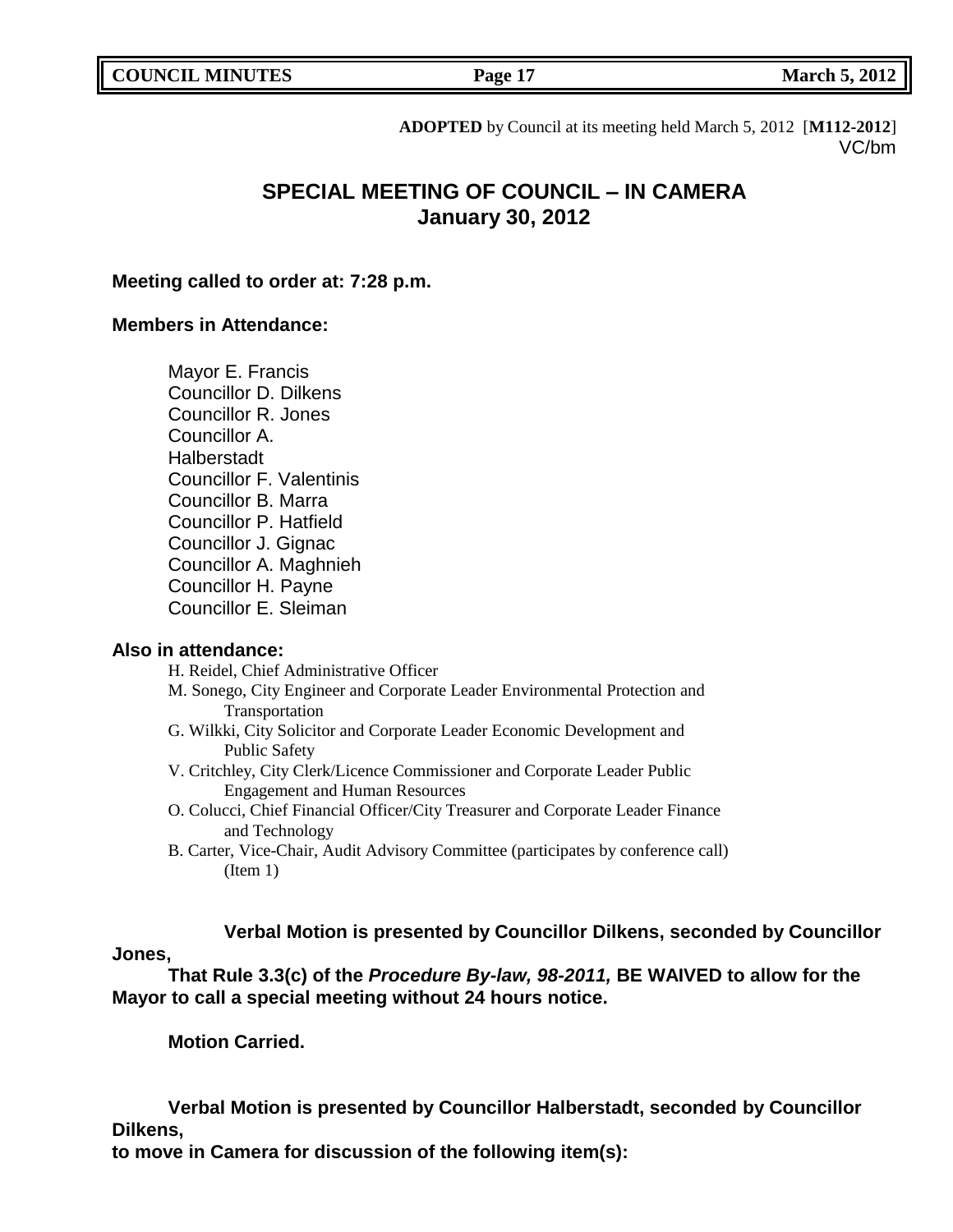**COUNCIL MINUTES Page 18 March 5, 2012**

| Item No. | <b>Subject</b>                                                      | Section – Pursuant to<br>Municipal Act, 2001,<br>as<br>amended |
|----------|---------------------------------------------------------------------|----------------------------------------------------------------|
|          | Personal matter – about an identifiable $ 239(2)(b) $<br>individual |                                                                |

**Motion Carried.**

## **Declarations of Pecuniary Interest:**

None declared.

**Discussion on the items of business. (Item 1)**

**Verbal Motion is presented by Councillor Sleiman, seconded by Councillor Gignac,**

**to move back into public session.**

**Motion Carried.**

**Moved by Councillor Jones, seconded by Councillor Valentinis, THAT the Clerk BE DIRECTED to transmit the recommendation(s) contained in the report(s) discussed at the In-Camera Council Meeting held January 30, 2012 directly to Council for consideration at the next Regular Meeting.**

1. That the verbal report of Mr. B. Carter, representing the Audit Advisory Committee, regarding a matter pertaining to an identifiable individual, **BE RECEIVED** and that the Mayor and Administration **BE AUTHORIZED** to proceed on the verbal direction of Council.

**Councillor Halberstadt voting nay.**

**Motion Carried.**

**Moved by Councillor Jones, seconded by Councillor Dilkens, That the special meeting of council held January 30, 2012 BE ADJOURNED. (Time: 8:30 p.m.)**

**Motion Carried.**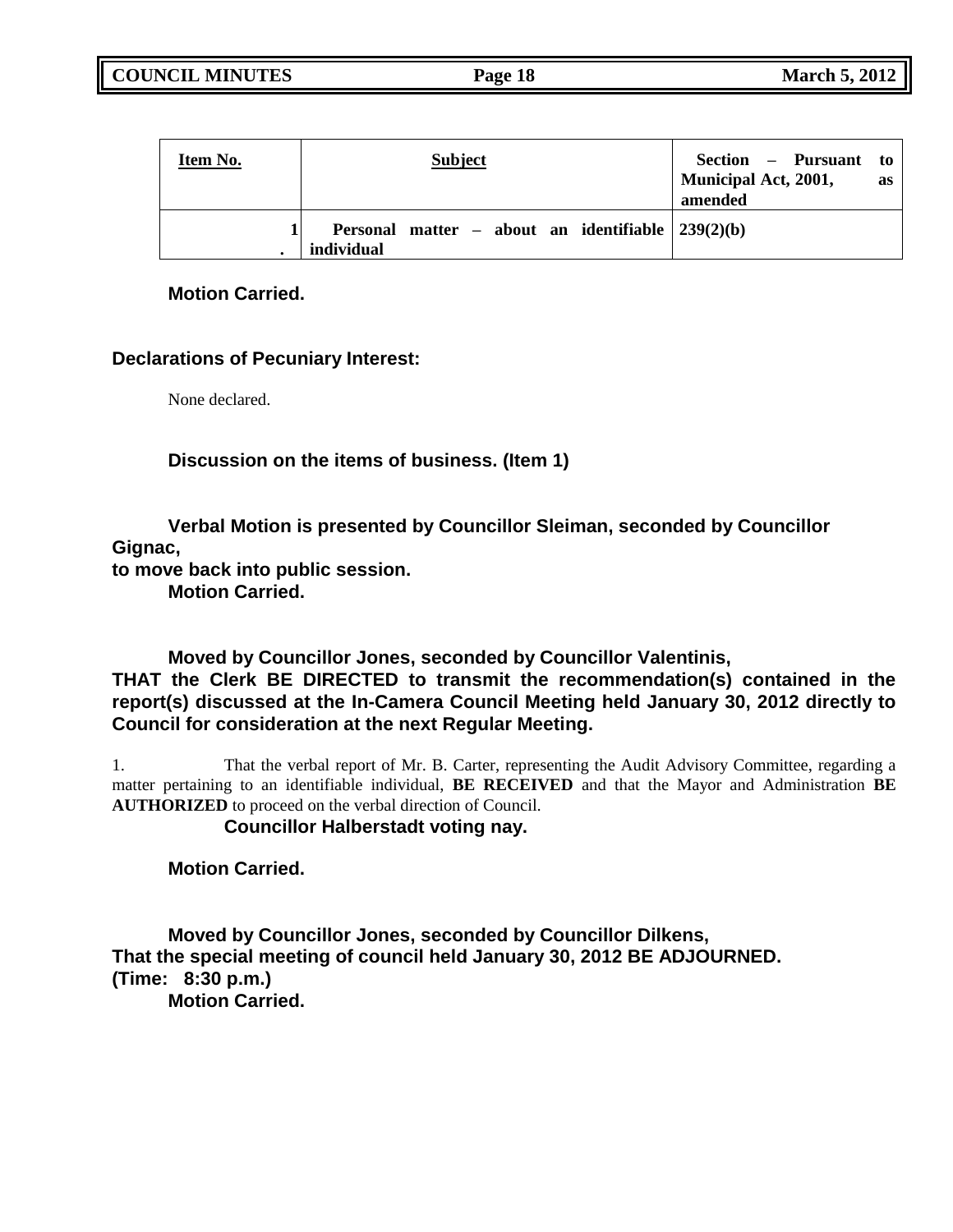**COUNCIL MARCH 5, 2012 Page 19** 

# **ADOPTED by Council at its meeting held on March 5, 2012 [M115-2012]**

**/AA**

# Windsor, Ontario March 5, 2012

## **REPORT NO. 53** of the **EXECUTIVE COMMITTEE** of its meeting held February 27, 2012

**Members Present: Mayor E. Francis Councillor D. Dilkens Councillor J. Gignac Councillor P. Hatfield Councillor R. Jones Councillor A. Maghnieh Councillor B. Marra Councillor H. Payne Councillor E. Sleiman Councillor F. Valentinis**

### **Regrets: Councillor A. Halberstadt**

The following recommendation of the Executive Committee **BE APPROVED** as follows:

Moved by Councillor Dilkens, seconded by Councillor Sleiman,

**THAT** City Council **APPROVE** one-time funding of \$3,500 and annual funding of \$15,000 for the Windsor Family Medicine Residency Training Program to be funded from the \$50,000 Physician Recruitment placeholder in the 2012 Operating Budget.

Carried.

Councillor Marra discloses an interest and abstains from voting on this matter.

*Clerk's Note:* **The report authored by the Executive Initiatives Coordinator dated February 3, 2012 entitled "Budget Recommendations – Physician Recruitment" is** *attached* **as background information.**

**Livelink 15761, AFB/11050, MH/2860**

**\_\_\_\_\_\_\_\_\_\_\_\_\_\_\_\_\_\_\_\_\_\_\_\_\_\_\_\_\_\_\_\_\_**

\_\_\_\_\_\_\_\_\_\_\_\_\_\_\_\_\_\_\_\_\_\_\_\_\_\_\_\_\_\_\_\_\_\_

**CHAIRPERSON**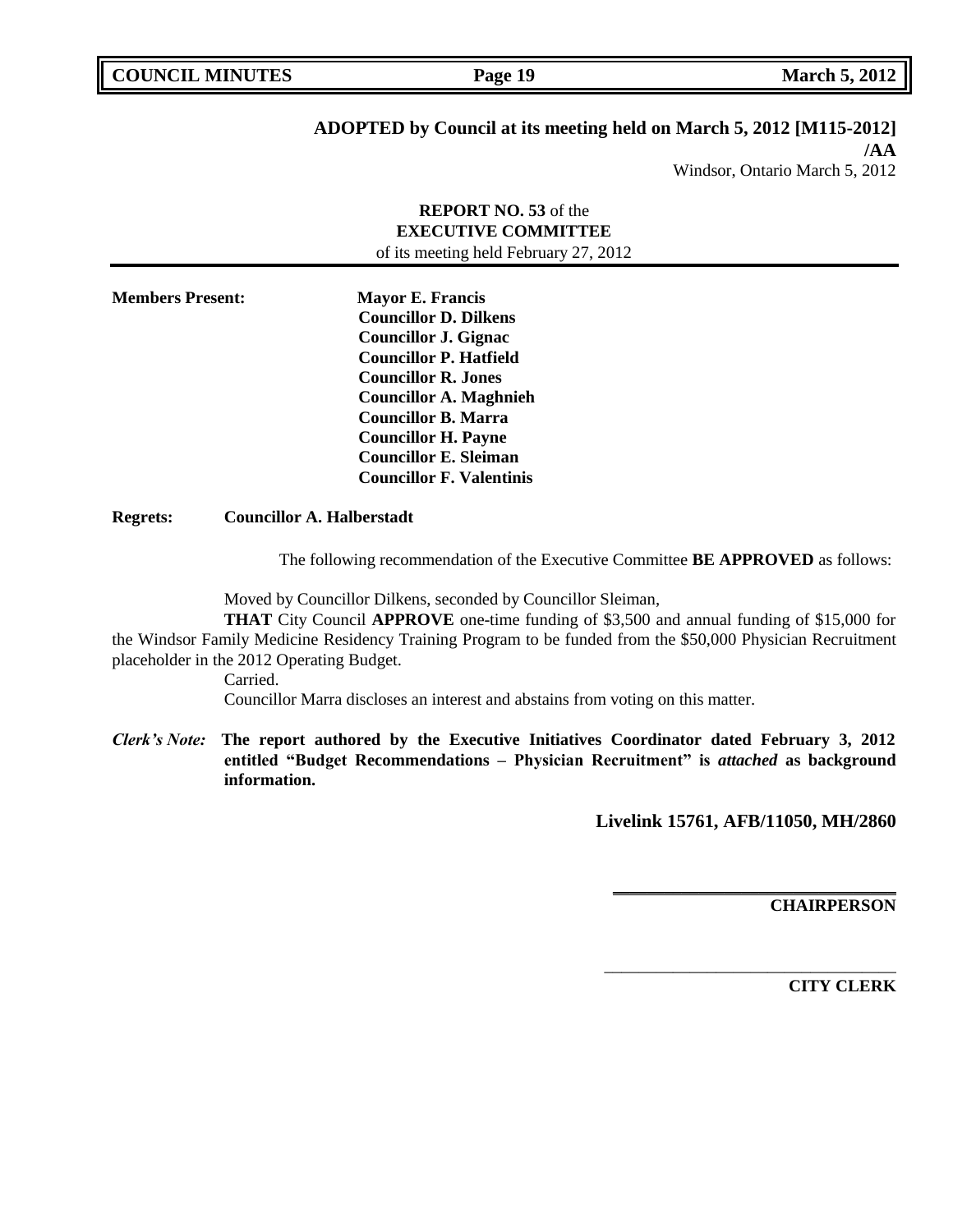**COUNCIL MARK Page 20 March 5, 2012** 

# **ADOPTED by Council at its meeting held on March 5, 2012 [M116-2012]**

**/AA**

Windsor, Ontario March 5, 2012

# **REPORT NO. 54** of the **EXECUTIVE COMMITTEE** of its meeting held February 27, 2012 **Members Present: Mayor E. Francis Councillor D. Dilkens Councillor J. Gignac Councillor P. Hatfield Councillor R. Jones Councillor A. Maghnieh Councillor B. Marra Councillor H. Payne Councillor E. Sleiman Councillor F. Valentinis**

**Regrets: Councillor A. Halberstadt**

The following recommendation of the Executive Committee **BE APPROVED** as follows:

Moved by Councillor Dilkens, seconded by Councillor Sleiman,

**THAT** City Council **RECEIVE** the CFO and City Treasurer's report dated February 8, 2012 on the recommended structure for the Asset Planning Function, and

**THAT** City Council **RECEIVE** the executive summary of the report from CH2M Hill Canada Limited highlighting the recommendations flowing from the Asset Management Governance Project, and

**THAT** City Council **APPROVE** the Recommended Organizational Changes in Finance, Public Works Operations, and Parks and Facilities (accomplished through re-deploying existing budgeted positions and without any incremental costs to the corporate budget) required to implement the Asset Planning Function as per the recommendations of CH2M Hill Canada Limited as highlighted in this report. Carried.

*Clerk's Note:* **The report authored by the City Financial Officer/City Treasurer dated February 8, 2012 entitled "Recommended Organization Structure – Asset Planning Function" is** *attached* **as background information.**

**Livelink 15747, AFB/11050, MB/10678**

**\_\_\_\_\_\_\_\_\_\_\_\_\_\_\_\_\_\_\_\_\_\_\_\_\_\_\_\_\_\_\_\_\_**

\_\_\_\_\_\_\_\_\_\_\_\_\_\_\_\_\_\_\_\_\_\_\_\_\_\_\_\_\_\_\_\_\_\_

**CHAIRPERSON**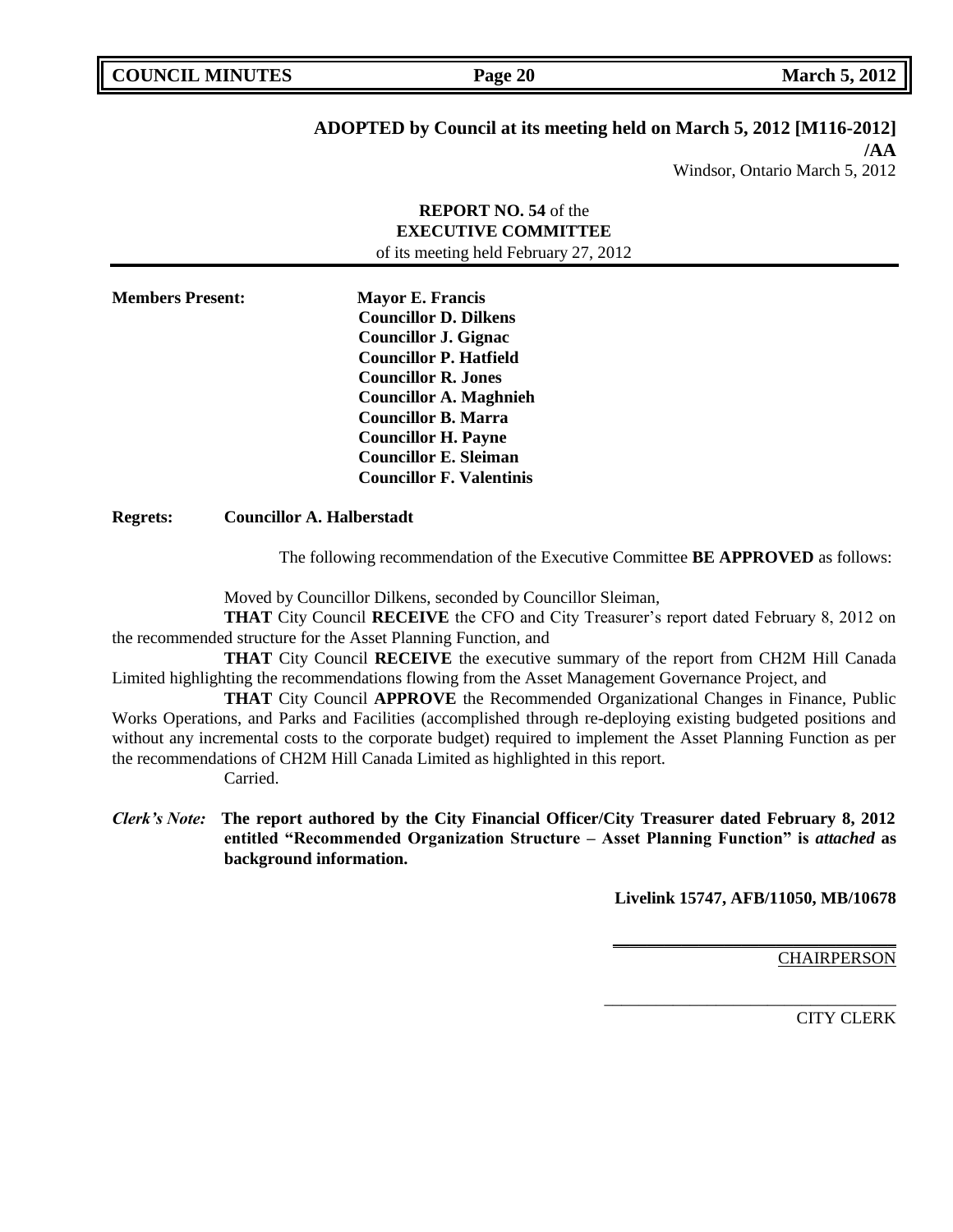| <b>COUNCIL MINUTES</b> |  |
|------------------------|--|
|------------------------|--|

**COUNCIL MARK Page 21 March 5, 2012** 

# **ADOPTED by Council at its meeting held on March 5, 2012 [M117-2012] /AA**

**Windsor, Ontario March 5, 2012**

# **REPORT NO. 55** of the **EXECUTIVE COMMITTEE** of its meeting held February 27, 2012 **Members Present: Mayor E. Francis Councillor D. Dilkens Councillor J. Gignac Councillor P. Hatfield Councillor R. Jones Councillor A. Maghnieh Councillor B. Marra Councillor H. Payne Councillor E. Sleiman Councillor F. Valentinis**

**Regrets: Councillor A. Halberstadt**

The following recommendation of the Executive Committee **BE APPROVED** as follows:

Moved by Councillor Jones, seconded by Councillor Dilkens,

**THAT** the report of the Chief Administrative Officer dated December 14, 2011 entitled "2012 Downtown Windsor Business Improvement Association Request for Hospitality Resource Panel Funding" **BE RECEIVED** for information.

Carried.

*Clerk's Note:* **The report authored by the Chief Administrative Officer dated December 14, 2011 entitled "2012 Downtown Windsor Business Improvement Association Request for Hospitality Resource Panel Funding" is** *attached* **as background information.**

**Livelink 15621, AFB/11050, MI/9444**

**\_\_\_\_\_\_\_\_\_\_\_\_\_\_\_\_\_\_\_\_\_\_\_\_\_\_\_\_\_\_\_\_\_**

\_\_\_\_\_\_\_\_\_\_\_\_\_\_\_\_\_\_\_\_\_\_\_\_\_\_\_\_\_\_\_\_\_\_

**CHAIRPERSON**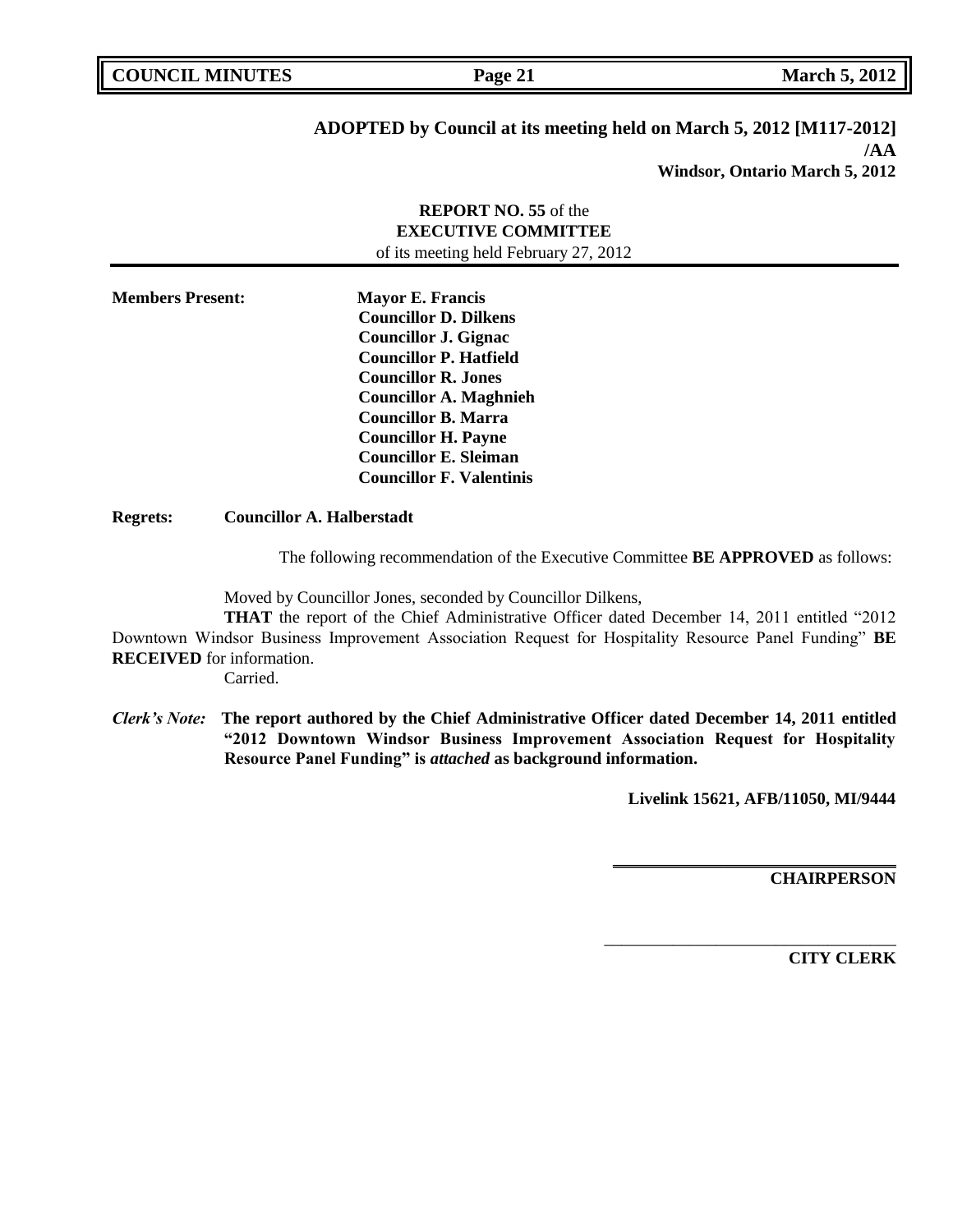# **ADOPTED by Council at its meeting held on March 5, 2012 [M118-2012]**

**/AA**

Windsor, Ontario March 5, 2012

## **REPORT NO. 56** of the **EXECUTIVE COMMITTEE** of its meeting held February 27, 2012

**Members Present: Mayor E. Francis Councillor D. Dilkens Councillor J. Gignac Councillor P. Hatfield Councillor R. Jones Councillor A. Maghnieh Councillor B. Marra Councillor H. Payne Councillor E. Sleiman Councillor F. Valentinis**

**Regrets: Councillor A. Halberstadt**

The following recommendation of the Executive Committee **BE APPROVED** as follows:

Moved by Councillor Marra, seconded by Councillor Jones,

I. **THAT** further to item 10 of M96-2011 (attached) in which Council approved the waiving of sidewalk cafe fees for 2011, the transfer of \$72,036 to chart field 001-6650-1790-02942-0122625 and \$3,500 to chart field 001-6650-1790-02942-0125230 from the Budget Stabilization Reserve Fund representing lost revenues arising in 2011 associated with CR133/2011 **BE APPROVED**, and

II. **THAT** lost revenues for sidewalk cafe fees arising in 2012 **BE FUNDED** from the Budget Stabilization Reserve Fund up to a maximum amount of \$100,000, and

III. **THAT** sidewalk cafe fees revenue **BE REDUCED** by \$77,940 as a pre-approved base budget adjustment to the 2013 Budget.

Carried.

*Clerk's Note:* **The report authored by the City Engineer dated January 5, 2012 entitled "Recovery of Sidewalk Cafe Fees" is** *attached* **as background information.**

**Livelink 15691, AFB/11050**

**\_\_\_\_\_\_\_\_\_\_\_\_\_\_\_\_\_\_\_\_\_\_\_\_\_\_\_\_\_\_\_\_\_**

\_\_\_\_\_\_\_\_\_\_\_\_\_\_\_\_\_\_\_\_\_\_\_\_\_\_\_\_\_\_\_\_\_\_

**CHAIRPERSON**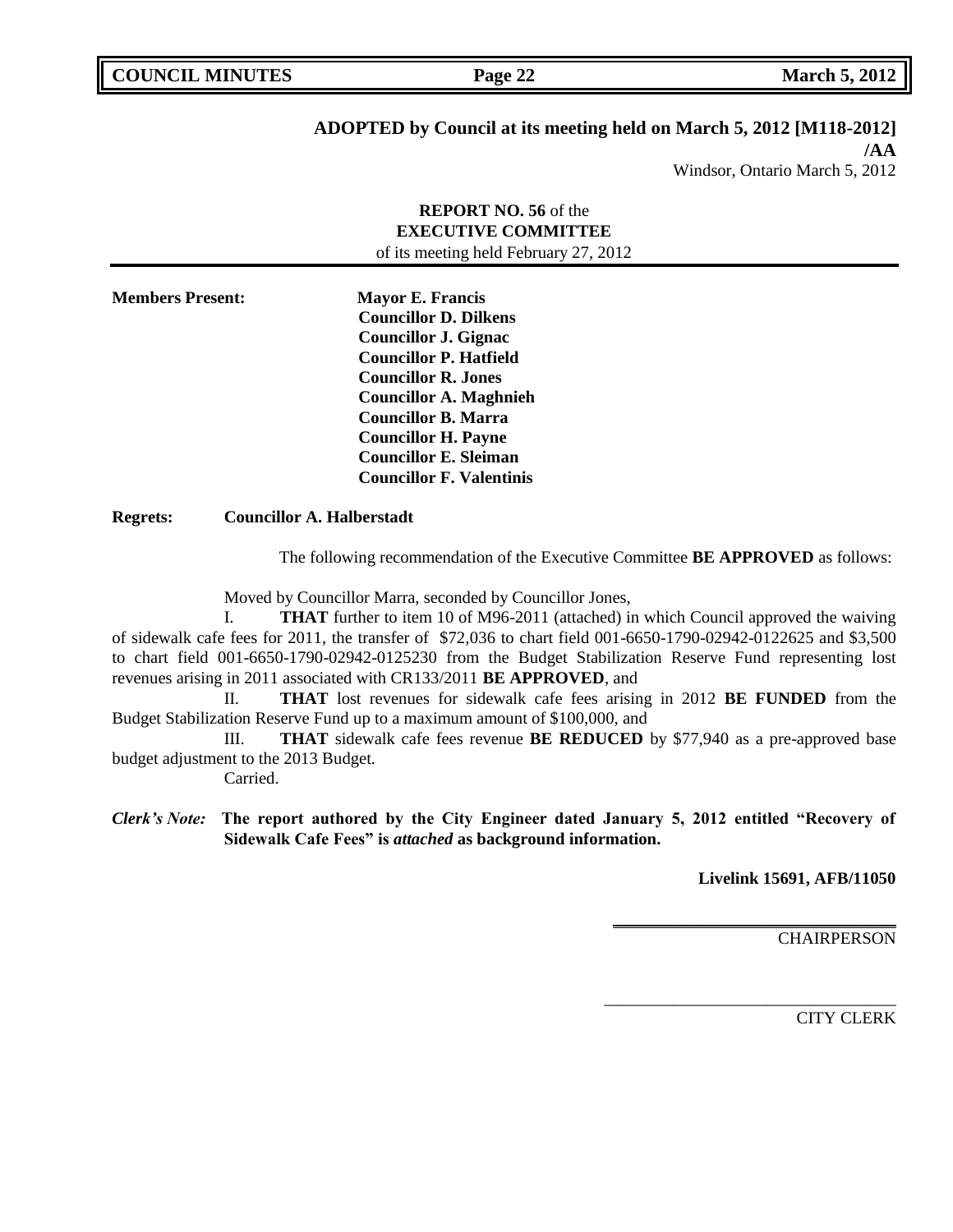**COUNCIL MARK Page 23 March 5, 2012** 

## **ADOPTED by Council at its meeting held on March 5, 2012 [M119-2012]**

**/AA** Windsor, Ontario March 5, 2012

## **REPORT NO. 57** of the **EXECUTIVE COMMITTEE** of its meeting held February 27, 2012

**Members Present: Mayor E. Francis Councillor D. Dilkens Councillor J. Gignac Councillor P. Hatfield Councillor R. Jones Councillor A. Maghnieh Councillor B. Marra Councillor H. Payne Councillor E. Sleiman Councillor F. Valentinis**

**Regrets: Councillor A. Halberstadt**

The following recommendation of the Executive Committee **BE APPROVED** as follows:

Moved by Councillor Sleiman, seconded by Councillor Dilkens,

**THAT** City Council **APPROVE** the 2012 Essex-Windsor Solid Waste Authority Operational Plan and Budget as submitted.

Carried. Councillor Gignac voting nay.

*Clerk's Note:* **The report authored by the City Financial Officer/City Treasurer dated February 3, 2012 entitled "2012 Essex-Windsor Solid Waste Authority Operational Plan and Budget" is**  *attached* **as background information.**

**Livelink 15756, AFB/11050**

**\_\_\_\_\_\_\_\_\_\_\_\_\_\_\_\_\_\_\_\_\_\_\_\_\_\_\_\_\_\_\_\_\_**

\_\_\_\_\_\_\_\_\_\_\_\_\_\_\_\_\_\_\_\_\_\_\_\_\_\_\_\_\_\_\_\_\_\_

**CHAIRPERSON**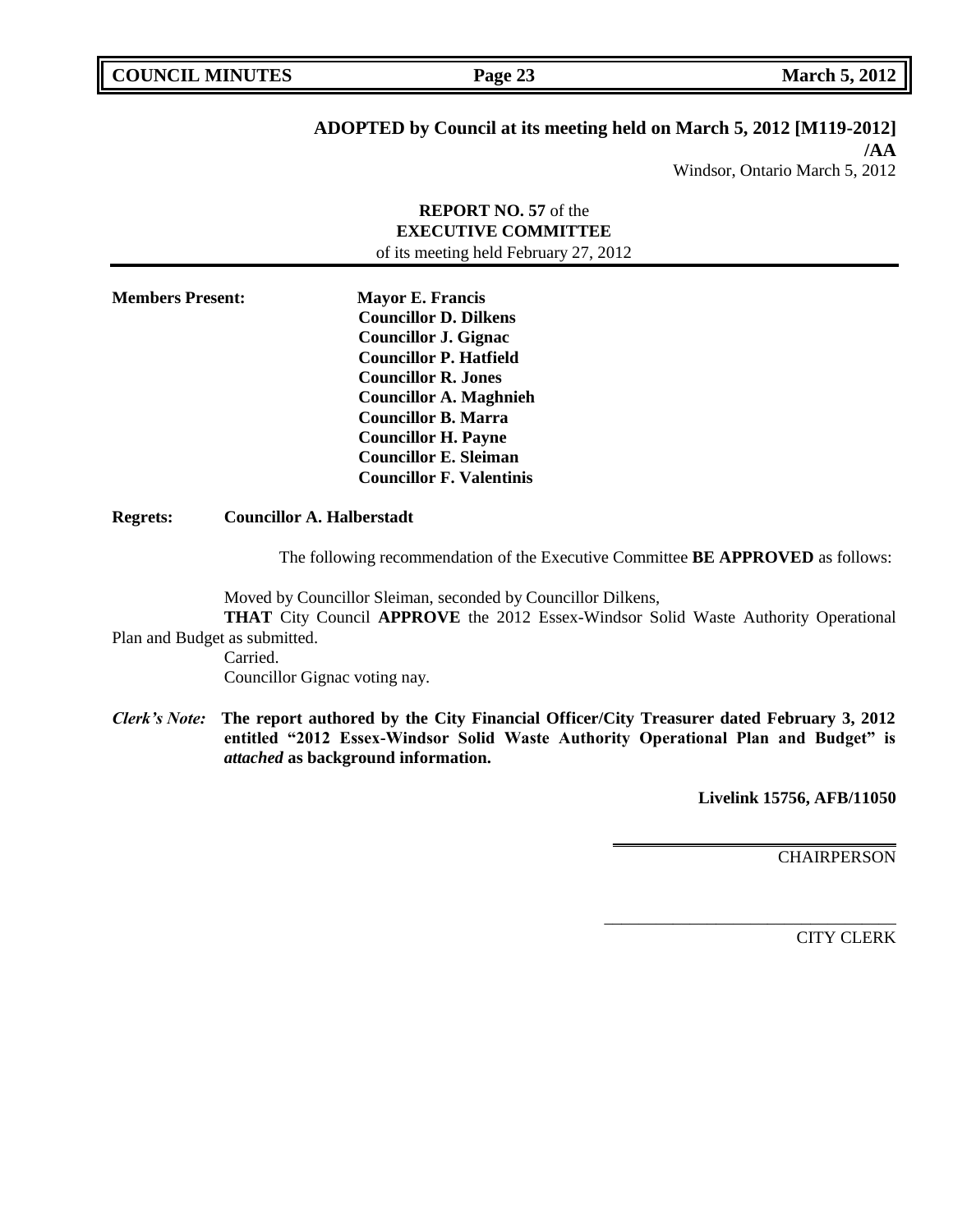**COUNCIL MARCH 5, 2012 Page 24 March 5, 2012** 

# **ADOPTED by Council at its meeting held on March 5, 2012 [M120-2012]**

**/AA**

Windsor, Ontario March 5, 2012

| <b>REPORT NO. 58</b> of the<br><b>EXECUTIVE COMMITTEE</b> |  |                                                                                                                                                                                                                                                                                                                       |  |  |  |
|-----------------------------------------------------------|--|-----------------------------------------------------------------------------------------------------------------------------------------------------------------------------------------------------------------------------------------------------------------------------------------------------------------------|--|--|--|
| of its meeting held February 27, 2012                     |  |                                                                                                                                                                                                                                                                                                                       |  |  |  |
| <b>Members Present:</b>                                   |  | <b>Mayor E. Francis</b><br><b>Councillor D. Dilkens</b><br><b>Councillor J. Gignac</b><br><b>Councillor P. Hatfield</b><br><b>Councillor R. Jones</b><br><b>Councillor A. Maghnieh</b><br><b>Councillor B. Marra</b><br><b>Councillor H. Payne</b><br><b>Councillor E. Sleiman</b><br><b>Councillor F. Valentinis</b> |  |  |  |
| <b>Regrets:</b>                                           |  | <b>Councillor A. Halberstadt</b>                                                                                                                                                                                                                                                                                      |  |  |  |

The following recommendation of the Executive Committee **BE APPROVED** as follows:

Moved by Councillor Gignac, seconded by Councillor Sleiman,

**THAT** City Council **APPROVE** the 2012 Business Improvement Area budgets as per Schedule

"A" and

**THAT** City Council **AUTHORIZE** Administration to provide an instalment not to exceed 50% of the approved budget to each Business Improvement Area now, with the remaining balance to be provided upon finalization of the 2012 BIA levy rates. Both the 50% instalment and final payments are subject to the BIA complying with financial year-end audit and financial information requests.

Carried.

Mayor Francis discloses an interest and abstains from voting on matters related to the Wyandotte Town Centre BIA.

*Clerk's Note:* **The report authored by the City Financial Officer/City Treasurer dated February 8, 2012 entitled "2012 Business Improvement Area (BIA) Budget Approval" is** *attached* **as background information.**

**Livelink 15745, AFB/11050**

**\_\_\_\_\_\_\_\_\_\_\_\_\_\_\_\_\_\_\_\_\_\_\_\_\_\_\_\_\_\_\_\_\_**

\_\_\_\_\_\_\_\_\_\_\_\_\_\_\_\_\_\_\_\_\_\_\_\_\_\_\_\_\_\_\_\_\_\_

**CHAIRPERSON**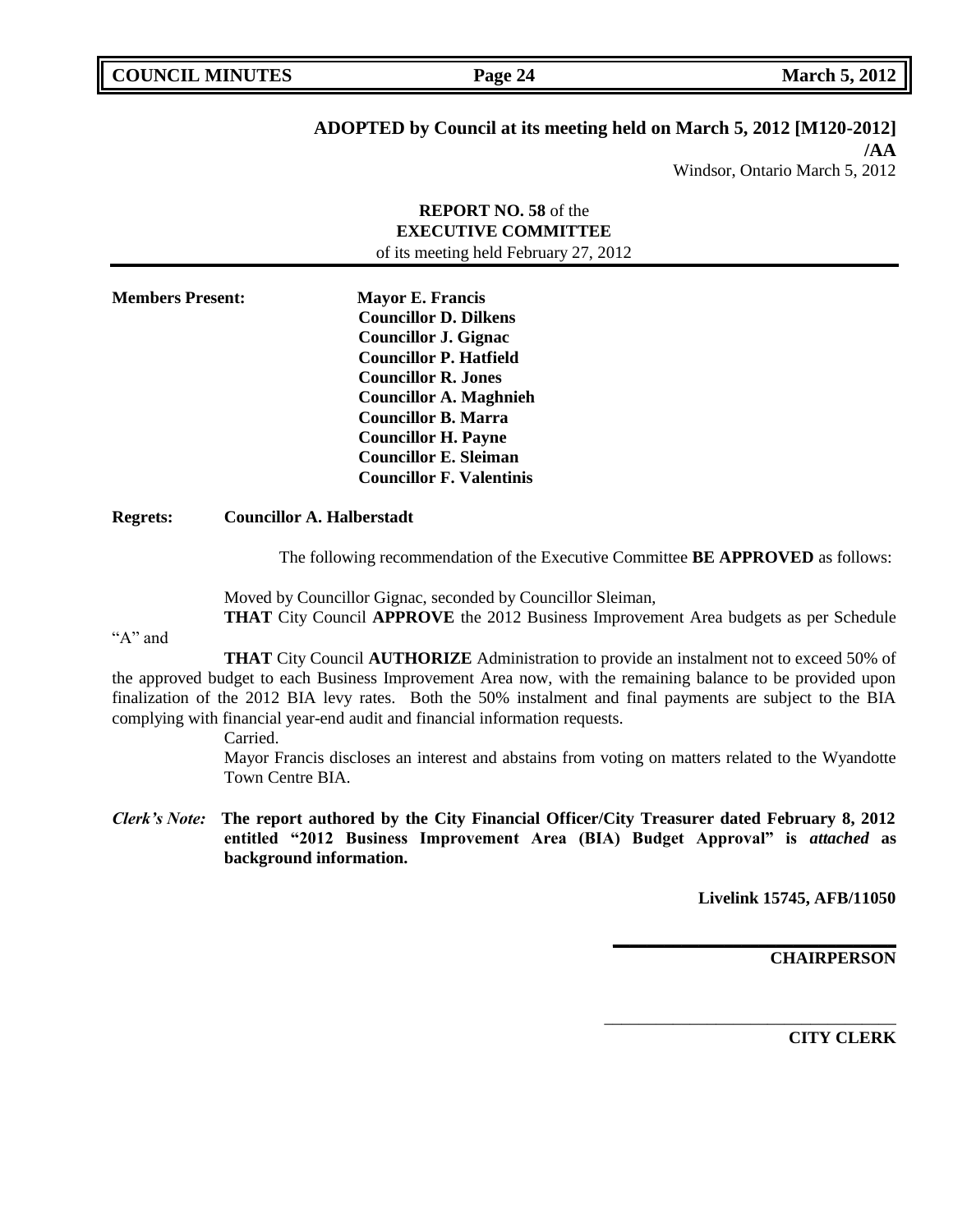# **ADOPTED by Council at its meeting held on March 5, 2012 [M121-2012]**

**/AA**

Windsor, Ontario March 5, 2012

## **REPORT NO. 60** of the **EXECUTIVE COMMITTEE** of its meeting held February 27, 2012

**Members Present: Mayor E. Francis Councillor D. Dilkens Councillor J. Gignac Councillor P. Hatfield Councillor R. Jones Councillor A. Maghnieh Councillor B. Marra Councillor H. Payne Councillor E. Sleiman Councillor F. Valentinis**

**Regrets: Councillor A. Halberstadt**

The following recommendation of the Executive Committee **BE APPROVED** as follows:

Moved by Councillor Marra, seconded by Councillor Dilkens,

**I. THAT** Council **INCREASE** the 2012 Risk Management claims budget by \$1.75 million, in order to fund claims as they become due.

**II. THAT** Council **INCREASE** the 2012 Risk Management insurance budget by \$232,000, in order to pay for the increase in insurance premiums and to make up for prior underfunding to this budget.

**III. THAT** Council **TRANSFER** \$399,057.00 to the Risk Management Reserve Fund, in order to fund former insurance retro-assessments.

**IV. THAT** Council **APPROVE** that the temporary Claims Adjuster position become a permanent position and that a budget for salary in the amount of \$67,610.83, plus fringe benefits, as well as the offsetting revenue recovery, be added to the subrogation program for a net corporate cost of \$0.

Carried.

*Clerk's Note:* **The report authored by the City Solicitor dated February 21, 2012 entitled "Risk Management Budget Requests" is** *attached* **as background information.**

**Livelink 15772, AFB/11050**

**\_\_\_\_\_\_\_\_\_\_\_\_\_\_\_\_\_\_\_\_\_\_\_\_\_\_\_\_\_\_\_\_\_**

\_\_\_\_\_\_\_\_\_\_\_\_\_\_\_\_\_\_\_\_\_\_\_\_\_\_\_\_\_\_\_\_\_\_

**CHAIRPERSON**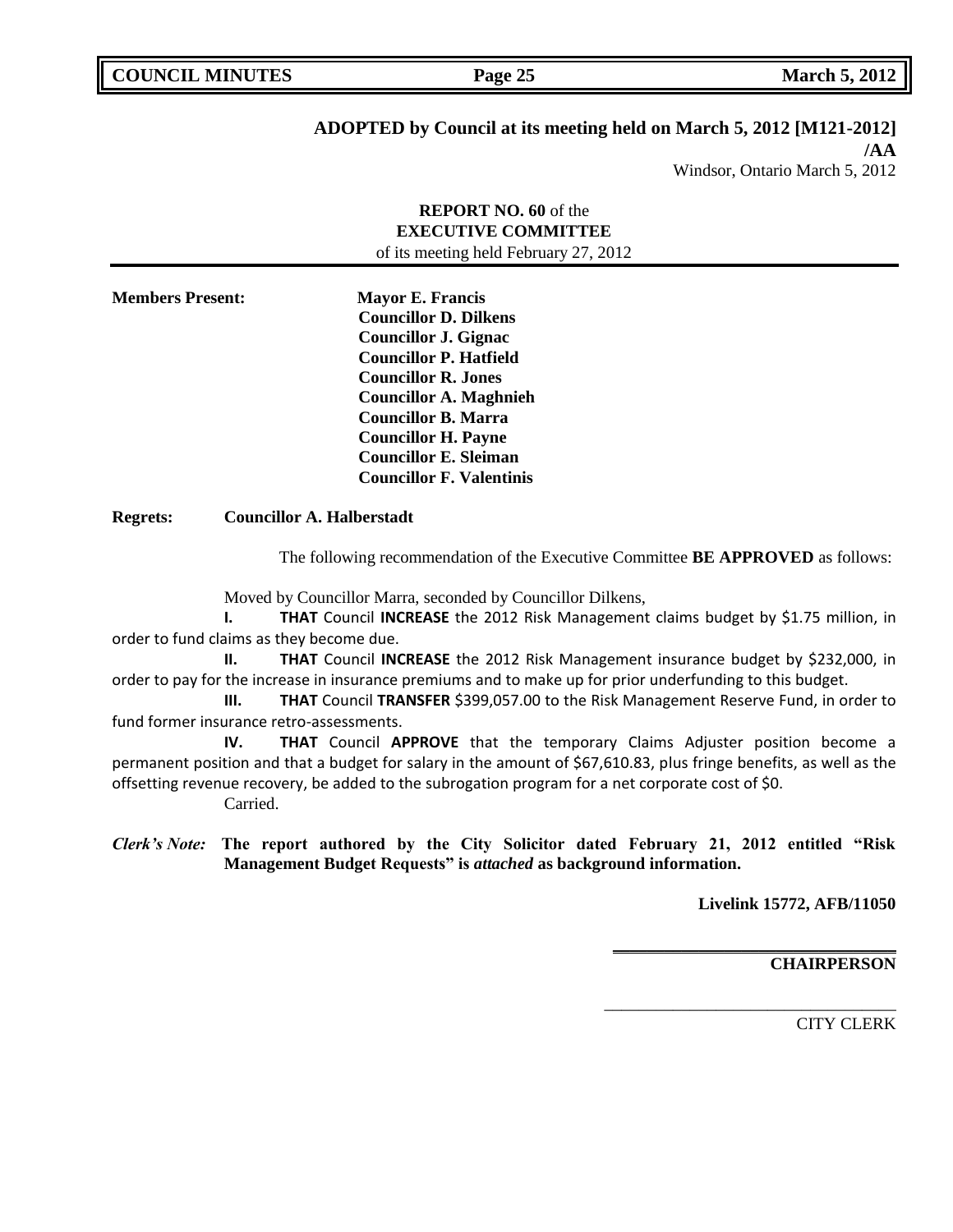| <b>COUNCIL MINUTES</b> |  |
|------------------------|--|
|------------------------|--|

**COUNCIL MARK Page 26 March 5, 2012** 

# **ADOPTED by Council at its meeting held on March 5, 2012 [M122-2012]**

**/AA**

# Windsor, Ontario March 5, 2012

# **REPORT NO. 61** of the **EXECUTIVE COMMITTEE** of its meeting held February 27, 2012 **Members Present: Mayor E. Francis Councillor D. Dilkens Councillor J. Gignac Councillor P. Hatfield Councillor R. Jones Councillor A. Maghnieh Councillor B. Marra Councillor H. Payne Councillor E. Sleiman Councillor F. Valentinis Regrets: Councillor A. Halberstadt**

The following recommendation of the Executive Committee **BE APPROVED** as follows:

Moved by Councillor Marra, seconded by Councillor Dilkens,

**THAT** Council **APPROVE** the recommended 2012 Budget provided by the Administrator of Huron Lodge which includes reductions of 10.9% or approximately \$898,000 over the 2011 Budget. Carried.

*Clerk's Note:* **The report authored by the Administrator, Huron Lodge dated February 21, 2012 entitled "Huron Lodge – Budget 2012" is** *attached* **as background information.**

**Livelink 15770, AFB/11050**

**\_\_\_\_\_\_\_\_\_\_\_\_\_\_\_\_\_\_\_\_\_\_\_\_\_\_\_\_\_\_\_\_\_**

\_\_\_\_\_\_\_\_\_\_\_\_\_\_\_\_\_\_\_\_\_\_\_\_\_\_\_\_\_\_\_\_\_\_

**CHAIRPERSON**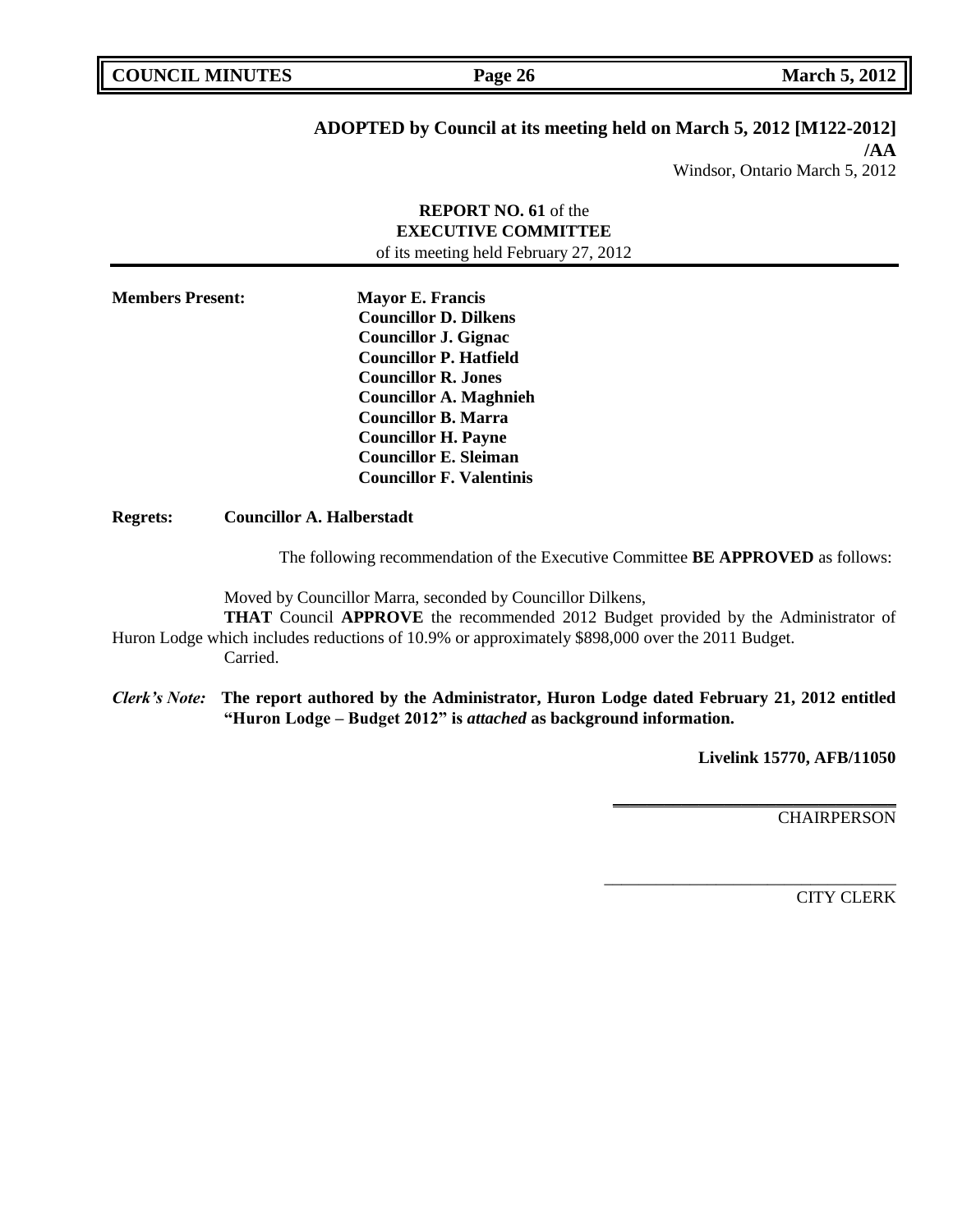# **ADOPTED by Council at its meeting held on March 5, 2012 [M123-2012]**

**/AA**

Windsor, Ontario March 5, 2012

# **REPORT NO. 62** of the **EXECUTIVE COMMITTEE** of its meeting held February 27, 2012

**Members Present: Mayor E. Francis Councillor D. Dilkens Councillor J. Gignac Councillor P. Hatfield Councillor R. Jones Councillor A. Maghnieh Councillor B. Marra Councillor H. Payne Councillor E. Sleiman Councillor F. Valentinis**

**Regrets: Councillor A. Halberstadt**

The following recommendation of the Executive Committee **BE APPROVED** as follows:

Moved by Councillor Hatfield, seconded by Councillor Marra,

**THAT** the report of the Salary Market Comparison Review Working Committee and the final report of Gazda, Houlné and Associates Inc. dated September 2011, reporting on the Non-Union Salary Market Comparison, 2010 **BE RECEIVED** for information; and

**THAT** the Executive Director of Human Resource **ADJUST THE SALARIES** of the CANUE group to the level provided by the Market Salary Comparison review outcome as was agreed to in the signed April 1, 2010 Memorandum of Agreement between The Corporation of the City of Windsor and the Civic Association of Non Union Employees, specifically..."*The Corporation will agree to conduct a market salary review commencing in 2010 and thereafter every three (3) years for CANUE employees, and that salaries will be maintained at no less than 50% percentile of the comparator municipalities using the methodology used in the 2007 market salary review";* and

**THAT** the Executive Director of Human Resources **BE DIRECTED** to provide for the Non Union employee group excluded from CANUE representation, not including the CAO and CLT, salaries at the 50<sup>th</sup> percentile of the comparator municipalities commencing in 2010 using the methodology used in the 2007 market salary review as determined by Gazda, Houlné & Associates Inc.; and

**THAT** the Executive Director of Human Resources **BE DIRECTED** to undertake a formal communications process to disseminate the results of the salary market adjustment to non-union employees; and

**THAT** the City Treasurer and the Executive Director of Human Resources **BE DIRECTED** to effect retroactive salary adjustments for the non-union employees to January 1, 2010, in a manner as directed by City Council; and

**THAT** Council **APPROVE** funding estimated at approximately 1.3 million from the Budget Stabilization Fund to cover retroactive and future salary increases from January 1, 2010 to December 31, 2011 arising from the non-union compensation market review, to implement the 50<sup>th</sup> market percentile.

Carried.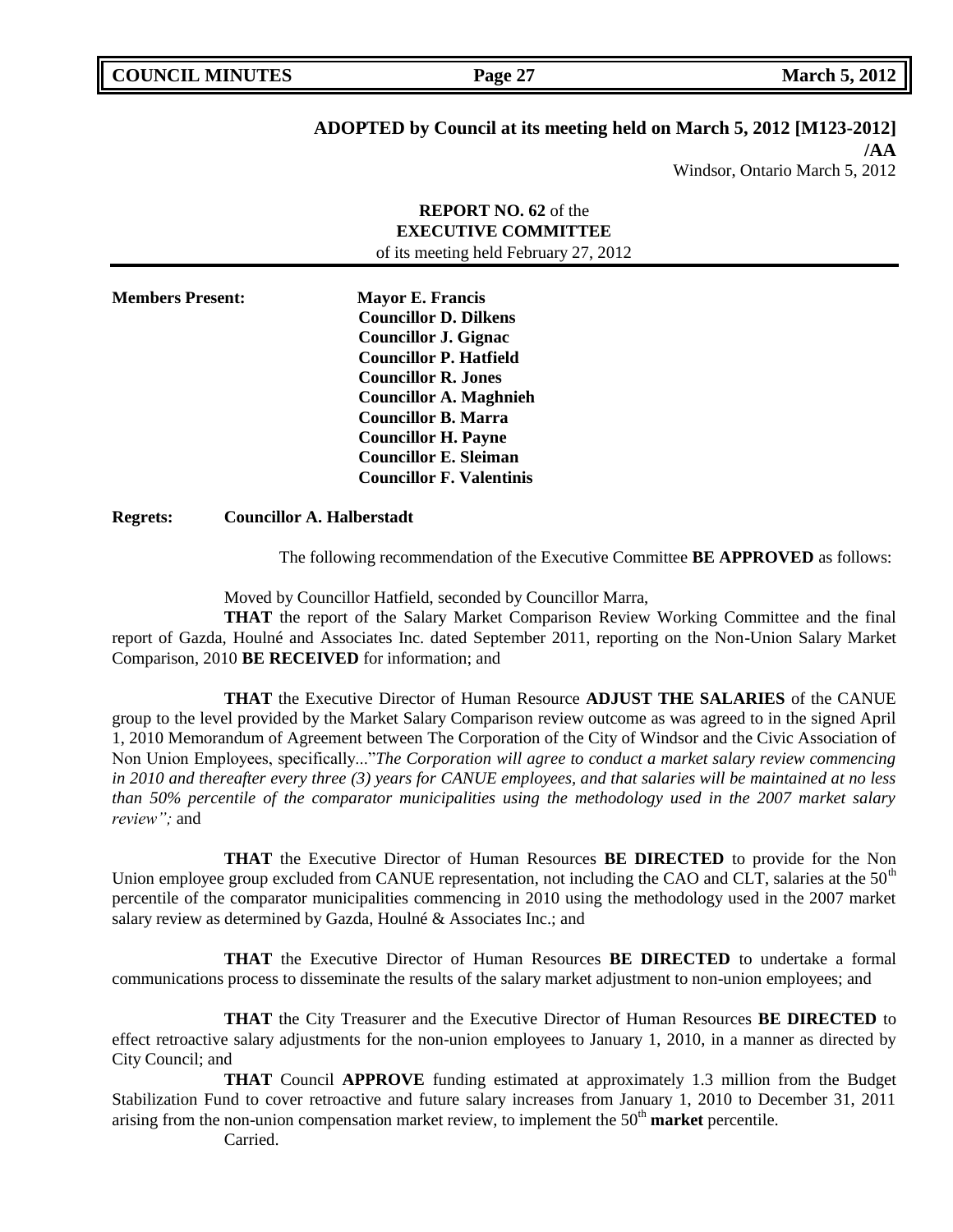| <b>COUNCIL MINUTES</b> | Page 28 | <b>March 5, 2012</b> |
|------------------------|---------|----------------------|
|                        |         |                      |

*Clerk's Note:* **The report authored by the City Clerk dated February 21, 2012 entitled "Compensation/Salary Market Comparison 2010 – Non-Union Employees" is** *attached* **as background information.**

**Livelink 15777, AS/10646**

**\_\_\_\_\_\_\_\_\_\_\_\_\_\_\_\_\_\_\_\_\_\_\_\_\_\_\_\_\_\_\_\_\_**

\_\_\_\_\_\_\_\_\_\_\_\_\_\_\_\_\_\_\_\_\_\_\_\_\_\_\_\_\_\_\_\_\_\_

**CHAIRPERSON**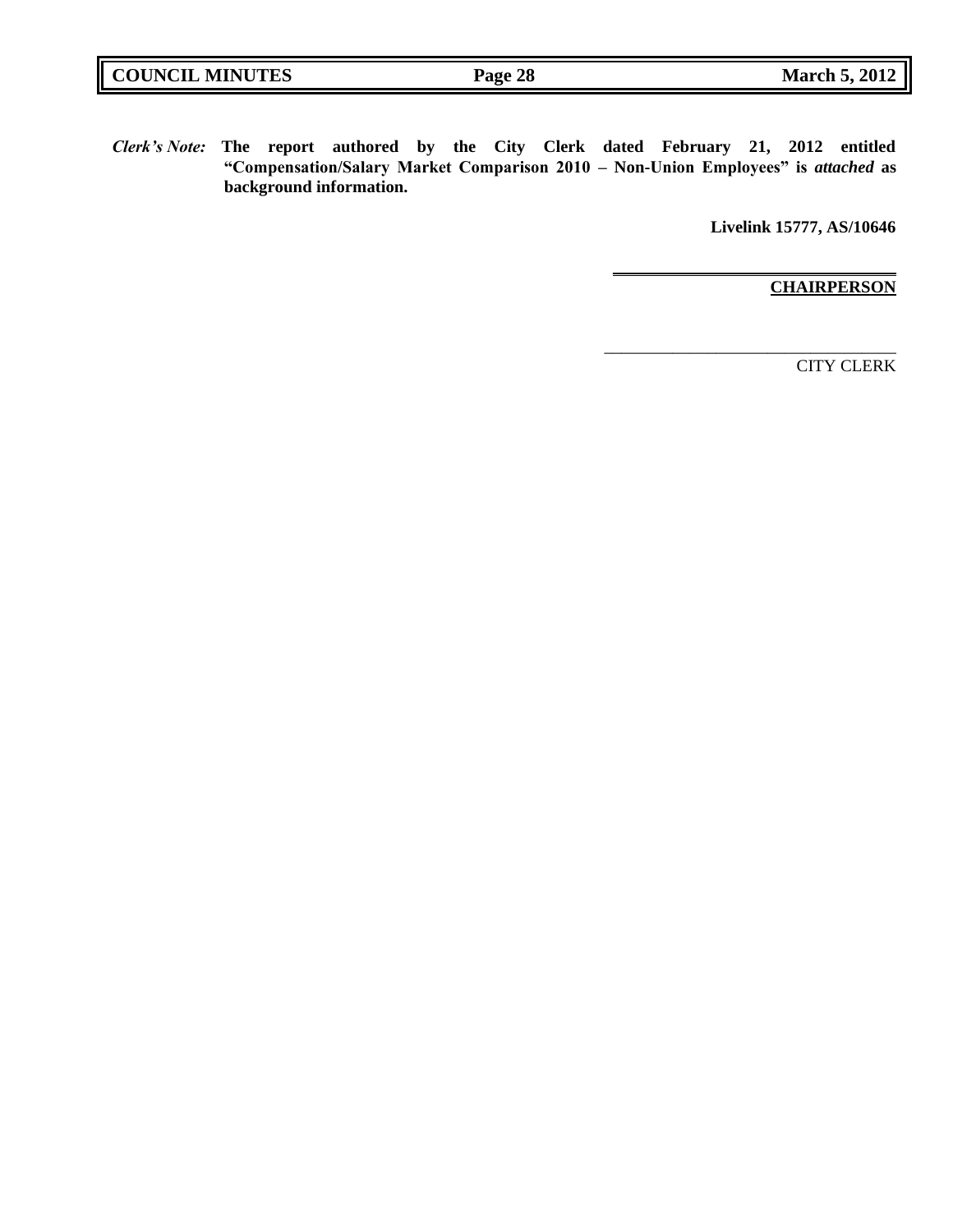| <b>COUNCIL MINUTES</b> |  |
|------------------------|--|
|                        |  |

# **ADOPTED by Council at its meeting held on March 5, 2012 [M124-2012]**

**/AA** Windsor, Ontario March 5, 2012

## **REPORT NO. 63** of the **EXECUTIVE COMMITTEE** of its meeting held February 27, 2012

**Members Present: Mayor E. Francis Councillor D. Dilkens Councillor J. Gignac Councillor P. Hatfield Councillor R. Jones Councillor A. Maghnieh Councillor B. Marra Councillor H. Payne Councillor E. Sleiman Councillor F. Valentinis**

## **Regrets: Councillor A. Halberstadt**

The following recommendation of the Executive Committee **BE APPROVED** as follows:

Moved by Councillor Marra, seconded by Councillor Dilkens,

**THAT** the report of the Salary Market Comparison Review Working Committee and the final report of Gazda, Houlné and Associates Inc. dated June 2011, reporting on the Corporate Leadership Team Salary Market Comparison, 2010 **BE RECEIVED** for information; and

**THAT** the Executive Director of Human Resources **PROVIDE** for the Corporate Leaders a salary range maintained at no less than the  $50<sup>th</sup>$  pay percentile of the comparator municipalities commencing in 2010 as indicated in the Market Salary Comparison review outcome from the Consultant; and

**THAT** the Executive Director of Human Resources **BE DIRECTED** to undertake a formal communications process to disseminate the results of the salary market adjustment to the Corporate Leaders; and

**THAT** the Deputy Treasurer of Financial Planning and the Executive Director of Human Resources **BE DIRECTED** to effect retroactive salary adjustments for the Corporate Leaders to January 1, 2010, in a manner as directed by City Council; and

**THAT** Council **APPROVE** funding estimated at approximately \$100,000 from the Budget Stabilization Fund to cover retroactive salary increases from January 1, 2010 to December 31, 2011 arising from the Corporate Leadership Team compensation market review, to implement the  $50<sup>th</sup>$  market percentile. Carried.

*Clerk's Note:* **The report authored by the City Clerk dated February 21, 2012 entitled "Compensation/Salary Market Comparison 2010 – Corporate Leadership Team" is** *attached* **as background information.**

**Livelink 15776, AS/10646**

**\_\_\_\_\_\_\_\_\_\_\_\_\_\_\_\_\_\_\_\_\_\_\_\_\_\_\_\_\_\_\_\_\_**

\_\_\_\_\_\_\_\_\_\_\_\_\_\_\_\_\_\_\_\_\_\_\_\_\_\_\_\_\_\_\_\_\_

**CHAIRPERSON**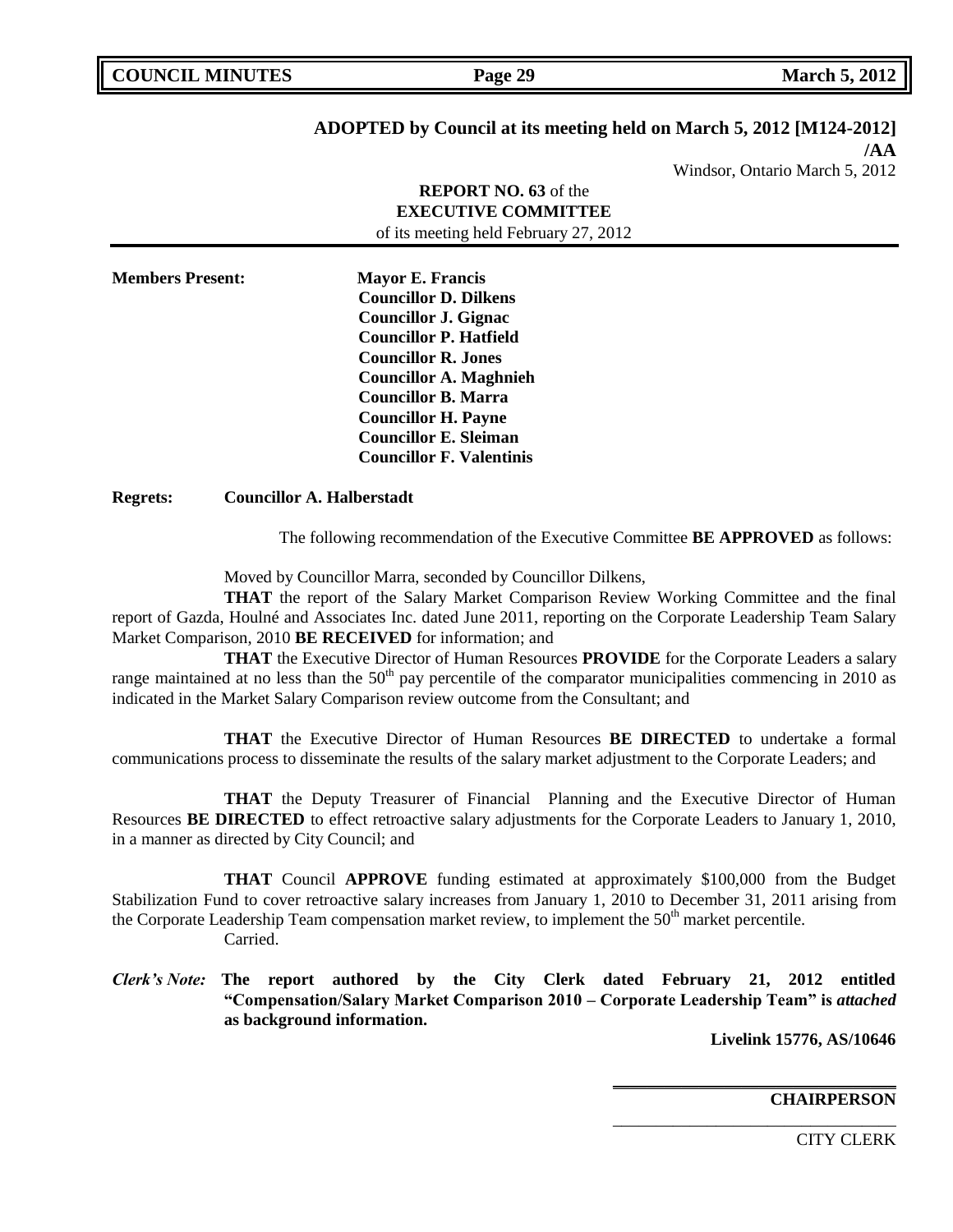**COUNCIL MARK Page 30 March 5, 2012** 

# **ADOPTED by Council at its meeting held on March 5, 2012 [M125-2012]**

**/AA** Windsor, Ontario March 5, 2012

# **REPORT NO. 64** of the **EXECUTIVE COMMITTEE** of its meeting held February 27, 2012 **Members Present: Mayor E. Francis Councillor D. Dilkens Councillor J. Gignac Councillor P. Hatfield Councillor R. Jones Councillor A. Maghnieh Councillor B. Marra Councillor H. Payne Councillor E. Sleiman Councillor F. Valentinis**

### **Regrets: Councillor A. Halberstadt**

The following recommendation of the Executive Committee **BE APPROVED** as follows:

Moved by Councillor Marra, seconded by Councillor Dilkens,

**THAT** City Council **RECEIVE** the final report of Gazda, Houlné & Associates Inc. concerning the City of Windsor Compensation Review Project for the Chief Administrative Officer (CAO) position; and

**THAT** the Executive Director of Human Resources **PROCEED** as per the direction and motion of City Council as it relates to the 2010 Salary Market Comparison for the CAO, that being the same target pay position used for the non-union group should be applied to the CAO and the Corporate Leaders, providing for a salary at the  $50<sup>th</sup>$  pay percentile.

Carried.

*Clerk's Note:* **The report authored by the City Clerk dated February 21, 2012 entitled "Compensation/Salary Market Comparison 2010 – Chief Administrative Officer" is**  *attached* **as background information.**

**Livelink 15775, AS/10646**

**\_\_\_\_\_\_\_\_\_\_\_\_\_\_\_\_\_\_\_\_\_\_\_\_\_\_\_\_\_\_\_\_\_**

\_\_\_\_\_\_\_\_\_\_\_\_\_\_\_\_\_\_\_\_\_\_\_\_\_\_\_\_\_\_\_\_\_\_

**CHAIRPERSON**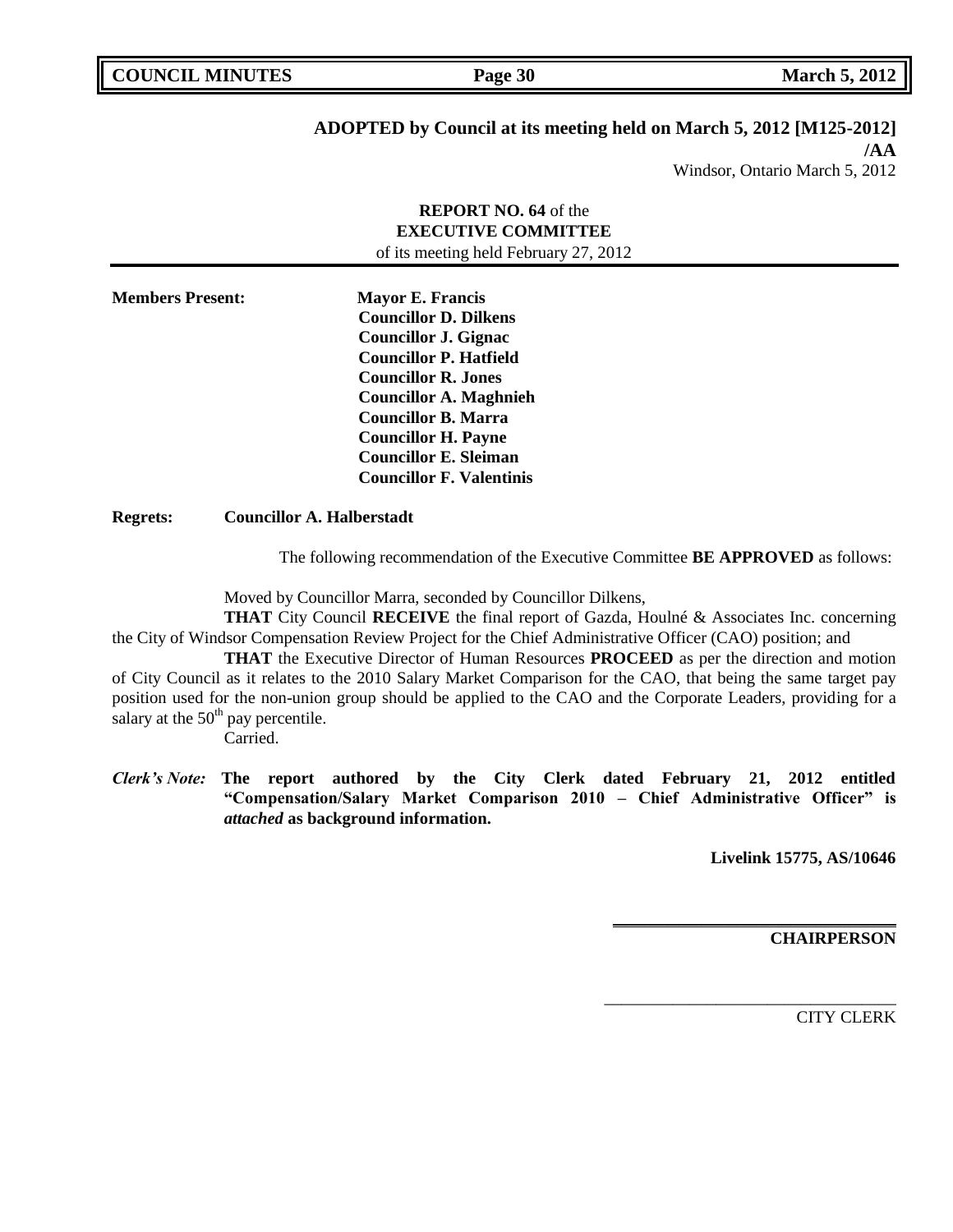| <b>COUNCIL MINUTES</b> |  |
|------------------------|--|
|------------------------|--|

# **ADOPTED by Council at its meeting held on March 5, 2012 [M126-2012]**

**/AA** Windsor, Ontario March 5, 2012

# **REPORT NO. 67** of the **EXECUTIVE COMMITTEE** of its meeting held February 27, 2012 **Members Present: Mayor E. Francis Councillor D. Dilkens Councillor J. Gignac Councillor P. Hatfield Councillor R. Jones Councillor A. Maghnieh Councillor B. Marra Councillor H. Payne Councillor E. Sleiman Councillor F. Valentinis Regrets: Councillor A. Halberstadt** The following recommendation of the Executive Committee **BE APPROVED** as follows:

Moved by Councillor Dilkens, seconded by Councillor Gignac,

**THAT** City Council **APPROVE** the reallocation of surplus funds from the Mayor's Office to create an Investment Response Team on contract for period of three years in the Mayor's Office. Carried.

*Clerk's Note:* **The report authored by the Mayor dated February 27, 2012 entitled "Establishment of an Investment Response Team in the Mayor's Office" is** *attached* **as background information.**

**Livelink 15783, AFB/11050**

**\_\_\_\_\_\_\_\_\_\_\_\_\_\_\_\_\_\_\_\_\_\_\_\_\_\_\_\_\_\_\_\_\_**

\_\_\_\_\_\_\_\_\_\_\_\_\_\_\_\_\_\_\_\_\_\_\_\_\_\_\_\_\_\_\_\_\_\_

**CHAIRPERSON**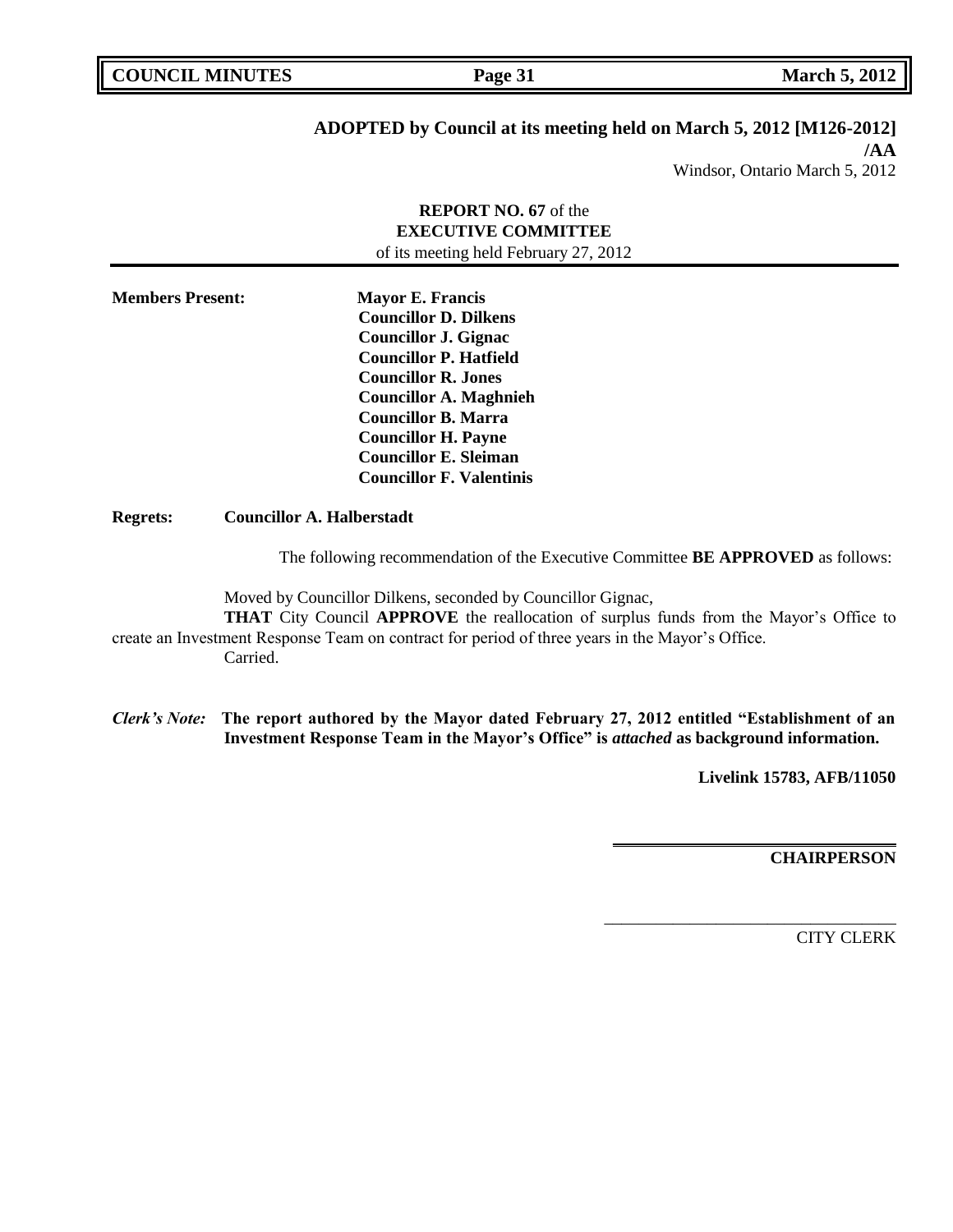# **ADOPTED by Council at its meeting held on March 5, 2012 [M127-2012]**

**/AA** Windsor, Ontario March 5, 2012

## **REPORT NO. 68** of the **EXECUTIVE COMMITTEE** of its meeting held February 27, 2012

**Members Present: Mayor E. Francis Councillor D. Dilkens Councillor J. Gignac Councillor P. Hatfield Councillor R. Jones Councillor A. Maghnieh Councillor B. Marra Councillor H. Payne Councillor E. Sleiman Councillor F. Valentinis**

**Regrets: Councillor A. Halberstadt**

The following recommendation of the Executive Committee **BE APPROVED** as follows:

Moved by Councillor Gignac, seconded by Councillor Marra,

**THAT** Report No. 22 of the Economic Development Standing Committee at its meeting held December 7, 2011 **BE NOTED AND FILED.**

Carried.

*Clerk's Note:* **Report No. 22 of the Economic Development Standing Committee of its meeting held December 7, 2011 is** *attached* **as background information.**

**CHAIRPERSON**

**\_\_\_\_\_\_\_\_\_\_\_\_\_\_\_\_\_\_\_\_\_\_\_\_\_\_\_\_\_\_\_\_\_**

\_\_\_\_\_\_\_\_\_\_\_\_\_\_\_\_\_\_\_\_\_\_\_\_\_\_\_\_\_\_\_\_\_\_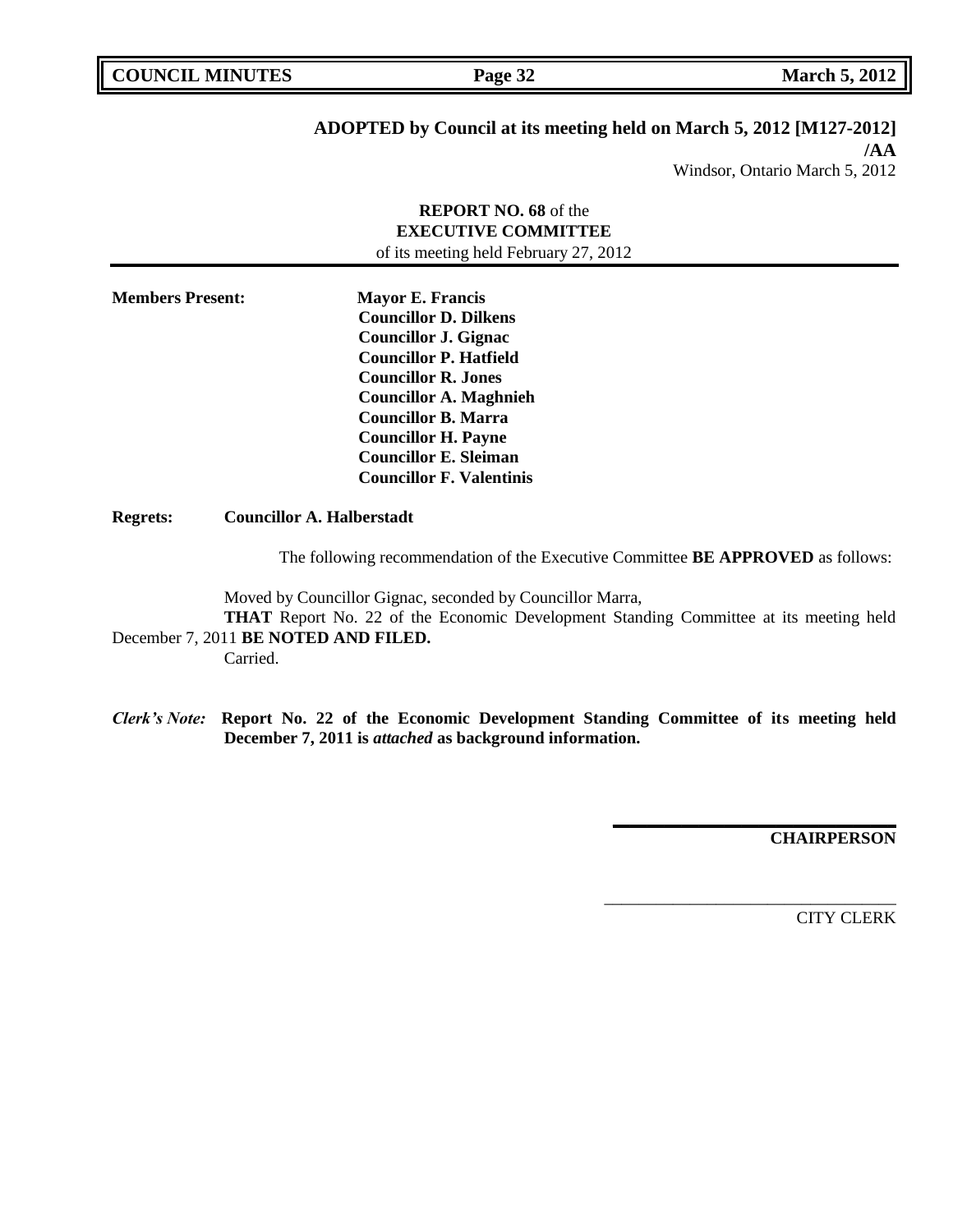# **ADOPTED by Council at its meeting held on March 5, 2012 [M128-2012]**

**/AA** Windsor, Ontario March 5, 2012

## **REPORT NO. 69** of the **EXECUTIVE COMMITTEE** of its meeting held February 27, 2012

**Members Present: Mayor E. Francis Councillor D. Dilkens Councillor J. Gignac Councillor P. Hatfield Councillor R. Jones Councillor A. Maghnieh Councillor B. Marra Councillor H. Payne Councillor E. Sleiman Councillor F. Valentinis**

**Regrets: Councillor A. Halberstadt**

The following recommendation of the Executive Committee **BE APPROVED** as follows:

Moved by Councillor Dilkens, seconded by Councillor Gignac, **THAT** the Business Plan and Financial Request for 2012 in the amount of \$4,300 for the Windsor

Bicycling Committee **BE APPROVED**.

Carried.

*Clerk's Note:* **Report No. 29 of the Environment & Transportation Standing Committee of its meeting held November 23, 2011 is** *attached* **as background information.**

**CHAIRPERSON**

**\_\_\_\_\_\_\_\_\_\_\_\_\_\_\_\_\_\_\_\_\_\_\_\_\_\_\_\_\_\_\_\_\_**

\_\_\_\_\_\_\_\_\_\_\_\_\_\_\_\_\_\_\_\_\_\_\_\_\_\_\_\_\_\_\_\_\_\_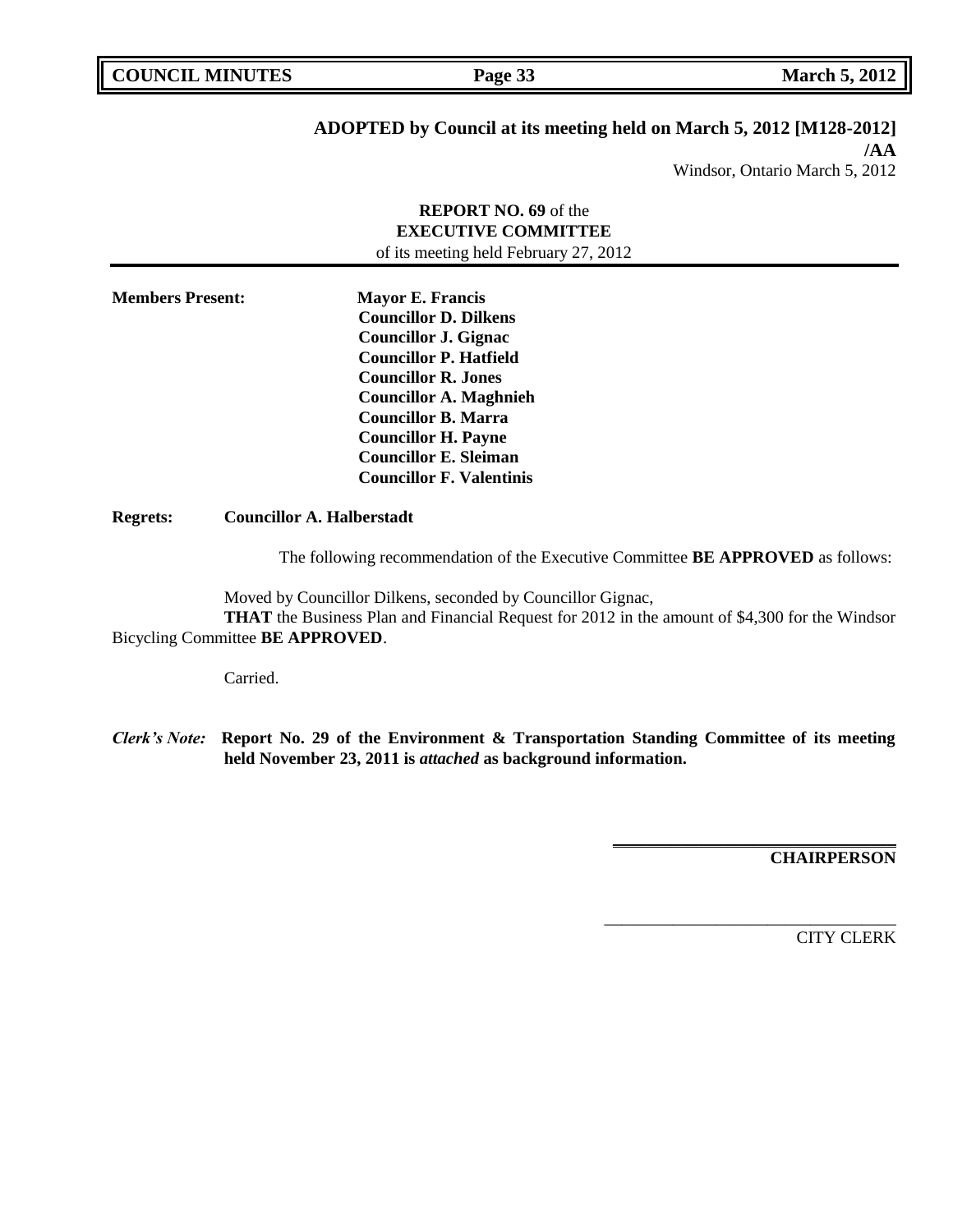**COUNCIL MARK Page 34 March 5, 2012** 

# **ADOPTED by Council at its meeting held on March 5, 2012 [M129-2012]**

**/AA** Windsor, Ontario March 5, 2012

# **REPORT NO. 70** of the **EXECUTIVE COMMITTEE** of its meeting held February 27, 2012 **Members Present: Mayor E. Francis Councillor D. Dilkens Councillor J. Gignac Councillor P. Hatfield Councillor R. Jones Councillor A. Maghnieh Councillor B. Marra Councillor H. Payne Councillor E. Sleiman Councillor F. Valentinis Regrets: Councillor A. Halberstadt**

The following recommendation of the Executive Committee **BE APPROVED** as follows:

Moved by Councillor Marra, seconded by Councillor Dilkens,

**THAT** Report No. 30 of the Environment & Transportation Standing Committee of its meeting held November 23, 2011 **BE RECEIVED** for information**.**

Carried.

*Clerk's Note:* **Report No. 30 of the Environment & Transportation Standing Committee of its meeting held November 23, 2011 is** *attached* **as background information.**

**CHAIRPERSON**

**\_\_\_\_\_\_\_\_\_\_\_\_\_\_\_\_\_\_\_\_\_\_\_\_\_\_\_\_\_\_\_\_\_**

\_\_\_\_\_\_\_\_\_\_\_\_\_\_\_\_\_\_\_\_\_\_\_\_\_\_\_\_\_\_\_\_\_\_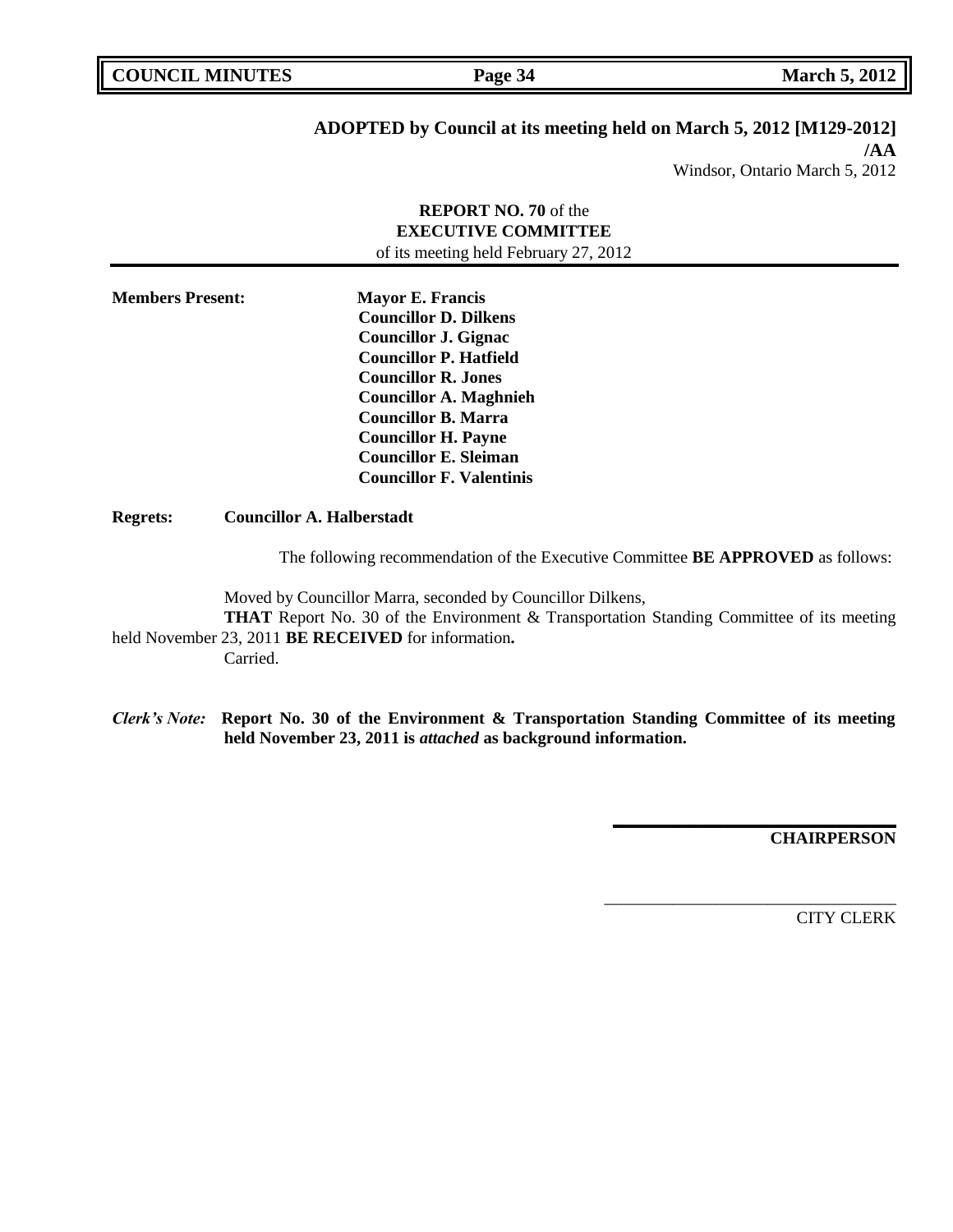**COUNCIL MINUTES Page 35 March 5, 2012** 

# **ADOPTED by Council at its meeting held on March 5, 2012 [M130-2012]**

**/AA** Windsor, Ontario March 5, 2012

# **REPORT NO. 71** of the **EXECUTIVE COMMITTEE** of its meeting held February 27, 2012 **Members Present: Mayor E. Francis Councillor D. Dilkens Councillor J. Gignac Councillor P. Hatfield Councillor R. Jones Councillor A. Maghnieh Councillor B. Marra Councillor H. Payne Councillor E. Sleiman Councillor F. Valentinis Regrets: Councillor A. Halberstadt** The following recommendation of the Executive Committee **BE APPROVED** as follows: Moved by Councillor Gignac, seconded by Councillor Marra, **THAT** Report No. 46 of the Environment & Transportation Standing Committee **BE NOTED AND FILED.** Carried. *Clerk's Note:* **Report No. 46 of the Environment & Transportation Standing Committee of its meeting held January 25, 2012 is** *attached* **as background information.**

**CHAIRPERSON**

**\_\_\_\_\_\_\_\_\_\_\_\_\_\_\_\_\_\_\_\_\_\_\_\_\_\_\_\_\_\_\_\_\_**

\_\_\_\_\_\_\_\_\_\_\_\_\_\_\_\_\_\_\_\_\_\_\_\_\_\_\_\_\_\_\_\_\_\_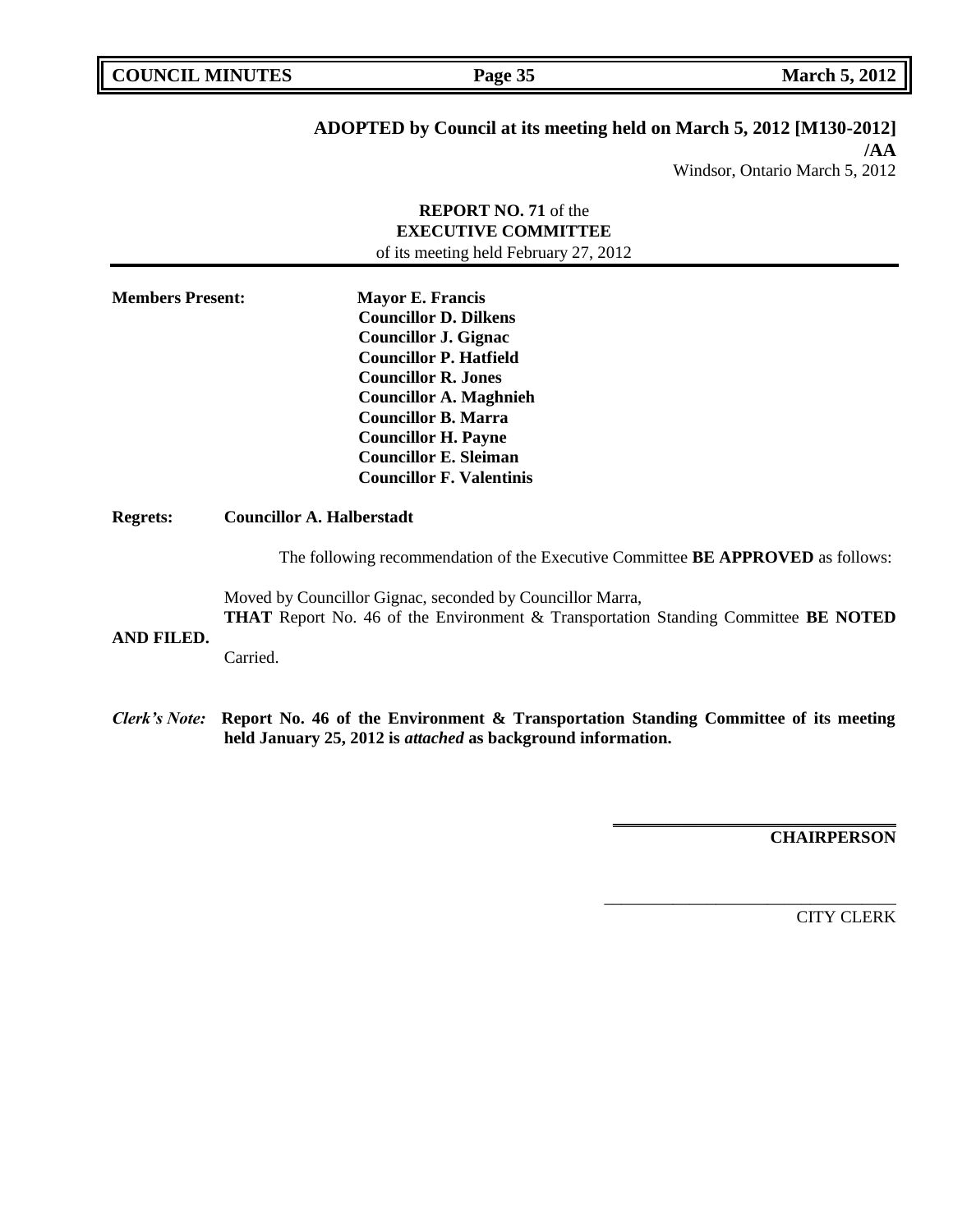|  | <b>COUNCIL MINUTES</b> |  |
|--|------------------------|--|
|--|------------------------|--|

**COUNCIL MARCH 5, 2012 Page 36 March 5, 2012** 

# **ADOPTED by Council at its meeting held on March 5, 2012 [M131-2012]**

**/AA** Windsor, Ontario March 5, 2012

# **REPORT NO. 72** of the **EXECUTIVE COMMITTEE** of its meeting held February 27, 2012

**Members Present: Mayor E. Francis Councillor D. Dilkens Councillor J. Gignac Councillor P. Hatfield Councillor R. Jones Councillor A. Maghnieh Councillor B. Marra Councillor H. Payne Councillor E. Sleiman Councillor F. Valentinis**

**Regrets: Councillor A. Halberstadt**

### **Referencing: Report No. 21 of the Economic Development Standing Committee**

The following recommendation of the Executive Committee **BE APPROVED** as follows:

Moved by Councillor Gignac, seconded by Councillor Marra,

**THAT** Administration **EXPLORE** an in-kind contribution for the rental of a facility and promotional costs to fulfill the request of the Small Business Advisory Panel to host a town hall meeting. Carried.

*Clerk's Note:* **Report No. 21 of the Economic Development Standing Committee of its meeting held December 7, 2011 is** *attached* **as background information.**

**CHAIRPERSON**

**\_\_\_\_\_\_\_\_\_\_\_\_\_\_\_\_\_\_\_\_\_\_\_\_\_\_\_\_\_\_\_\_\_**

\_\_\_\_\_\_\_\_\_\_\_\_\_\_\_\_\_\_\_\_\_\_\_\_\_\_\_\_\_\_\_\_\_\_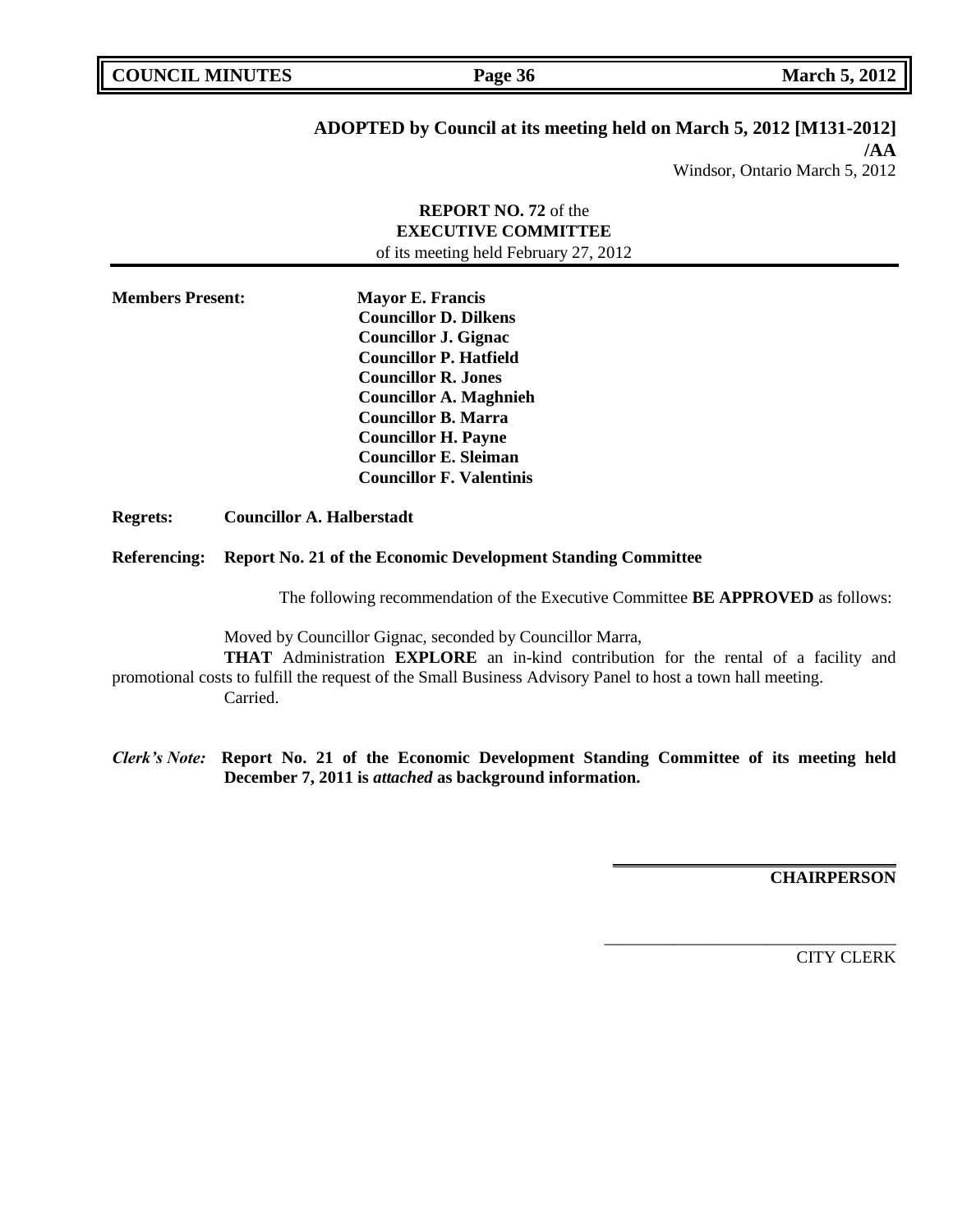**COUNCIL MINUTES Page 37 March 5, 2012** 

# **ADOPTED by Council at its meeting held on March 5, 2012 [M132-2012]**

**/AA** Windsor, Ontario March 5, 2012

# **REPORT NO. 73** of the **EXECUTIVE COMMITTEE** of its meeting held February 27, 2012 **Members Present: Mayor E. Francis Councillor D. Dilkens Councillor J. Gignac Councillor P. Hatfield Councillor R. Jones Councillor A. Maghnieh Councillor B. Marra Councillor H. Payne Councillor E. Sleiman**

**Regrets: Councillor A. Halberstadt**

The following recommendation of the Executive Committee **BE APPROVED** as follows:

Moved by Councillor Dilkens, seconded by Councillor Hatfield,

**Councillor F. Valentinis**

**THAT** Report No. 46 of the Executive Committee of its meeting held November 28, 2011 pertaining to CQ50-2011 **BE REFERRED** to the 2012 Capital Budget deliberations. Carried.

*Clerk's Note:* **Report No. 46 of the Executive Committee of its meeting held November 28, 2011 is** *attached* **as background information.**

**CHAIRPERSON**

**\_\_\_\_\_\_\_\_\_\_\_\_\_\_\_\_\_\_\_\_\_\_\_\_\_\_\_\_\_\_\_\_\_**

\_\_\_\_\_\_\_\_\_\_\_\_\_\_\_\_\_\_\_\_\_\_\_\_\_\_\_\_\_\_\_\_\_\_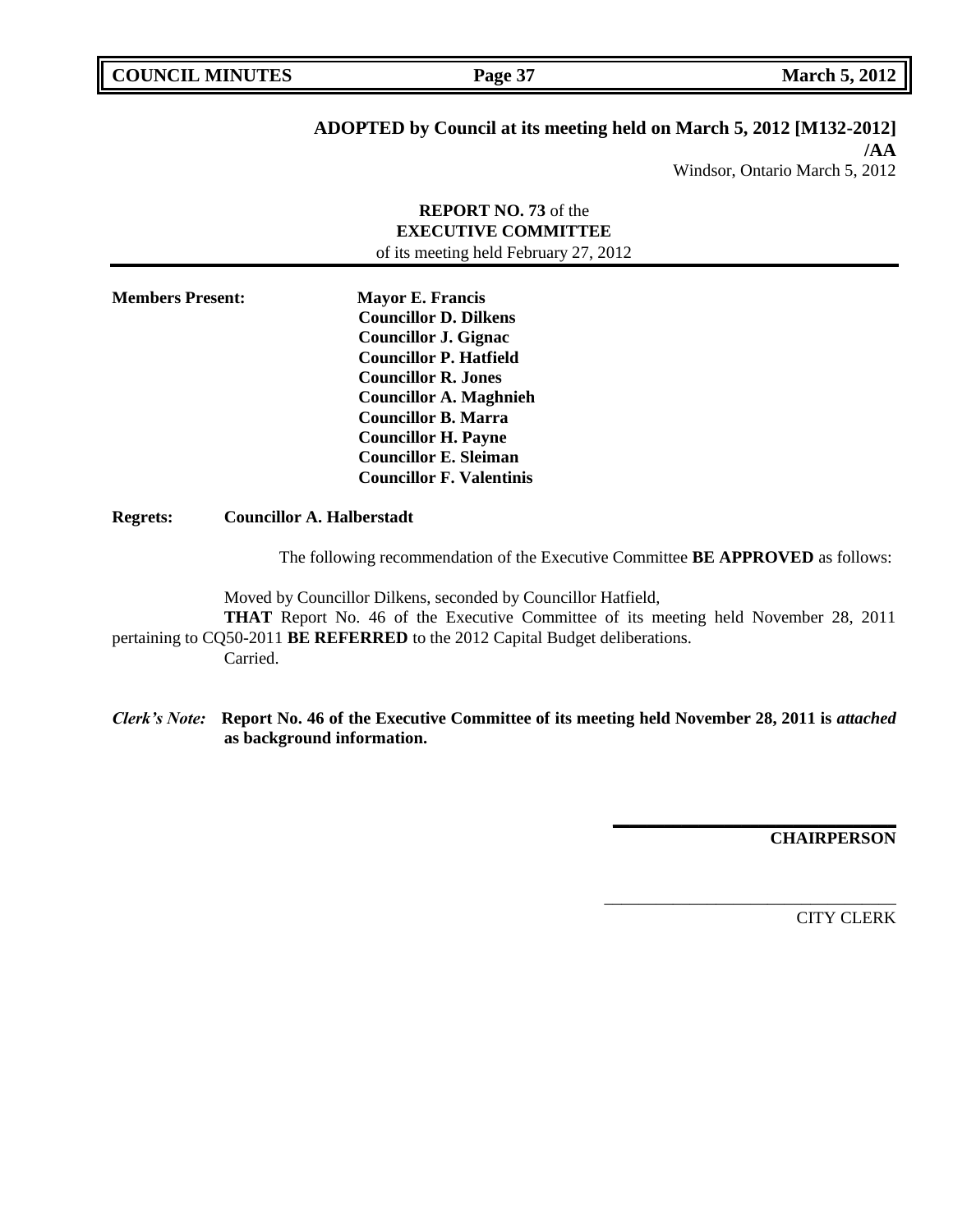| <b>COUNCIL MINUTES</b> |  |
|------------------------|--|
|------------------------|--|

**COUNCIL MINUTES Page 38 March 5, 2012** 

# **ADOPTED by Council at its meeting held on March 5, 2012 [M133-2012]**

**/AA** Windsor, Ontario March 5, 2012

# **REPORT NO. 74** of the **EXECUTIVE COMMITTEE** of its meeting held February 27, 2012 **Members Present: Mayor E. Francis Councillor D. Dilkens Councillor J. Gignac Councillor P. Hatfield Councillor R. Jones Councillor A. Maghnieh Councillor B. Marra Councillor H. Payne Councillor E. Sleiman Councillor F. Valentinis**

### **Regrets: Councillor A. Halberstadt**

The following recommendation of the Executive Committee **BE APPROVED** as follows:

Moved by Councillor Dilkens, seconded by Councillor Valentinis,

**THAT** Report No. 18 of the Economic Development Standing Committee of its meeting held December 7, 2011 regarding the Windsor Heritage Committee **BE RECEIVED FOR INFORMATION**. Carried.

*Clerk's Note:* **Report No. 18 of the Economic Development Standing Committee of its meeting held December 7, 2011 is** *attached* **as background information.**

**CHAIRPERSON**

**\_\_\_\_\_\_\_\_\_\_\_\_\_\_\_\_\_\_\_\_\_\_\_\_\_\_\_\_\_\_\_\_\_**

\_\_\_\_\_\_\_\_\_\_\_\_\_\_\_\_\_\_\_\_\_\_\_\_\_\_\_\_\_\_\_\_\_\_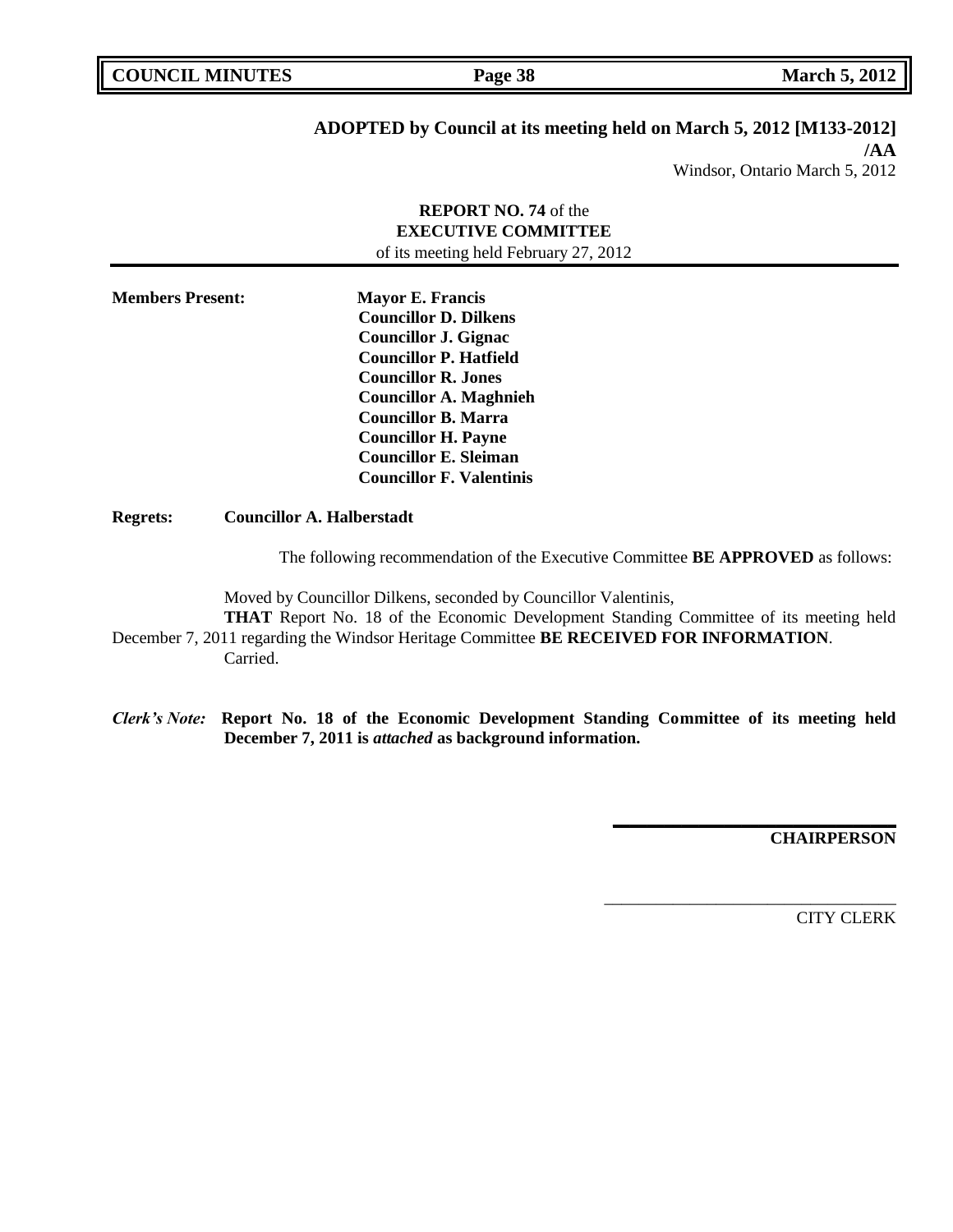**COUNCIL MINUTES Page 39 March 5, 2012** 

## **ADOPTED by Council at its meeting held on March 5, 2012 [M134-2012]**

**/AA** Windsor, Ontario March 5, 2012

# **REPORT NO. 75** of the **EXECUTIVE COMMITTEE** of its meeting held February 27, 2012 **Members Present: Mayor E. Francis Councillor D. Dilkens Councillor J. Gignac Councillor P. Hatfield Councillor R. Jones Councillor A. Maghnieh Councillor B. Marra Councillor H. Payne Councillor E. Sleiman Councillor F. Valentinis Regrets: Councillor A. Halberstadt**

The following recommendation of the Executive Committee **BE APPROVED** as follows:

Moved by Councillor Sleiman, seconded by Councillor Jones, **THAT** the Business Plan and Financial Request for 2012 in the amount of \$7,000 for the Mayor's

# Youth Advisory Committee **BE APPROVED**.

Carried.

Councillor Dilkens was absent from the meeting when the vote was taken on this matter.

## *Clerk's Note:* **Report No. 47 of the Social Development, Health & Culture Standing Committee of its meeting held December 14, 2011 is** *attached* **as background information.**

**CHAIRPERSON**

**\_\_\_\_\_\_\_\_\_\_\_\_\_\_\_\_\_\_\_\_\_\_\_\_\_\_\_\_\_\_\_\_\_**

\_\_\_\_\_\_\_\_\_\_\_\_\_\_\_\_\_\_\_\_\_\_\_\_\_\_\_\_\_\_\_\_\_\_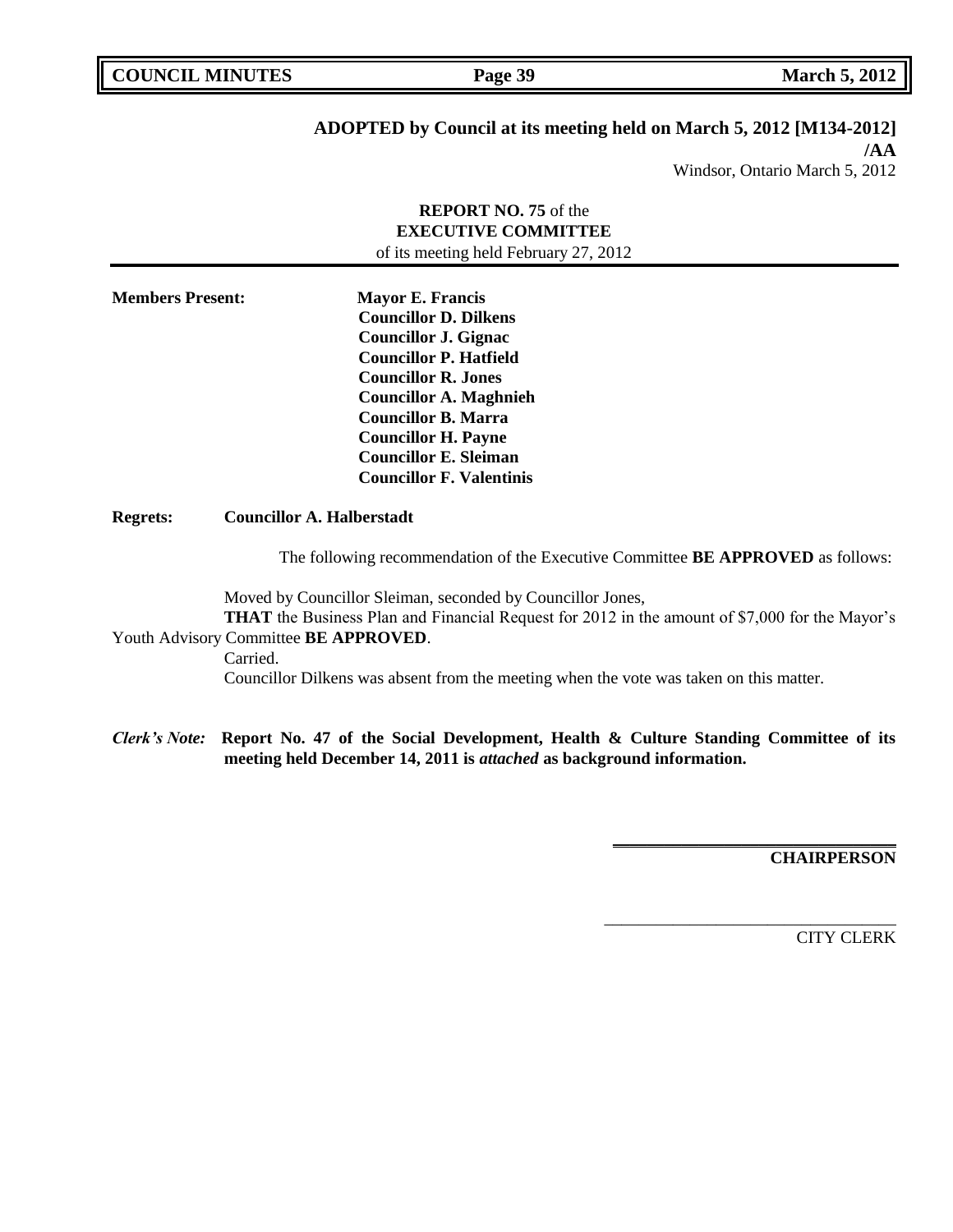| <b>COUNCIL MINUTES</b> |  |
|------------------------|--|
|------------------------|--|

**COUNCIL MARCH 5, 2012 Page 40 March 5, 2012** 

# **ADOPTED by Council at its meeting held on March 5, 2012 [M135-2012]**

**/AA**

Windsor, Ontario March 5, 2012

# **REPORT NO. 76** of the **EXECUTIVE COMMITTEE** of its meeting held February 27, 2012 **Members Present: Mayor E. Francis Councillor D. Dilkens Councillor J. Gignac Councillor P. Hatfield Councillor R. Jones Councillor A. Maghnieh Councillor B. Marra Councillor H. Payne Councillor E. Sleiman Councillor F. Valentinis Regrets: Councillor A. Halberstadt**

### **Referencing: Communication No. 3**

The following recommendation of the Executive Committee **BE APPROVED** as follows:

Moved by Councillor Marra, seconded by Councillor Sleiman,

**THAT** the 2012 budget submission from the Children's Safety Village of Windsor & Essex County pertaining to the Community Crime Reduction Initiative (CCRI) **BE REFERRED BACK** to the requestors to revise their budget submission; and further

**THAT** the revised budget **BE REFERRED** to the 2012 Capital Budget as a line item for consideration as part of the Parks and Facility budget.

Carried.

Councillor Jones and Councillor Hatfield were absent from the meeting when the vote was taken on this matter.

## *Clerk's Note:* **Communication No. 3 - Children's Safety Village of Windsor and Essex County submission dated February 3, 2012 is** *attached* **as background information.**

**CHAIRPERSON**

**\_\_\_\_\_\_\_\_\_\_\_\_\_\_\_\_\_\_\_\_\_\_\_\_\_\_\_\_\_\_\_\_\_**

\_\_\_\_\_\_\_\_\_\_\_\_\_\_\_\_\_\_\_\_\_\_\_\_\_\_\_\_\_\_\_\_\_\_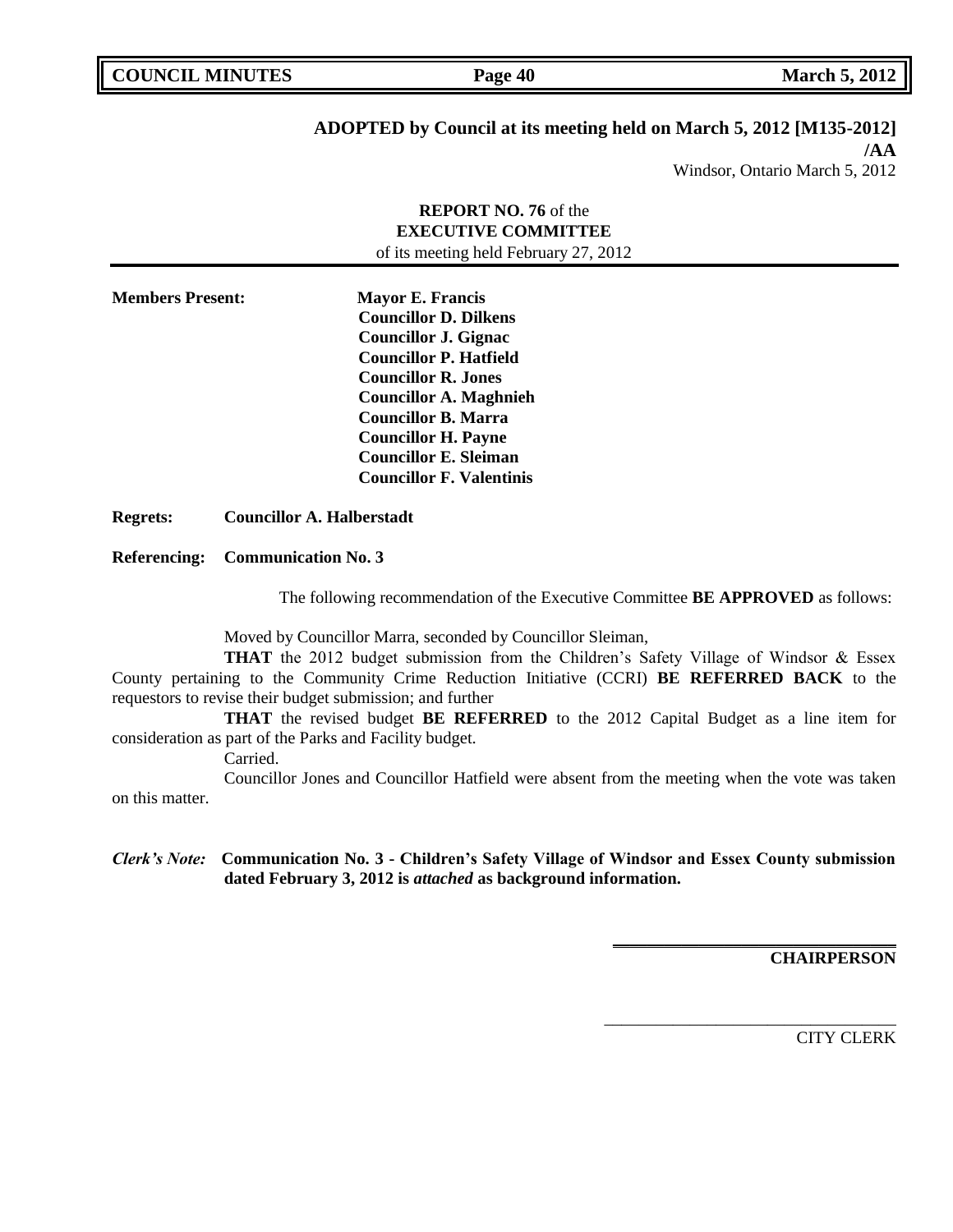|  | <b>COUNCIL MINUTES</b> |  |
|--|------------------------|--|
|--|------------------------|--|

# **ADOPTED by Council at its meeting held on March 5, 2012 [M136-2012]**

**/AA** Windsor, Ontario March 5, 2012

# **REPORT NO. 77** of the **EXECUTIVE COMMITTEE** of its meeting held February 27, 2012 **Members Present: Mayor E. Francis Councillor D. Dilkens Councillor J. Gignac Councillor P. Hatfield Councillor R. Jones Councillor A. Maghnieh Councillor B. Marra Councillor H. Payne Councillor E. Sleiman Councillor F. Valentinis Regrets: Councillor A. Halberstadt Referencing: Communication No. 4** The following recommendation of the Executive Committee **BE APPROVED** as follows: Moved by Councillor Dilkens, seconded by Councillor Jones,

**THAT** the representatives of the Windsor-Essex Active Retirement Community Initiative (WEARCI) **BE INVITED** to make a presentation to Mayor and Council at a future meeting of Council.

Carried.

*Clerk's Note:* **Communication No. 4 – Windsor-Essex Active Retirement Community Initiative (WEARCI) funding request is** *attached* **as background information.**

**CHAIRPERSON**

**\_\_\_\_\_\_\_\_\_\_\_\_\_\_\_\_\_\_\_\_\_\_\_\_\_\_\_\_\_\_\_\_\_**

\_\_\_\_\_\_\_\_\_\_\_\_\_\_\_\_\_\_\_\_\_\_\_\_\_\_\_\_\_\_\_\_\_\_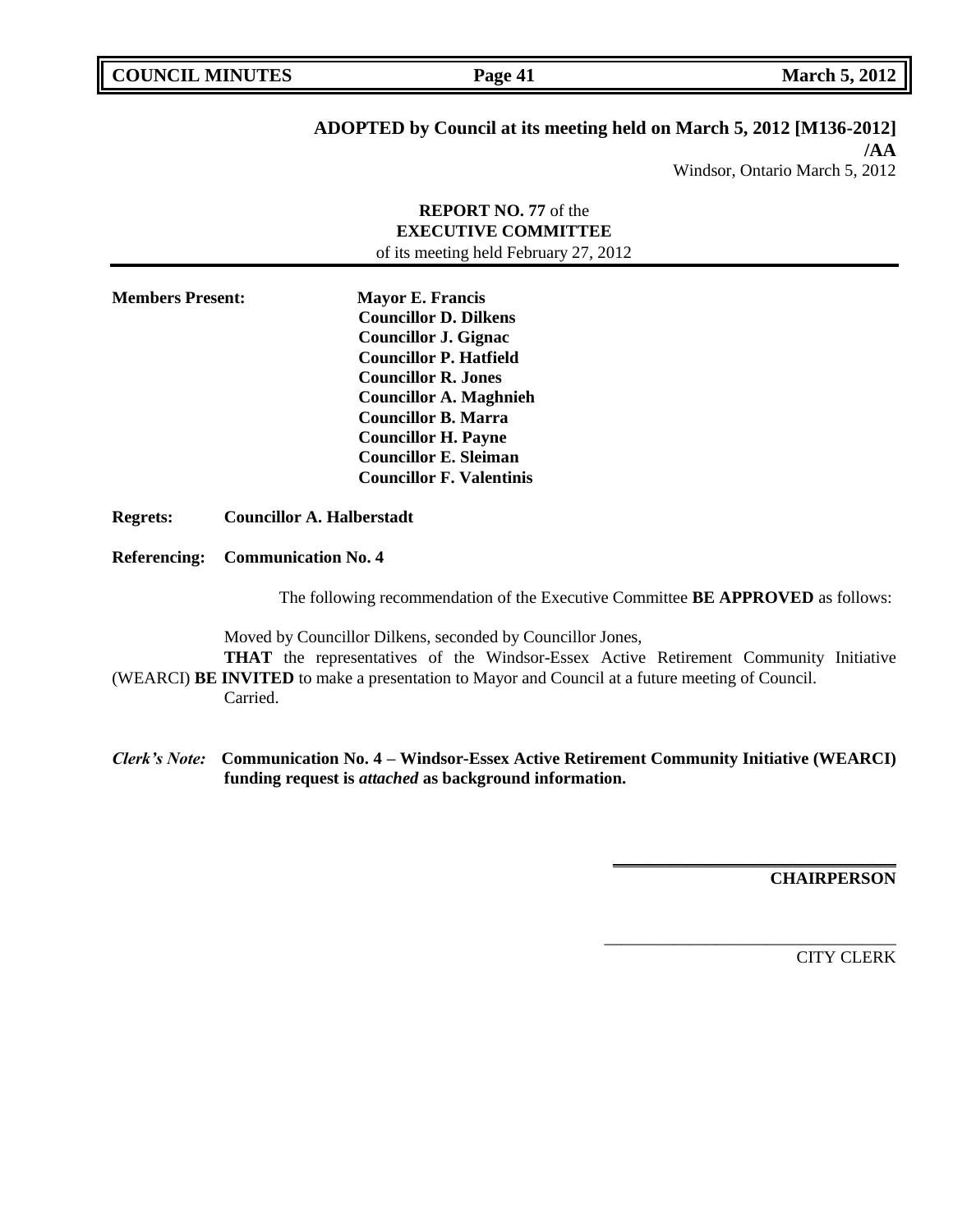# **ADOPTED by Council at its meeting held on March 5, 2012 [M137-2012]**

**/AA** Windsor, Ontario March 5, 2012

## **REPORT NO. 78** of the **EXECUTIVE COMMITTEE** of its meeting held February 27, 2012

**Members Present: Mayor E. Francis Councillor D. Dilkens Councillor J. Gignac Councillor P. Hatfield Councillor R. Jones Councillor A. Maghnieh Councillor B. Marra Councillor H. Payne Councillor E. Sleiman Councillor F. Valentinis**

## **Regrets: Councillor A. Halberstadt**

The following recommendation of the Executive Committee **BE APPROVED** as follows:

Moved by Councillor Maghnieh, seconded by Councillor Payne,

**THAT** the request of Arnie Blaine, President, Ottawa Street Business Improvement Area for an additional five blocks of streetscaping improvements on Ottawa Street **BE REFERRED** to the Capital Budget deliberations.

Carried.

**CHAIRPERSON**

**\_\_\_\_\_\_\_\_\_\_\_\_\_\_\_\_\_\_\_\_\_\_\_\_\_\_\_\_\_\_\_\_\_**

\_\_\_\_\_\_\_\_\_\_\_\_\_\_\_\_\_\_\_\_\_\_\_\_\_\_\_\_\_\_\_\_\_\_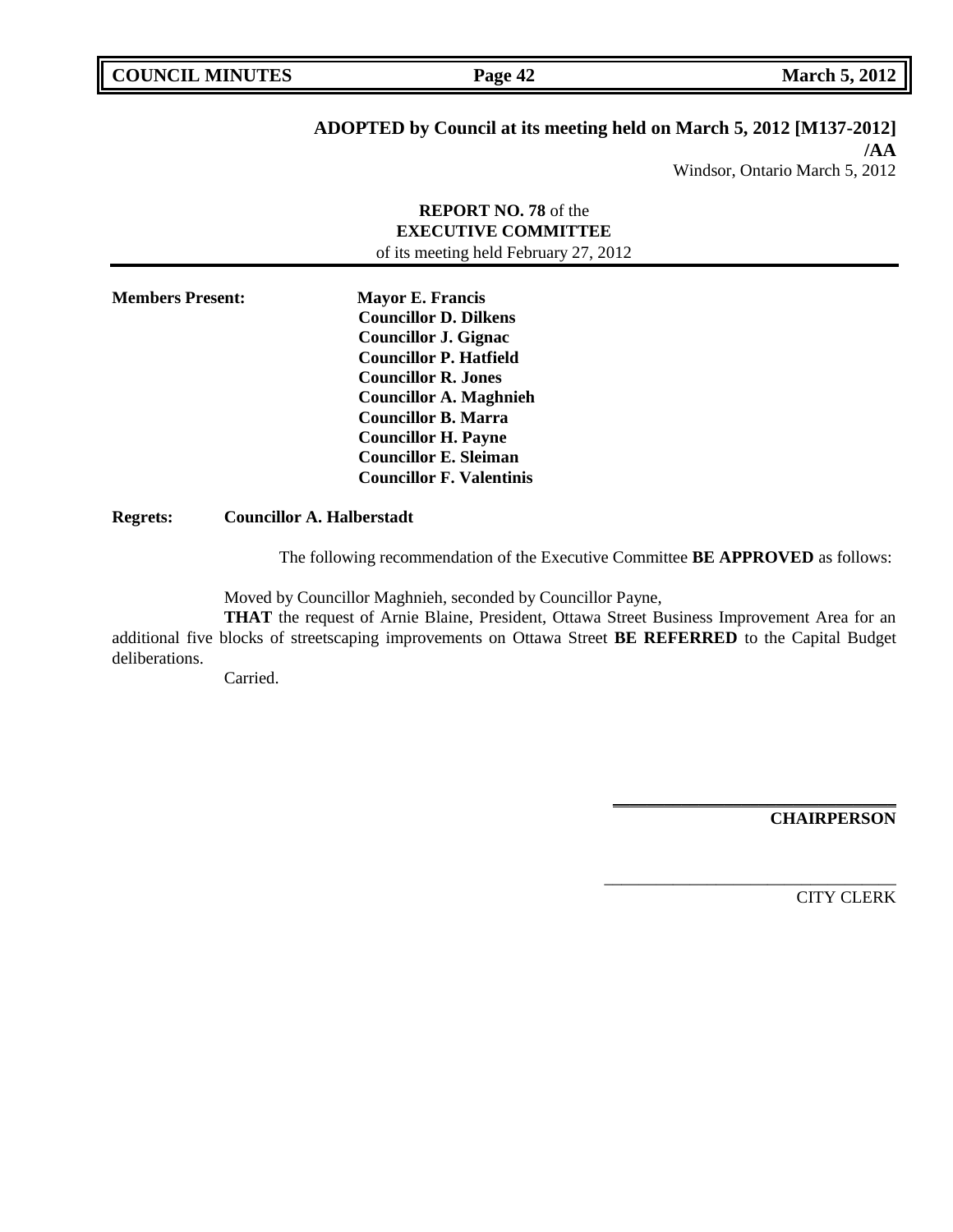## **ADOPTED by Council at its meeting held on March 5, 2012 [M138-2012]**

**/AA** Windsor, Ontario March 5, 2012

# **REPORT NO. 80** of the **EXECUTIVE COMMITTEE** of its meeting held February 27, 2012 **Members Present: Mayor E. Francis Councillor D. Dilkens Councillor J. Gignac Councillor P. Hatfield Councillor R. Jones Councillor A. Maghnieh Councillor B. Marra Councillor H. Payne Councillor E. Sleiman Councillor F. Valentinis**

### **Regrets: Councillor A. Halberstadt**

The following recommendation of the Executive Committee **BE APPROVED** as follows:

Moved by Councillor Marra, seconded by Councillor Dilkens,

**THAT** the request by Teresa Silvestri, Vice President of the Erie Street Business Improvement Area (BIA) for increased parking on Erie Street from Parent to Pierre **BE REFERRED** to the Public Works Department to allow for discussion with the Erie Street BIA for possible solutions to the parking issues, and

**THAT** a report **BE PREPARED** for the 2012 Capital Budget deliberations. Carried.

**AFB/11050, MI2012**

**CHAIRPERSON**

**\_\_\_\_\_\_\_\_\_\_\_\_\_\_\_\_\_\_\_\_\_\_\_\_\_\_\_\_\_\_\_\_\_**

\_\_\_\_\_\_\_\_\_\_\_\_\_\_\_\_\_\_\_\_\_\_\_\_\_\_\_\_\_\_\_\_\_\_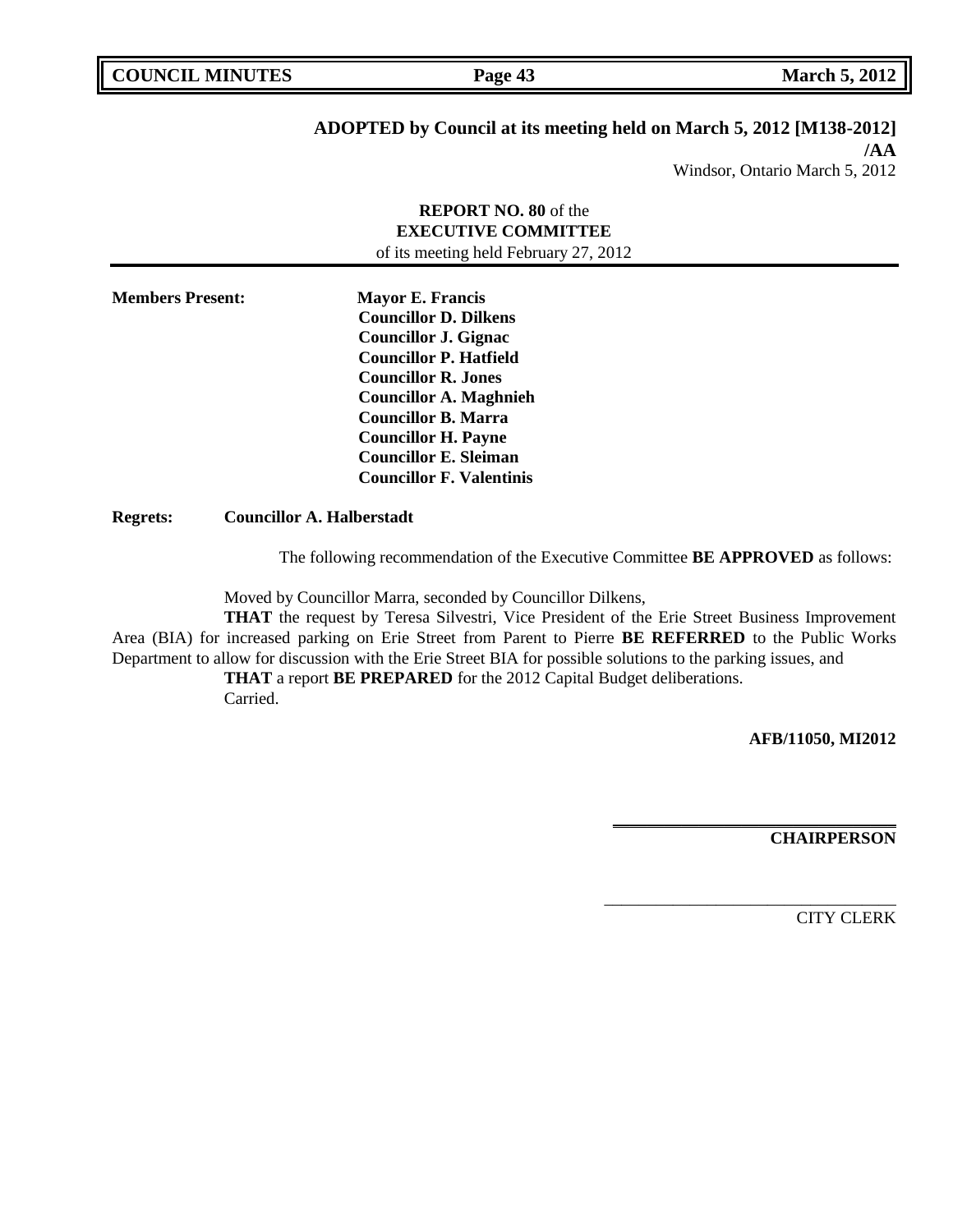| <b>COUNCIL MINUTES</b> |  |
|------------------------|--|
|------------------------|--|

**COUNCIL MARCH 5, 2012 Page 44 March 5, 2012** 

# **ADOPTED by Council at its meeting held on March 5, 2012 [M139-2012]**

**/AA** Windsor, Ontario March 5, 2012

## **REPORT NO. 81** of the **EXECUTIVE COMMITTEE** of its meeting held February 27, 2012

**Members Present: Mayor E. Francis Councillor D. Dilkens Councillor J. Gignac Councillor P. Hatfield Councillor R. Jones Councillor A. Maghnieh Councillor B. Marra Councillor H. Payne Councillor E. Sleiman Councillor F. Valentinis**

## **Regrets: Councillor A. Halberstadt**

The following recommendation of the Executive Committee **BE APPROVED** as follows:

Moved by Councillor Marra, seconded by Councillor Sleiman,

**THAT** the total increase in funding to Handi-Transit for 2012 **BE APPROVED** in the amount of \$124,582 with a total operating budget of \$905,658.

Carried.

Councillor Maghnieh was absent from the meeting when the vote was taken on this matter.

**AFB/11050, MT/11148**

**\_\_\_\_\_\_\_\_\_\_\_\_\_\_\_\_\_\_\_\_\_\_\_\_\_\_\_\_\_\_\_\_\_**

\_\_\_\_\_\_\_\_\_\_\_\_\_\_\_\_\_\_\_\_\_\_\_\_\_\_\_\_\_\_\_\_\_\_

**CHAIRPERSON**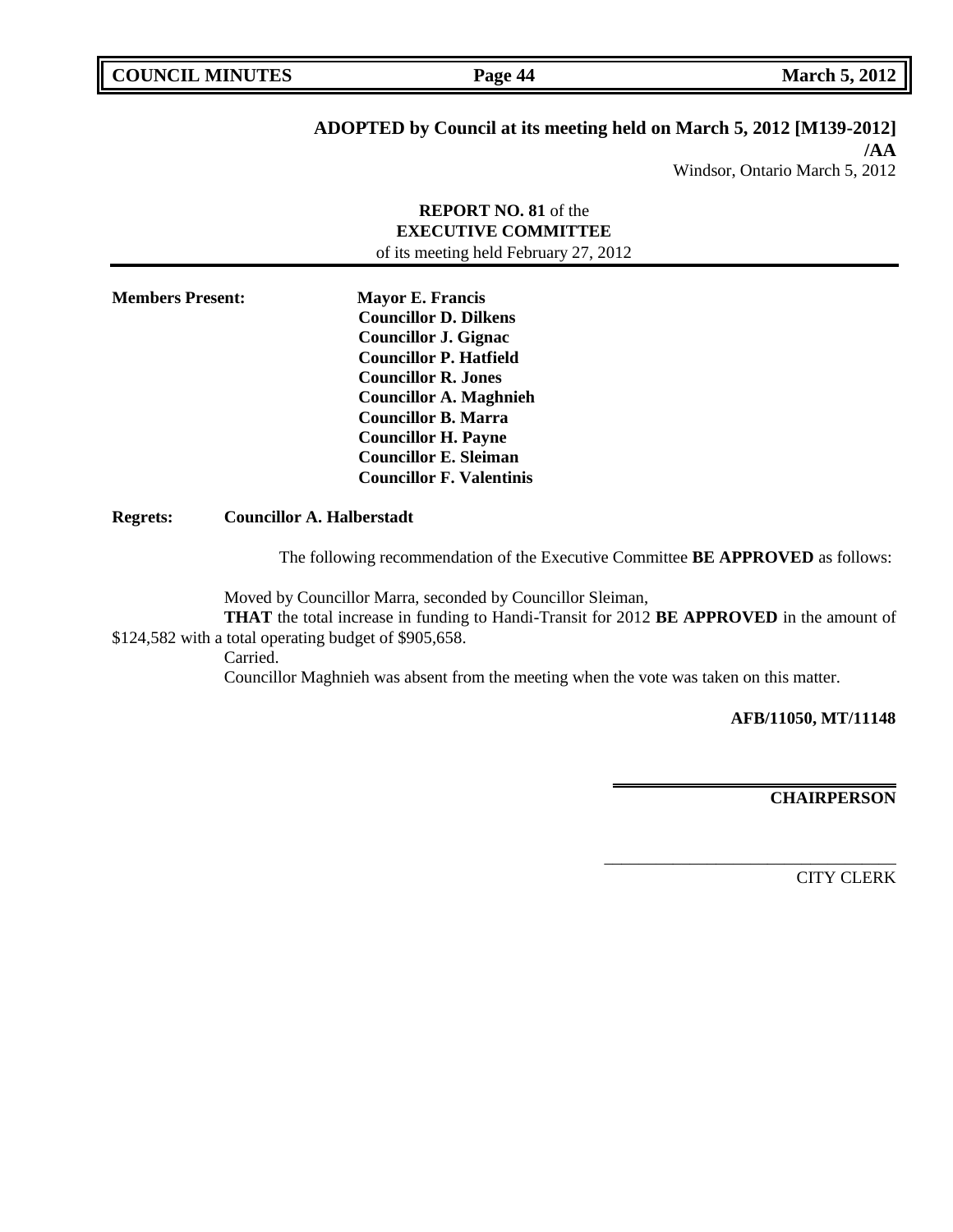| <b>COUNCIL MINUTES</b> |  |
|------------------------|--|
|------------------------|--|

# **ADOPTED by Council at its meeting held on March 5, 2012 [M140-2012]**

**/AA** Windsor, Ontario March 5, 2012

# **REPORT NO. 82** of the **EXECUTIVE COMMITTEE**

of its meeting held February 27, 2012

**Members Present: Mayor E. Francis Councillor D. Dilkens Councillor J. Gignac Councillor P. Hatfield Councillor R. Jones Councillor A. Maghnieh Councillor B. Marra Councillor H. Payne Councillor E. Sleiman Councillor F. Valentinis**

**Regrets: Councillor A. Halberstadt**

The following recommendation of the Executive Committee **BE APPROVED** as follows:

Moved by Councillor Hatfield, seconded by Councillor Sleiman,

**THAT** the recommended 2012 Operating Budget for the Essex Region Conservation Authority in the amount of \$1,436, 918 **BE APPROVED**.

Carried.

### **AFB/11050, EI/10108**

**\_\_\_\_\_\_\_\_\_\_\_\_\_\_\_\_\_\_\_\_\_\_\_\_\_\_\_\_\_\_\_\_\_**

\_\_\_\_\_\_\_\_\_\_\_\_\_\_\_\_\_\_\_\_\_\_\_\_\_\_\_\_\_\_\_\_\_\_

**CHAIRPERSON**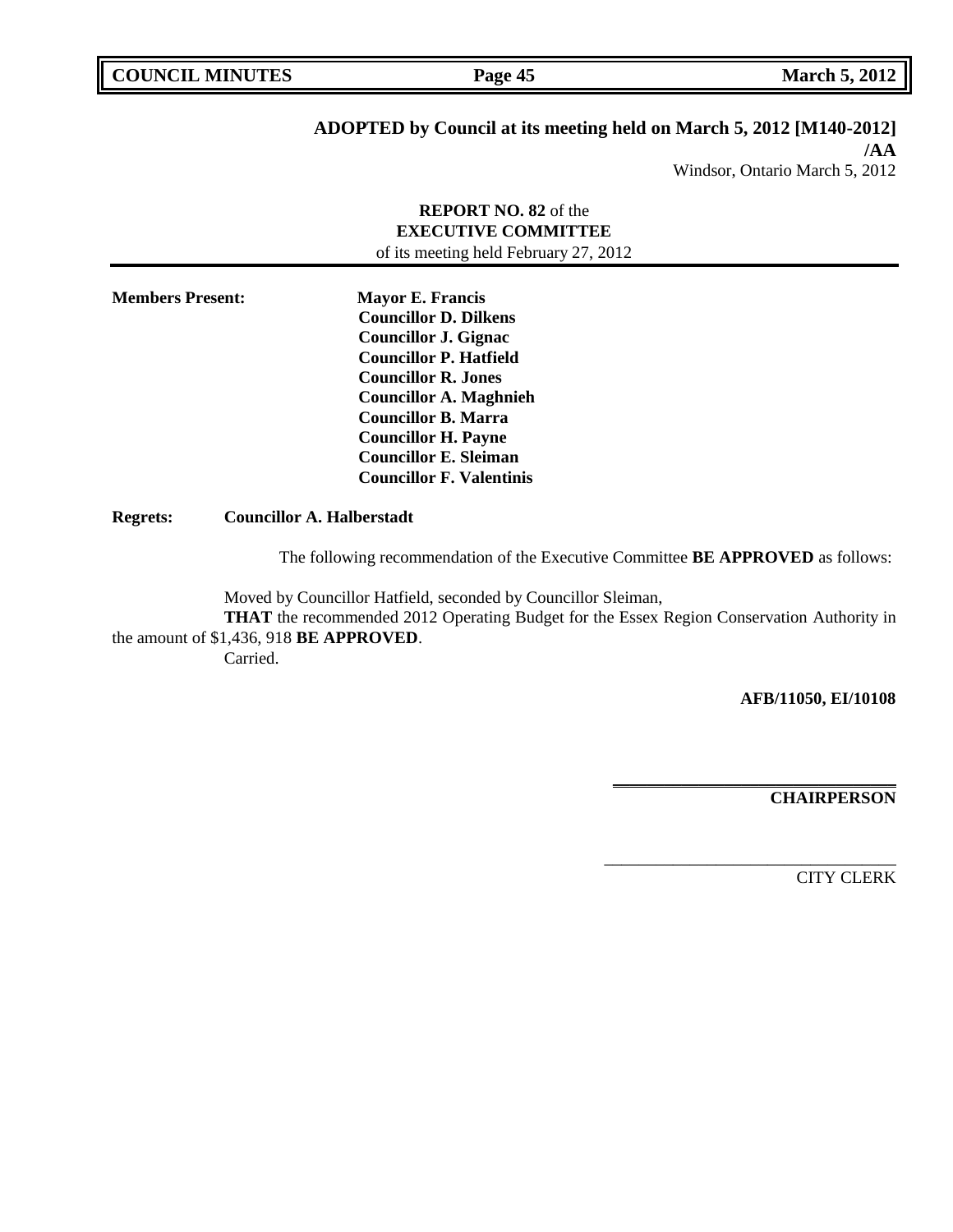| <b>COUNCIL MINUTES</b> |  |
|------------------------|--|
|------------------------|--|

**COUNCIL MARCH 5, 2012 Page 46 March 5, 2012** 

# **ADOPTED by Council at its meeting held on March 5, 2012 [M141-2012]**

**/AA**

Windsor, Ontario March 5, 2012

## **REPORT NO. 83** of the **EXECUTIVE COMMITTEE** of its meeting held February 27, 2012

**Members Present: Mayor E. Francis Councillor D. Dilkens Councillor J. Gignac Councillor P. Hatfield Councillor R. Jones Councillor A. Maghnieh Councillor B. Marra Councillor H. Payne Councillor E. Sleiman Councillor F. Valentinis**

**Regrets: Councillor A. Halberstadt**

The following recommendation of the Executive Committee **BE APPROVED** as follows:

Moved by Councillor Dilkens, seconded by Councillor Hatfield,

**THAT** one additional temporary part time position for a Border Liaison/Council Secretariat for 2012 to assist Council in managing the flow of information regarding the Windsor-Essex Parkway Project **BE APPROVED**; and further

**THAT** Administration **REPORT BACK** to Council for further consideration of the additional temporary part time position prior to the end of 2012.

Carried.

**AFB/11050, AS2012**

**CHAIRPERSON**

**\_\_\_\_\_\_\_\_\_\_\_\_\_\_\_\_\_\_\_\_\_\_\_\_\_\_\_\_\_\_\_\_\_**

\_\_\_\_\_\_\_\_\_\_\_\_\_\_\_\_\_\_\_\_\_\_\_\_\_\_\_\_\_\_\_\_\_\_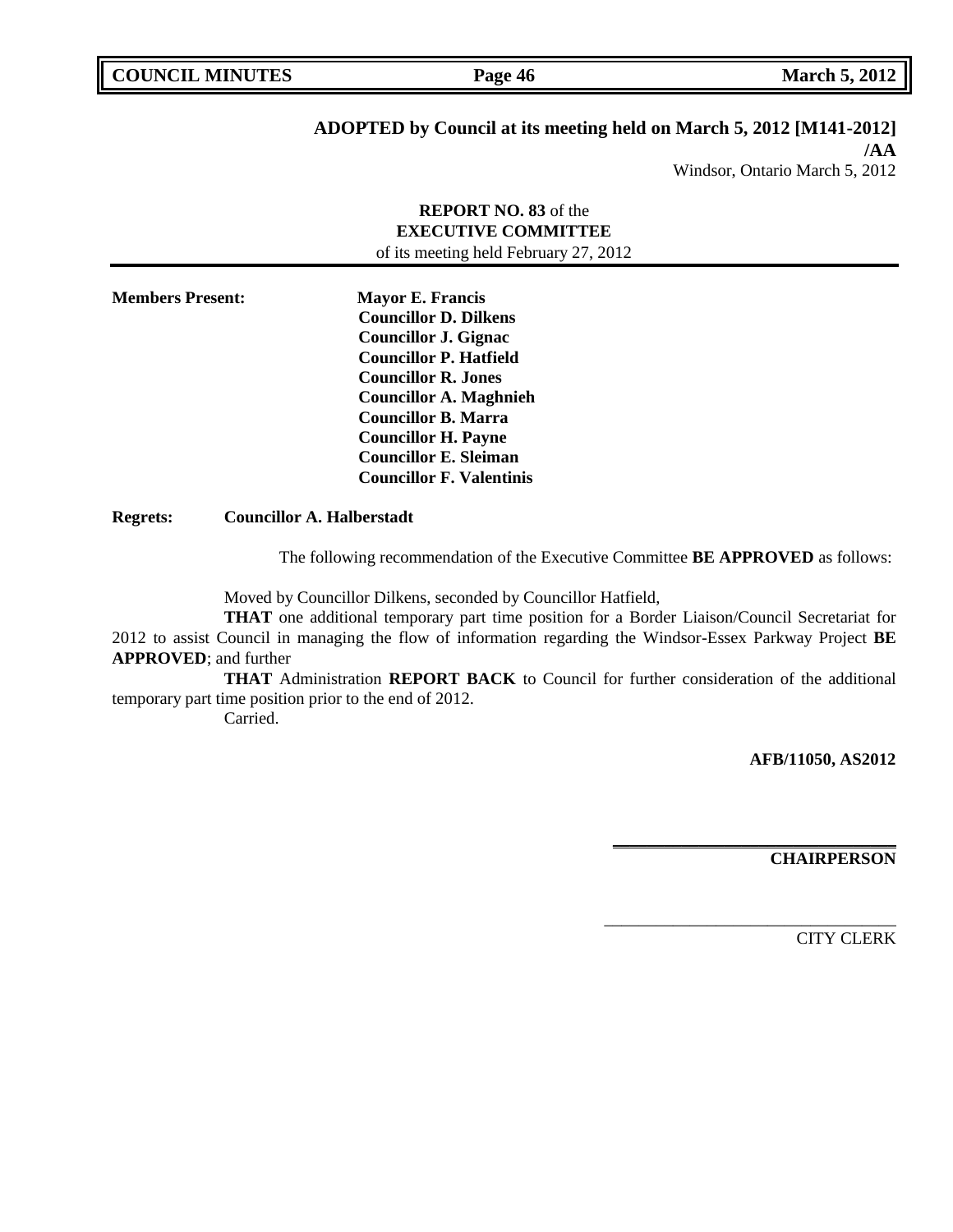| <b>COUNCIL MINUTES</b> |  |
|------------------------|--|
|------------------------|--|

# **ADOPTED by Council at its meeting held on March 5, 2012 [M142-2012]**

**/AA** Windsor, Ontario March 5, 2012

## **REPORT NO. 84** of the **EXECUTIVE COMMITTEE** of its meeting held February 27, 2012

**Members Present: Mayor E. Francis Councillor D. Dilkens Councillor J. Gignac Councillor P. Hatfield Councillor R. Jones Councillor A. Maghnieh Councillor B. Marra Councillor H. Payne Councillor E. Sleiman Councillor F. Valentinis**

**Regrets: Councillor A. Halberstadt**

The following recommendation of the Executive Committee **BE APPROVED** as follows:

Moved by Councillor Gignac, seconded by Councillor Sleiman,

**THAT** the Windsor Essex Development Corporation **BE INVITED** to make a presentation to Mayor and Council at a future meeting of Council. Carried.

**AFB/11050**

**CHAIRPERSON**

**\_\_\_\_\_\_\_\_\_\_\_\_\_\_\_\_\_\_\_\_\_\_\_\_\_\_\_\_\_\_\_\_\_**

\_\_\_\_\_\_\_\_\_\_\_\_\_\_\_\_\_\_\_\_\_\_\_\_\_\_\_\_\_\_\_\_\_\_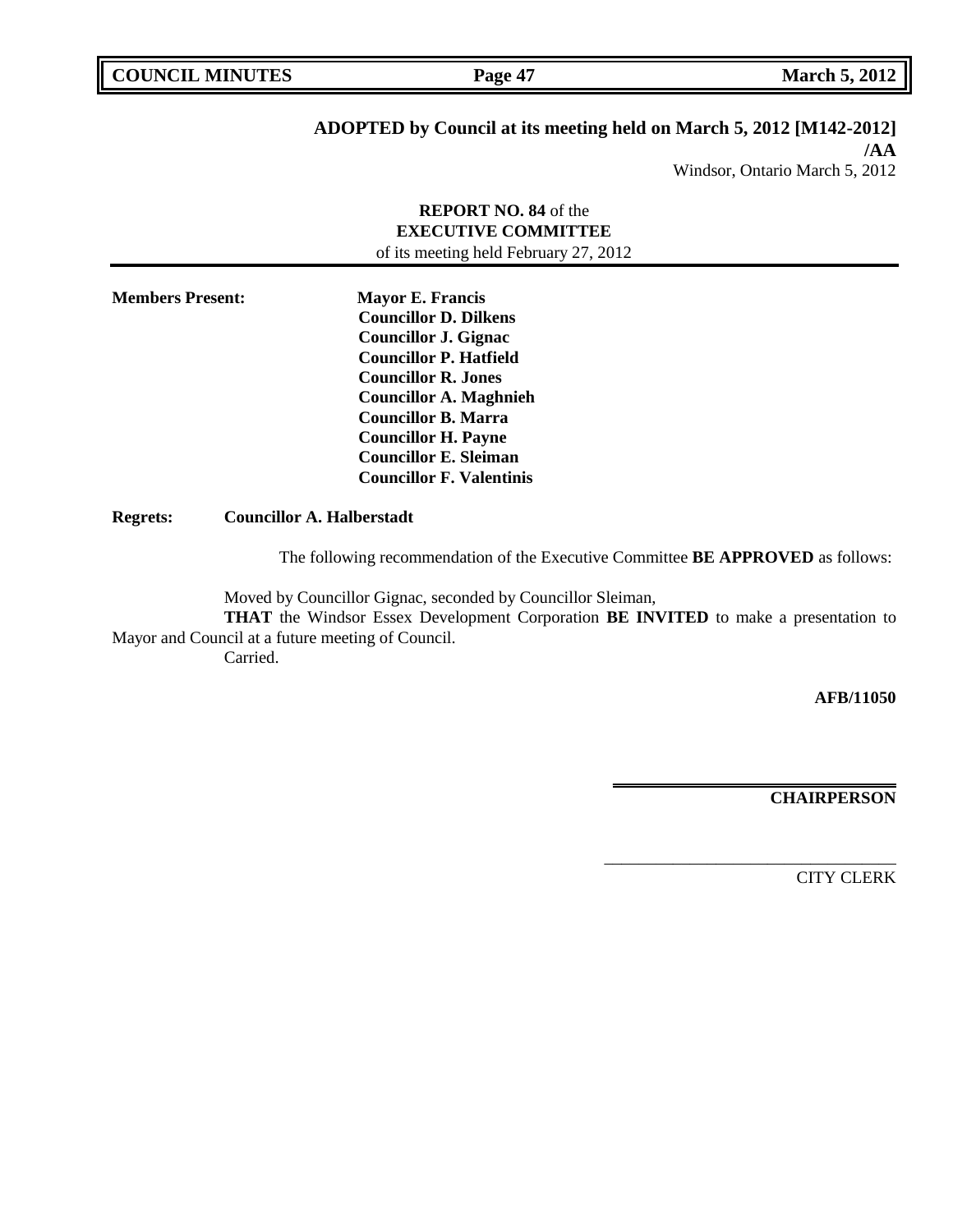| <b>COUNCIL MINUTES</b> |  |
|------------------------|--|
|------------------------|--|

**COUNCIL MARK Page 48 March 5, 2012** 

# **ADOPTED by Council at its meeting held on March 5, 2012 [M143-2012]**

**/AA** Windsor, Ontario March 5, 2012

## **REPORT NO. 88** of the **EXECUTIVE COMMITTEE** of its meeting held February 27, 2012

**Members Present: Mayor E. Francis Councillor D. Dilkens Councillor J. Gignac Councillor P. Hatfield Councillor R. Jones Councillor A. Maghnieh Councillor B. Marra Councillor H. Payne Councillor E. Sleiman Councillor F. Valentinis**

**Regrets: Councillor A. Halberstadt**

The following recommendation of the Executive Committee **BE APPROVED** as follows:

Moved by Councillor Jones, seconded by Councillor Sleiman,

**THAT** Report No. 46 of the Social Development, Health & Culture Standing Committee of its meeting held December 14, 2011 **BE NOTED AND FILED**.

Carried.

**Clerk's Note**: Report No. 46 of the Social Development, Health & Culture Standing Committee (2012 Business Plan and Financial Request for the Windsor Accessibility Advisory Committee) is *attached* as background information.

**AFB/11050**

**CHAIRPERSON**

**\_\_\_\_\_\_\_\_\_\_\_\_\_\_\_\_\_\_\_\_\_\_\_\_\_\_\_\_\_\_\_\_\_**

\_\_\_\_\_\_\_\_\_\_\_\_\_\_\_\_\_\_\_\_\_\_\_\_\_\_\_\_\_\_\_\_\_\_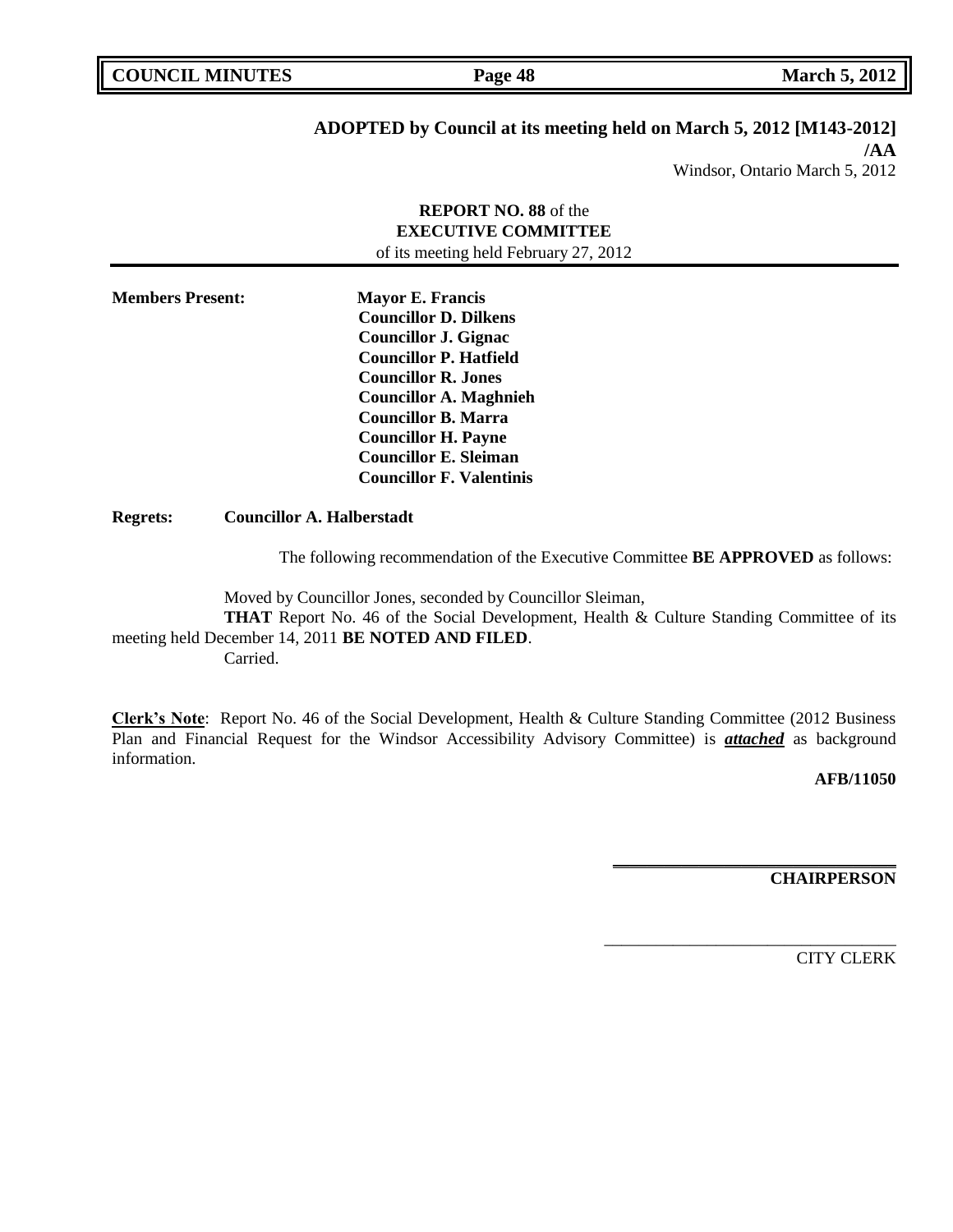**COUNCIL MINUTES Page 49 March 5, 2012** 

# **ADOPTED by Council at its meeting held on March 5, 2012 [M144-2012]**

**/AA**

Windsor, Ontario March 5, 2012

## **REPORT NO. 89** of the **EXECUTIVE COMMITTEE** of its meeting held February 27, 2012

**Members Present: Mayor E. Francis Councillor D. Dilkens Councillor J. Gignac Councillor P. Hatfield Councillor R. Jones Councillor A. Maghnieh Councillor B. Marra Councillor H. Payne Councillor E. Sleiman Councillor F. Valentinis**

**Regrets: Councillor A. Halberstadt**

The following recommendation of the Executive Committee **BE APPROVED** as follows:

Moved by Councillor Sleiman, seconded by Councillor Gignac,

**THAT** Report No. 48 of the Social Development, Health & Culture Standing Committee of its meeting held December 14, 2011 **BE RECEIVED** for information. Carried.

**Clerk's Note**: Report No. 48 of the Social Development, Health & Culture Standing Committee (2012 Business Plan & Financial Request for the Seniors Advisory Committee) is *attached* as background information.

**AFB/11050**

**CHAIRPERSON**

**\_\_\_\_\_\_\_\_\_\_\_\_\_\_\_\_\_\_\_\_\_\_\_\_\_\_\_\_\_\_\_\_\_**

\_\_\_\_\_\_\_\_\_\_\_\_\_\_\_\_\_\_\_\_\_\_\_\_\_\_\_\_\_\_\_\_\_\_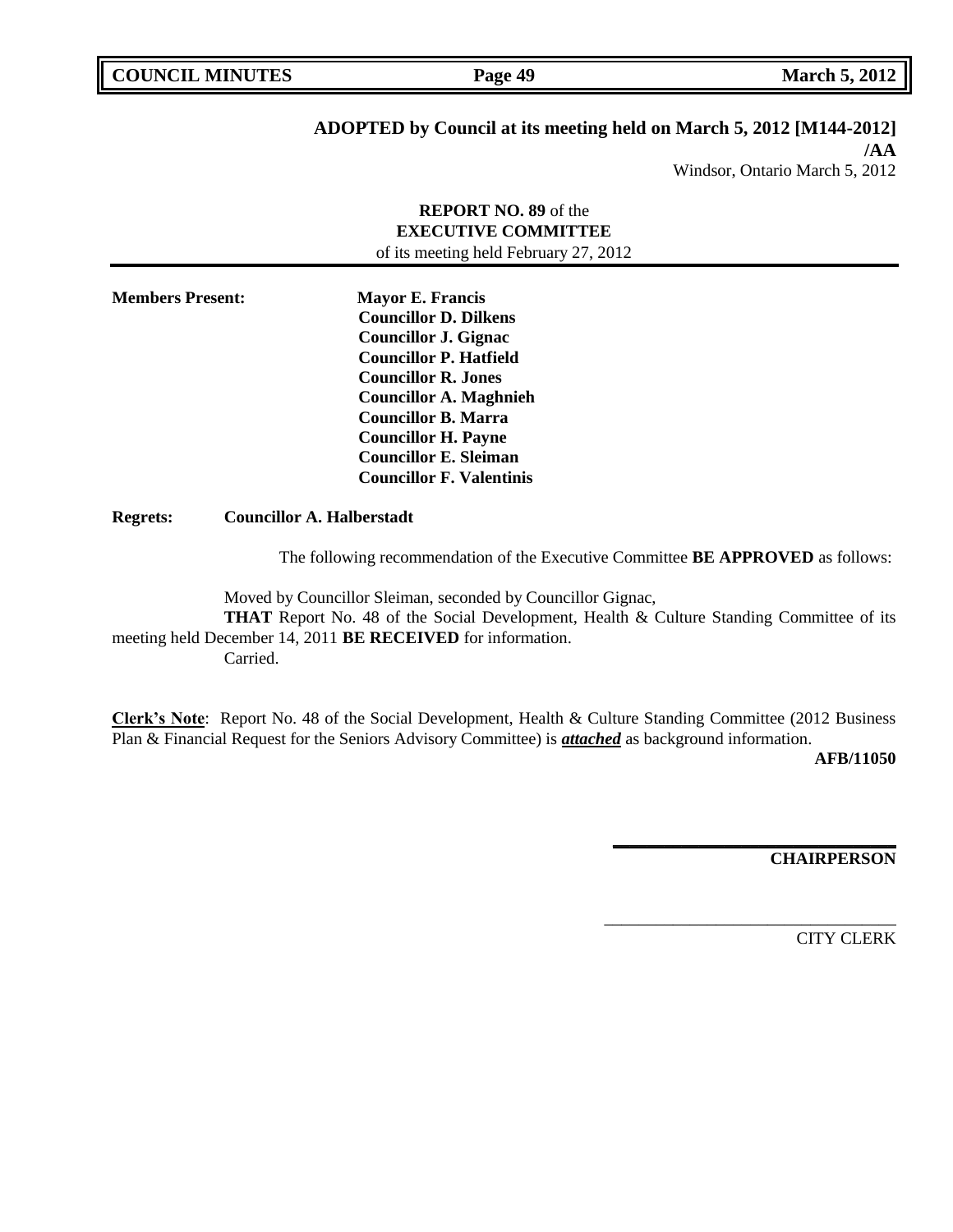| <b>COUNCIL MINUTES</b> |  |
|------------------------|--|
|------------------------|--|

**COUNCIL MARCH 5, 2012 Page 50** 

# **ADOPTED by Council at its meeting held on March 5, 2012 [M145-2012]**

**/AA** Windsor, Ontario March 5, 2012

## **REPORT NO. 90** of the **EXECUTIVE COMMITTEE** of its meeting held February 27, 2012

**Members Present: Mayor E. Francis Councillor D. Dilkens Councillor J. Gignac Councillor P. Hatfield Councillor R. Jones Councillor A. Maghnieh Councillor B. Marra Councillor H. Payne Councillor E. Sleiman Councillor F. Valentinis**

**Regrets: Councillor A. Halberstadt**

The following recommendation of the Executive Committee **BE APPROVED** as follows:

Moved by Councillor Hatfield, seconded by Councillor Marra,

**THAT** the Corporation of the City of Windsor **BE DIRECTED** to conduct a salary market comparison review every two years for CANUE employees, the Corporate Leadership Team and the Chief Administrative Officer.

Carried.

**AFB/11050**

**CHAIRPERSON**

**\_\_\_\_\_\_\_\_\_\_\_\_\_\_\_\_\_\_\_\_\_\_\_\_\_\_\_\_\_\_\_\_\_**

\_\_\_\_\_\_\_\_\_\_\_\_\_\_\_\_\_\_\_\_\_\_\_\_\_\_\_\_\_\_\_\_\_\_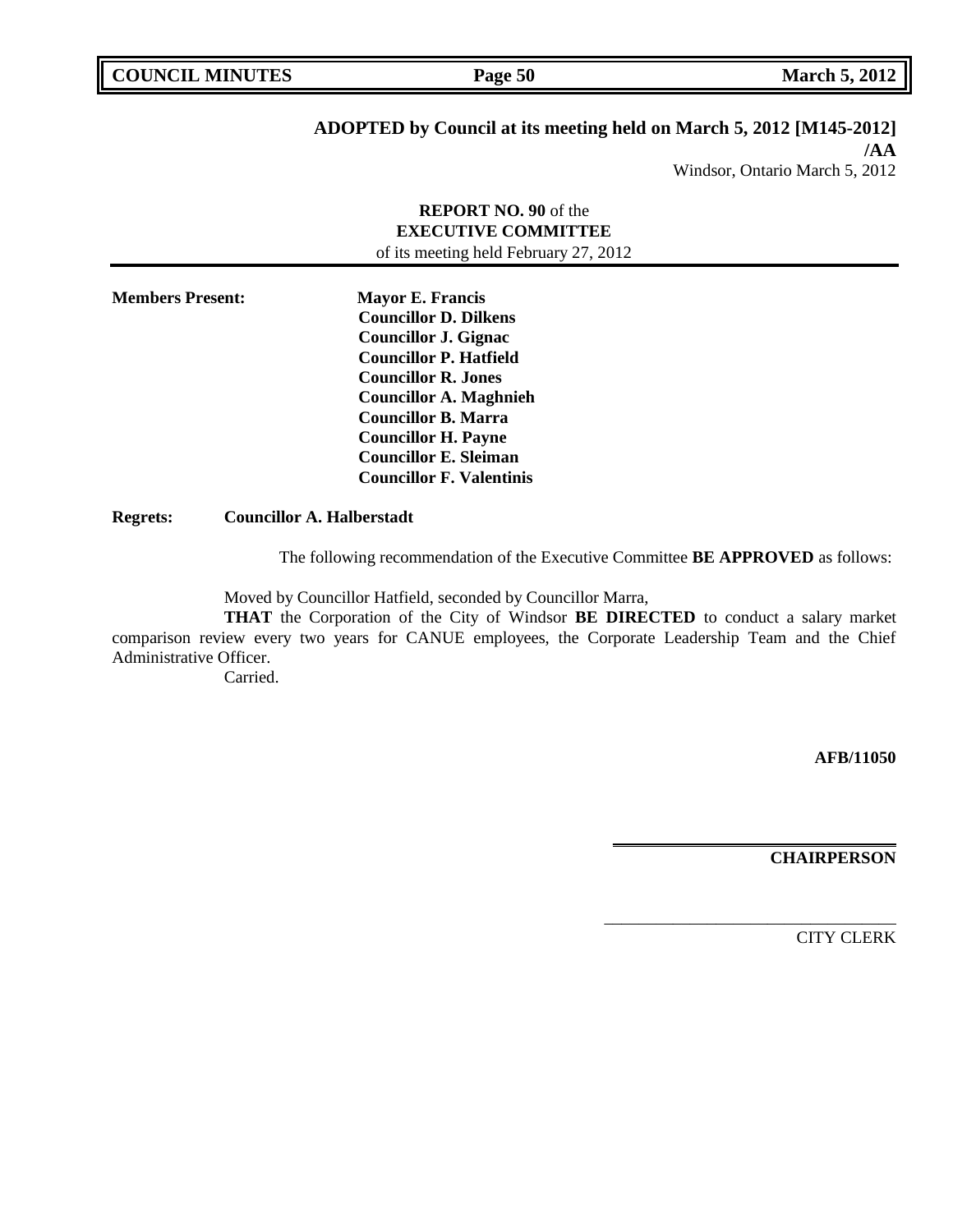# **ADOPTED by Council at its meeting held on March 5, 2012 [M146-2012]**

**/AA** Windsor, Ontario March 5, 2012

# **REPORT NO. 91** of the **EXECUTIVE COMMITTEE** of its meeting held February 27, 2012

**Members Present: Mayor E. Francis Councillor D. Dilkens Councillor J. Gignac Councillor P. Hatfield Councillor R. Jones Councillor A. Maghnieh Councillor B. Marra Councillor H. Payne Councillor E. Sleiman Councillor F. Valentinis**

**Regrets: Councillor A. Halberstadt**

The following recommendation of the Executive Committee **BE APPROVED** as follows:

Moved by Councillor Hatfield, seconded by Councillor Dilkens,

**THAT** the Administrative accepted issue #2012-549 pertaining to the elimination of the Council Strategic Initiatives budget in the amount of \$500,000 as referenced in the 2012 Operating Budget (Accepted page 178) **BE NOT APPROVED**, and

**THAT** \$250,000 **BE REINSTATED** for the 2012 Operating Budget for Council Strategic Initiatives.

Carried.

**AFB/11050**

**CHAIRPERSON**

**\_\_\_\_\_\_\_\_\_\_\_\_\_\_\_\_\_\_\_\_\_\_\_\_\_\_\_\_\_\_\_\_\_**

\_\_\_\_\_\_\_\_\_\_\_\_\_\_\_\_\_\_\_\_\_\_\_\_\_\_\_\_\_\_\_\_\_\_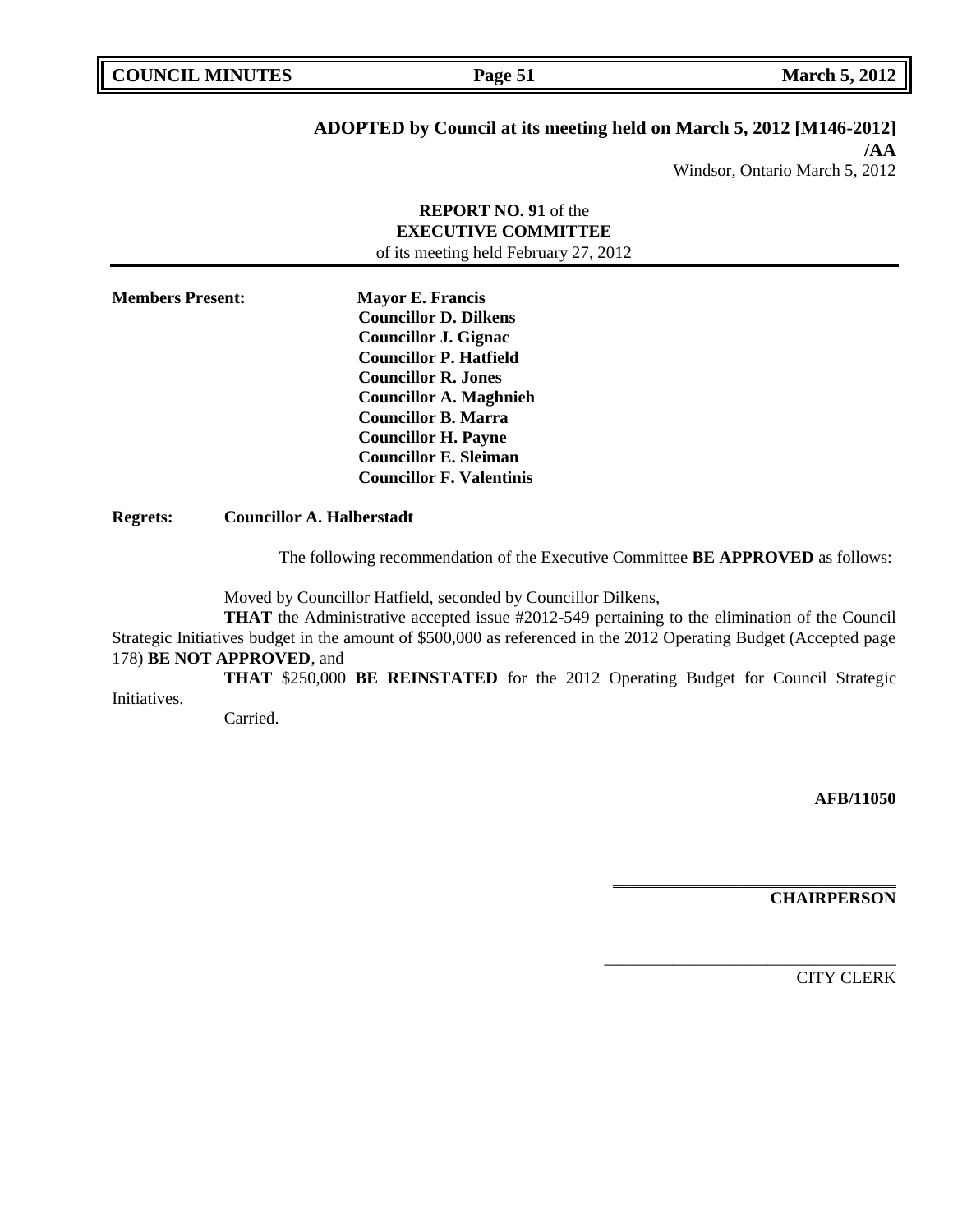# **ADOPTED by Council at its meeting held on March 5, 2012 [M147-2012]**

**/AA**

# Windsor, Ontario March 5, 2012

## **REPORT NO. 92** of the **EXECUTIVE COMMITTEE** of its meeting held February 27, 2012

| <b>Members Present:</b> | <b>Mayor E. Francis</b>         |
|-------------------------|---------------------------------|
|                         | <b>Councillor D. Dilkens</b>    |
|                         | <b>Councillor J. Gignac</b>     |
|                         | <b>Councillor P. Hatfield</b>   |
|                         | <b>Councillor R. Jones</b>      |
|                         | <b>Councillor A. Maghnieh</b>   |
|                         | <b>Councillor B. Marra</b>      |
|                         | <b>Councillor H. Payne</b>      |
|                         | <b>Councillor E. Sleiman</b>    |
|                         | <b>Councillor F. Valentinis</b> |

**Regrets: Councillor A. Halberstadt**

**THAT** the following **LOST MOTION** of the Executive Committee meeting on February 27, 2012 for Communication No. 10 regarding the WEtech Alliance budget request **BE RECEIVED**:

Moved by Councillor Jones, seconded by Councillor Maghnieh,

**THAT** the request by Karen Behune Plunkett, President and CEO WEtech Alliance for a contribution from the City of Windsor for operating costs for 2012 in the amount of \$4,500 **BE APPROVED**.

## **The motion is put and is lost**.

Aye votes: Councillors Jones, Maghnieh and Payne. Nay votes: Councillors Dilkens, Gignac, Hatfield, Marra, Sleiman and Valentinis Absent: Councillor Halberstadt

Carried.

**AFB/11050**

**CHAIRPERSON**

**\_\_\_\_\_\_\_\_\_\_\_\_\_\_\_\_\_\_\_\_\_\_\_\_\_\_\_\_\_\_\_\_\_**

\_\_\_\_\_\_\_\_\_\_\_\_\_\_\_\_\_\_\_\_\_\_\_\_\_\_\_\_\_\_\_\_\_\_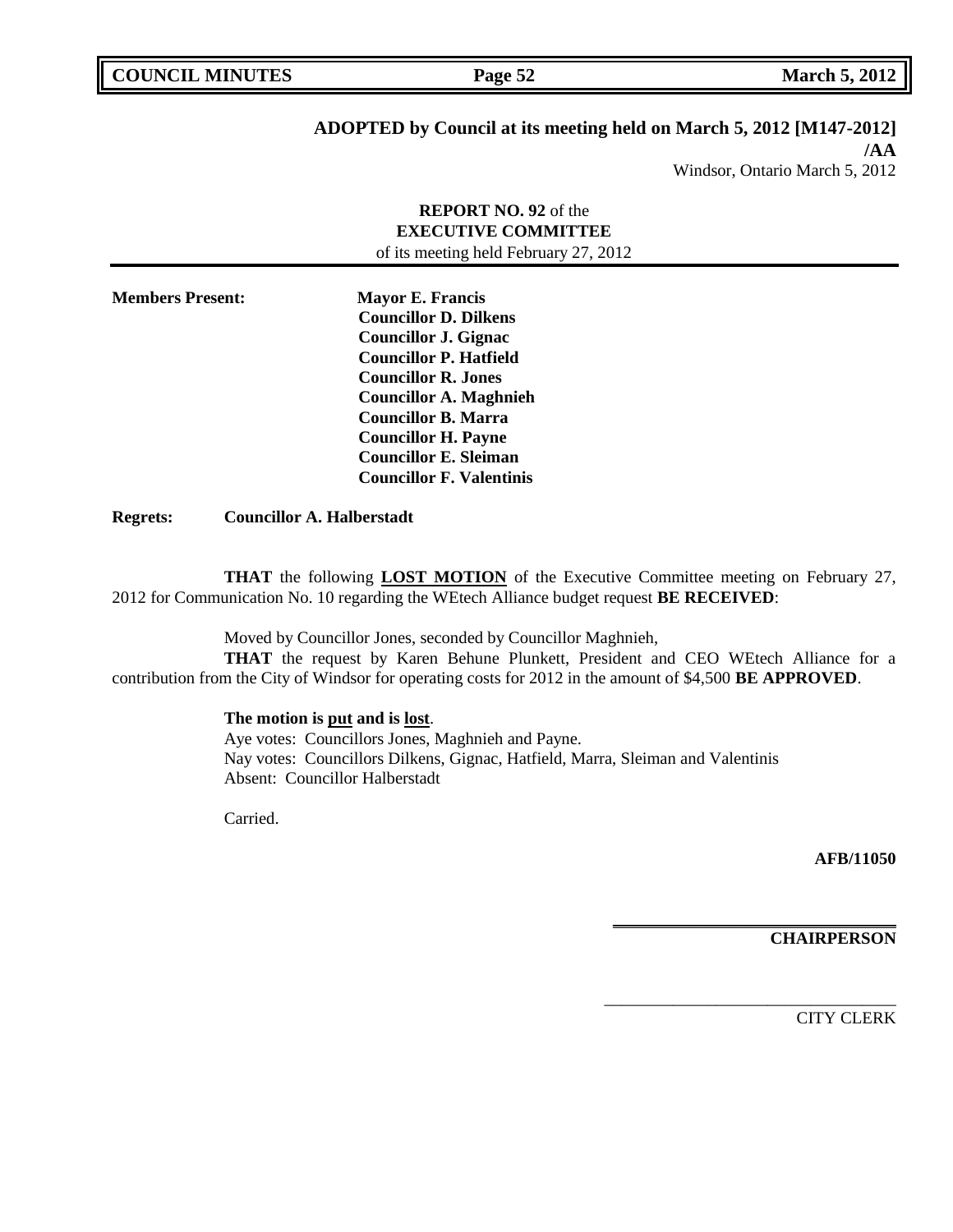# **ADOPTED by Council at its meeting held on March 5, 2012 [M148-2012]**

**/AA**

# Windsor, Ontario March 5, 2012

## **REPORT NO. 93** of the **EXECUTIVE COMMITTEE** of its meeting held February 27, 2012

**Members Present: Mayor E. Francis Councillor D. Dilkens Councillor J. Gignac Councillor P. Hatfield Councillor R. Jones Councillor A. Maghnieh Councillor B. Marra Councillor H. Payne Councillor E. Sleiman Councillor F. Valentinis**

**Regrets: Councillor A. Halberstadt**

The following recommendation of the Executive Committee **BE APPROVED** as follows:

Moved by Councillor Hatfield, seconded by Councillor Marra,

**THAT** the following Communication Items 1 to 2, and 5 to 18 inclusive, as set forth in the Executive Committee Agenda **BE REFERRED** as noted.

Carried.

**AFB/11050**

**CHAIRPERSON**

**\_\_\_\_\_\_\_\_\_\_\_\_\_\_\_\_\_\_\_\_\_\_\_\_\_\_\_\_\_\_\_\_\_**

\_\_\_\_\_\_\_\_\_\_\_\_\_\_\_\_\_\_\_\_\_\_\_\_\_\_\_\_\_\_\_\_\_\_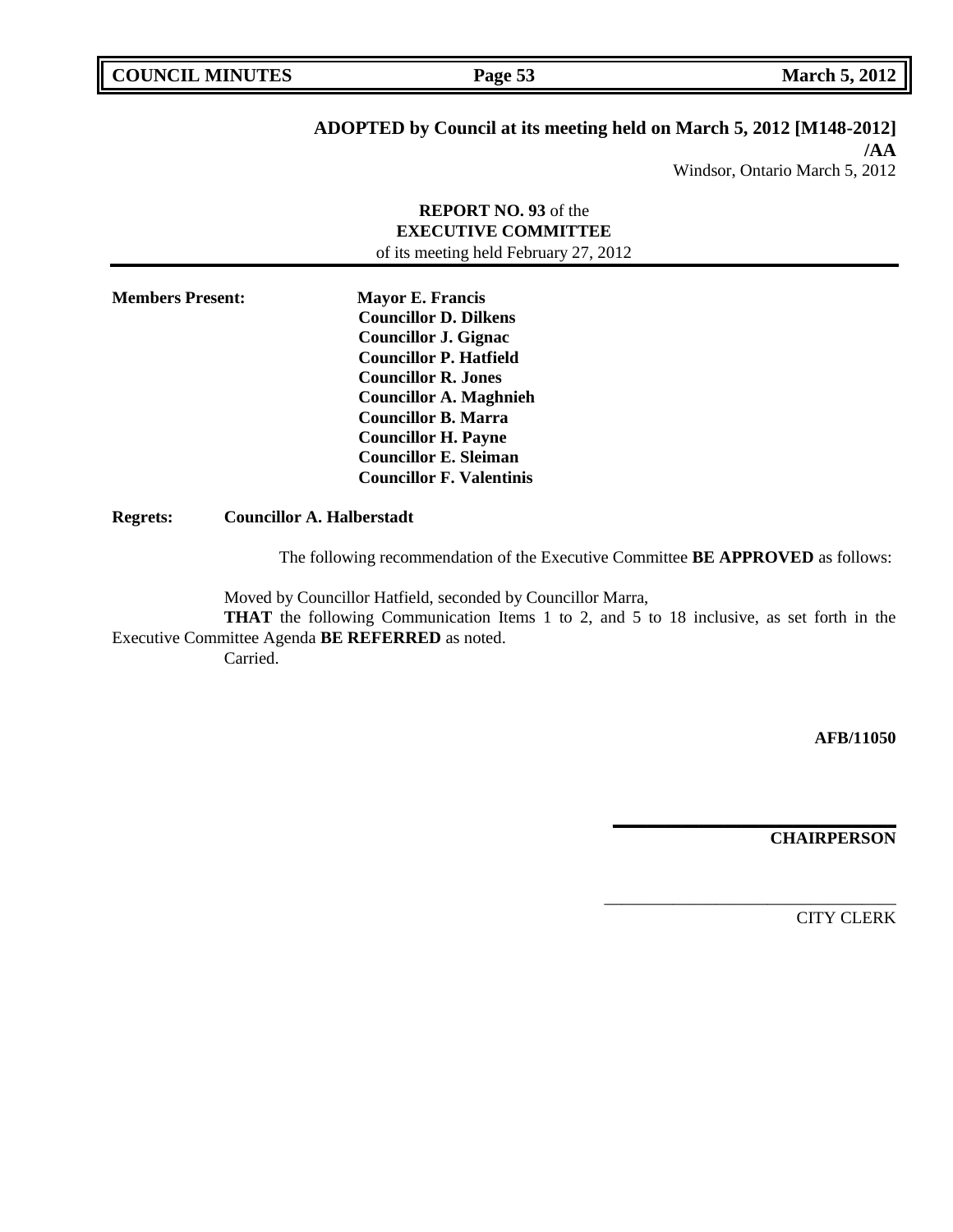**COUNCIL MARCH 5, 2012 Page 54 March 5, 2012** 

# **ADOPTED by Council at its meeting held on March 5, 2012 [M149-2012]**

**/AA**

Windsor, Ontario March 5, 2012

## **REPORT NO. 94** of the **EXECUTIVE COMMITTEE** of its meeting held February 27, 2012

**Members Present: Mayor E. Francis Councillor D. Dilkens Councillor J. Gignac Councillor P. Hatfield Councillor R. Jones Councillor A. Maghnieh Councillor B. Marra Councillor H. Payne Councillor E. Sleiman Councillor F. Valentinis**

**Regrets: Councillor A. Halberstadt**

The following recommendation of the Executive Committee **BE APPROVED** as follows:

Moved by Councillor Jones, seconded by Councillor Maghnieh,

**THAT** the request from the Recreation and Culture Department for the submission of an application to the Healthy Communities Fund **BE APPROVED,** and further

**THAT** the Chief Administrative Officer **BE AUTHORIZED** to sign the application agreement with the Ministry of Tourism, Culture and Sport for participation in the Healthy Communities Fund. Carried.

**AFB/11050**

**CHAIRPERSON**

**\_\_\_\_\_\_\_\_\_\_\_\_\_\_\_\_\_\_\_\_\_\_\_\_\_\_\_\_\_\_\_\_\_**

\_\_\_\_\_\_\_\_\_\_\_\_\_\_\_\_\_\_\_\_\_\_\_\_\_\_\_\_\_\_\_\_\_\_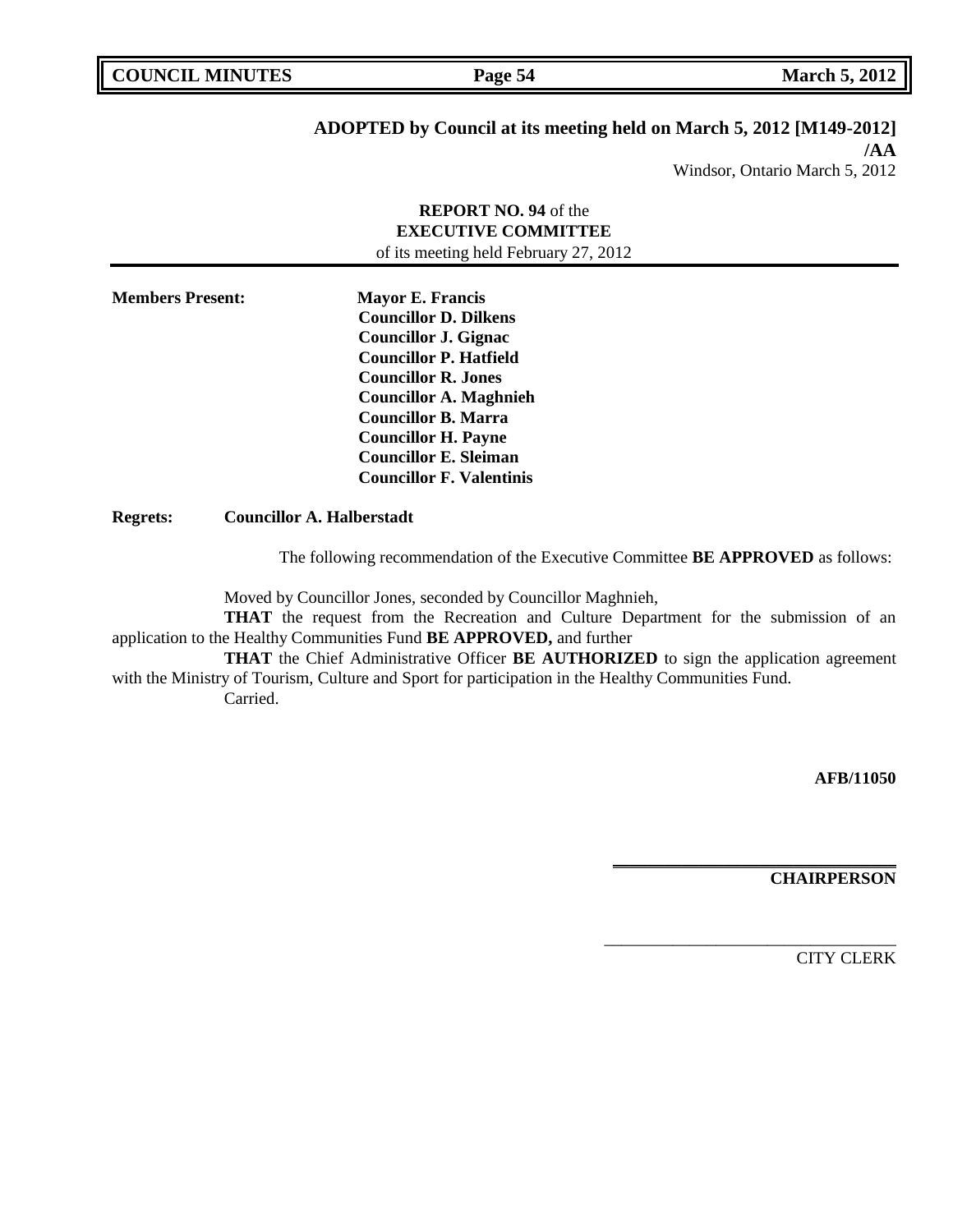**COUNCIL MINUTES Page 55 March 5, 2012** 

# **ADOPTED AS AMENDED by Council at its meeting held on March 5, 2012 [M150-2012]**

**/AA** Windsor, Ontario March 5, 2012

# **REPORT NO. 85** of the **EXECUTIVE COMMITTEE** of its meeting held February 27, 2012

| <b>Members Present:</b> | <b>Mayor E. Francis</b>         |
|-------------------------|---------------------------------|
|                         | <b>Councillor D. Dilkens</b>    |
|                         | <b>Councillor J. Gignac</b>     |
|                         | <b>Councillor P. Hatfield</b>   |
|                         | <b>Councillor R. Jones</b>      |
|                         | <b>Councillor A. Maghnieh</b>   |
|                         | <b>Councillor B. Marra</b>      |
|                         | <b>Councillor H. Payne</b>      |
|                         | <b>Councillor E. Sleiman</b>    |
|                         | <b>Councillor F. Valentinis</b> |

**Regrets: Councillor A. Halberstadt**

The following recommendation of the Executive Committee **BE APPROVED** as follows:

Moved by Councillor Marra, seconded by Councillor Dilkens,

**THAT** a one-time adjustment estimated at \$50,000 (subject to final calculations) for the Multi-Residential tax class **BE APPROVED** and that it be funded from the Budget Stabilization Reserve Fund. Carried.

**AFB/11050**

**CHAIRPERSON**

**\_\_\_\_\_\_\_\_\_\_\_\_\_\_\_\_\_\_\_\_\_\_\_\_\_\_\_\_\_\_\_\_\_**

\_\_\_\_\_\_\_\_\_\_\_\_\_\_\_\_\_\_\_\_\_\_\_\_\_\_\_\_\_\_\_\_\_\_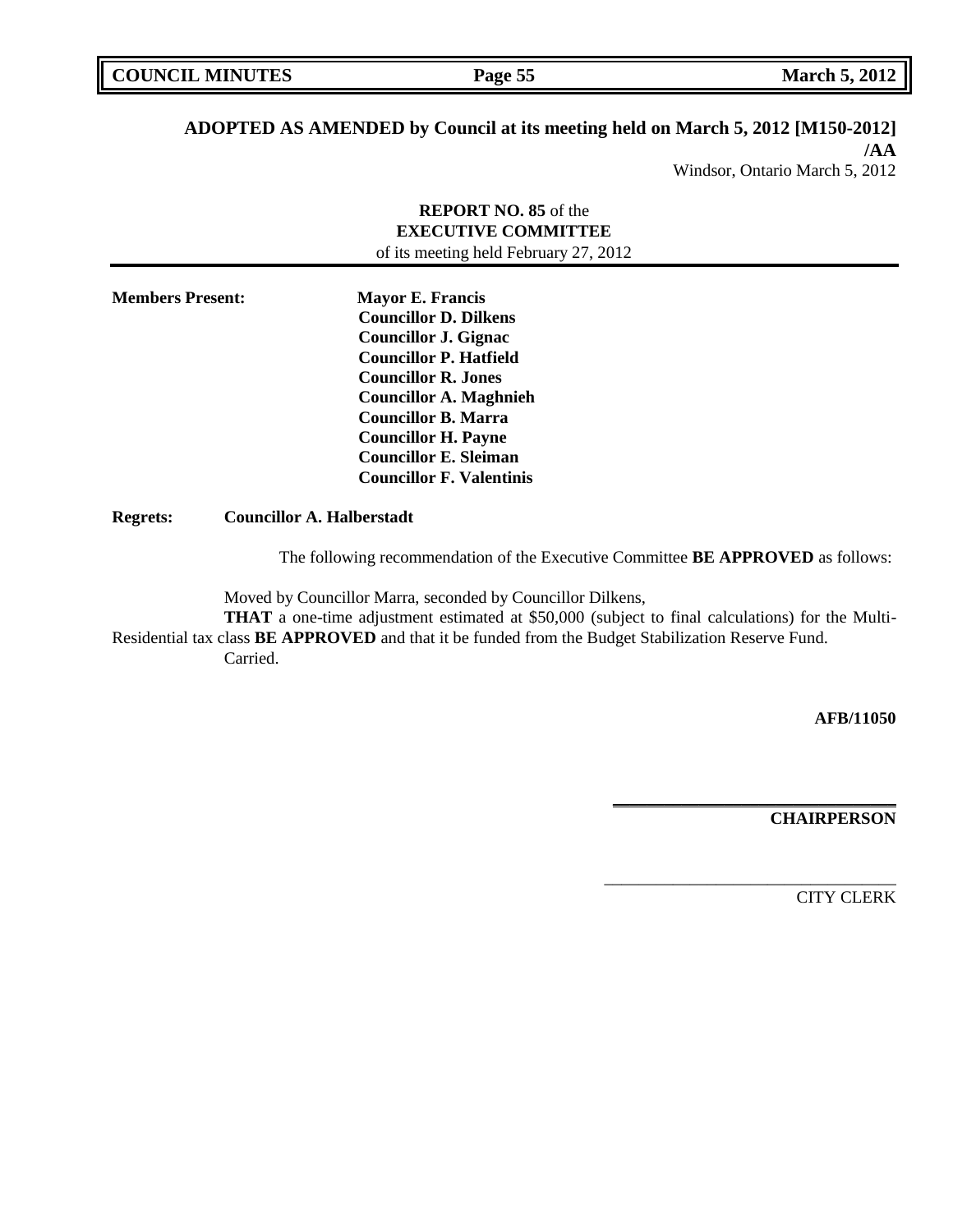**COUNCIL MARCH 5, 2012 Page 56 March 5, 2012** 

# **ADOPTED AS AMENDED by Council at its meeting held on March 5, 2012 [M151-2012]**

**/AA**

Windsor, Ontario March 5, 2012

|                         | <b>REPORT NO. 86 of the</b>                                                                             |
|-------------------------|---------------------------------------------------------------------------------------------------------|
|                         | <b>EXECUTIVE COMMITTEE</b>                                                                              |
|                         | of its meeting held February 27, 2012                                                                   |
| <b>Members Present:</b> | <b>Mayor E. Francis</b>                                                                                 |
|                         | <b>Councillor D. Dilkens</b>                                                                            |
|                         | <b>Councillor J. Gignac</b>                                                                             |
|                         | <b>Councillor P. Hatfield</b>                                                                           |
|                         | <b>Councillor R. Jones</b>                                                                              |
|                         | <b>Councillor A. Maghnieh</b>                                                                           |
|                         | <b>Councillor B. Marra</b>                                                                              |
|                         | <b>Councillor H. Payne</b><br><b>Councillor E. Sleiman</b>                                              |
|                         | <b>Councillor F. Valentinis</b>                                                                         |
|                         |                                                                                                         |
| <b>Regrets:</b>         | <b>Councillor A. Halberstadt</b>                                                                        |
|                         | The following recommendation of the Executive Committee BE APPROVED as follows:                         |
|                         | Moved by Councillor Marra, seconded by Councillor Dilkens,                                              |
|                         | <b>THAT</b> the recommended reduction in the Economic Development Initiative Budget from the            |
|                         | Office of the CAO in the amount of \$41,500 BE NOT APPROVED, and                                        |
|                         | <b>THAT</b> this <b>BE PROVIDED</b> as a one-time funding in 2012 from the Budget Stabilization Reserve |
| Fund, and               |                                                                                                         |
| budget.                 | THAT the \$41,500 BE REINSTATED as a pre-approved base budget adjustment to the 2013                    |
|                         | Carried.                                                                                                |
|                         |                                                                                                         |

**AFB/11050**

**CHAIRPERSON**

**\_\_\_\_\_\_\_\_\_\_\_\_\_\_\_\_\_\_\_\_\_\_\_\_\_\_\_\_\_\_\_\_\_**

\_\_\_\_\_\_\_\_\_\_\_\_\_\_\_\_\_\_\_\_\_\_\_\_\_\_\_\_\_\_\_\_\_\_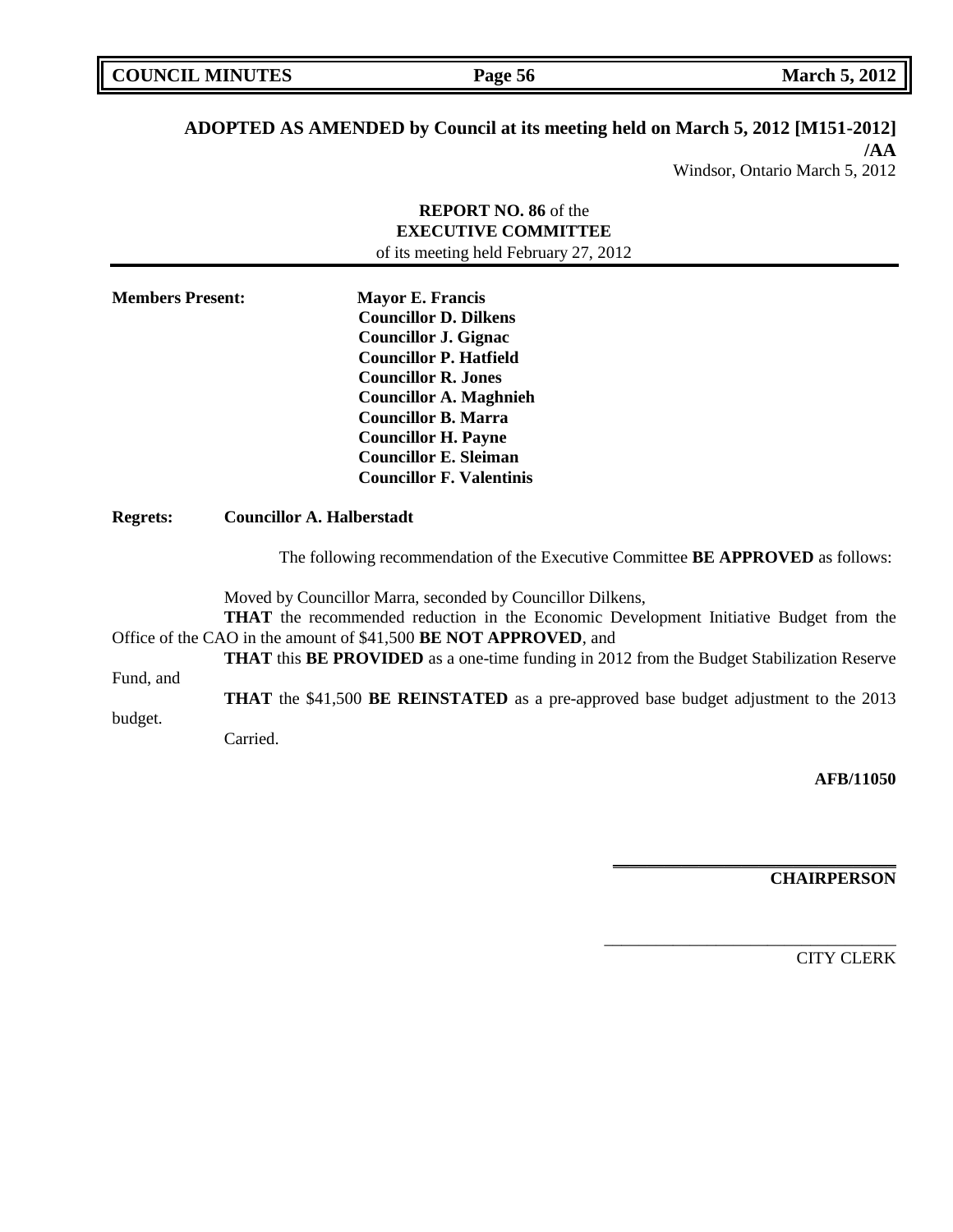**COUNCIL MINUTES Page 57 March 5, 2012** 

# **ADOPTED AS AMENDED by Council at its meeting held on March 5, 2012 [M152-2012]**

**/AA** Windsor, Ontario March 5, 2012

|                         | <b>REPORT NO. 87</b> of the                                                                                                                                                                                                                                                                                                                                                                                                                  |
|-------------------------|----------------------------------------------------------------------------------------------------------------------------------------------------------------------------------------------------------------------------------------------------------------------------------------------------------------------------------------------------------------------------------------------------------------------------------------------|
|                         | <b>EXECUTIVE COMMITTEE</b>                                                                                                                                                                                                                                                                                                                                                                                                                   |
|                         | of its meeting held February 27, 2012                                                                                                                                                                                                                                                                                                                                                                                                        |
| <b>Members Present:</b> | <b>Mayor E. Francis</b><br><b>Councillor D. Dilkens</b><br><b>Councillor J. Gignac</b><br><b>Councillor P. Hatfield</b><br><b>Councillor R. Jones</b><br><b>Councillor A. Maghnieh</b><br><b>Councillor B. Marra</b><br><b>Councillor H. Payne</b><br><b>Councillor E. Sleiman</b><br><b>Councillor F. Valentinis</b>                                                                                                                        |
| <b>Regrets:</b>         | <b>Councillor A. Halberstadt</b>                                                                                                                                                                                                                                                                                                                                                                                                             |
|                         | The following recommendation of the Executive Committee BE APPROVED as follows:                                                                                                                                                                                                                                                                                                                                                              |
| Fund, and<br>budget.    | Moved by Councillor Marra, seconded by Councillor Hatfield,<br><b>THAT</b> the recommended elimination of retiree gifts as part of the Human Resources budget in the<br>amount of \$15,000 BE NOT APPROVED, and<br><b>THAT</b> this <b>BE PROVIDED</b> as a one-time funding in 2012 from the Budget Stabilization Reserve<br><b>THAT</b> the \$15,000 <b>BE REINSTATED</b> as a pre-approved base budget adjustment to the 2013<br>Carried. |
|                         |                                                                                                                                                                                                                                                                                                                                                                                                                                              |

**AFB/11050**

**CHAIRPERSON**

**\_\_\_\_\_\_\_\_\_\_\_\_\_\_\_\_\_\_\_\_\_\_\_\_\_\_\_\_\_\_\_\_\_**

\_\_\_\_\_\_\_\_\_\_\_\_\_\_\_\_\_\_\_\_\_\_\_\_\_\_\_\_\_\_\_\_\_\_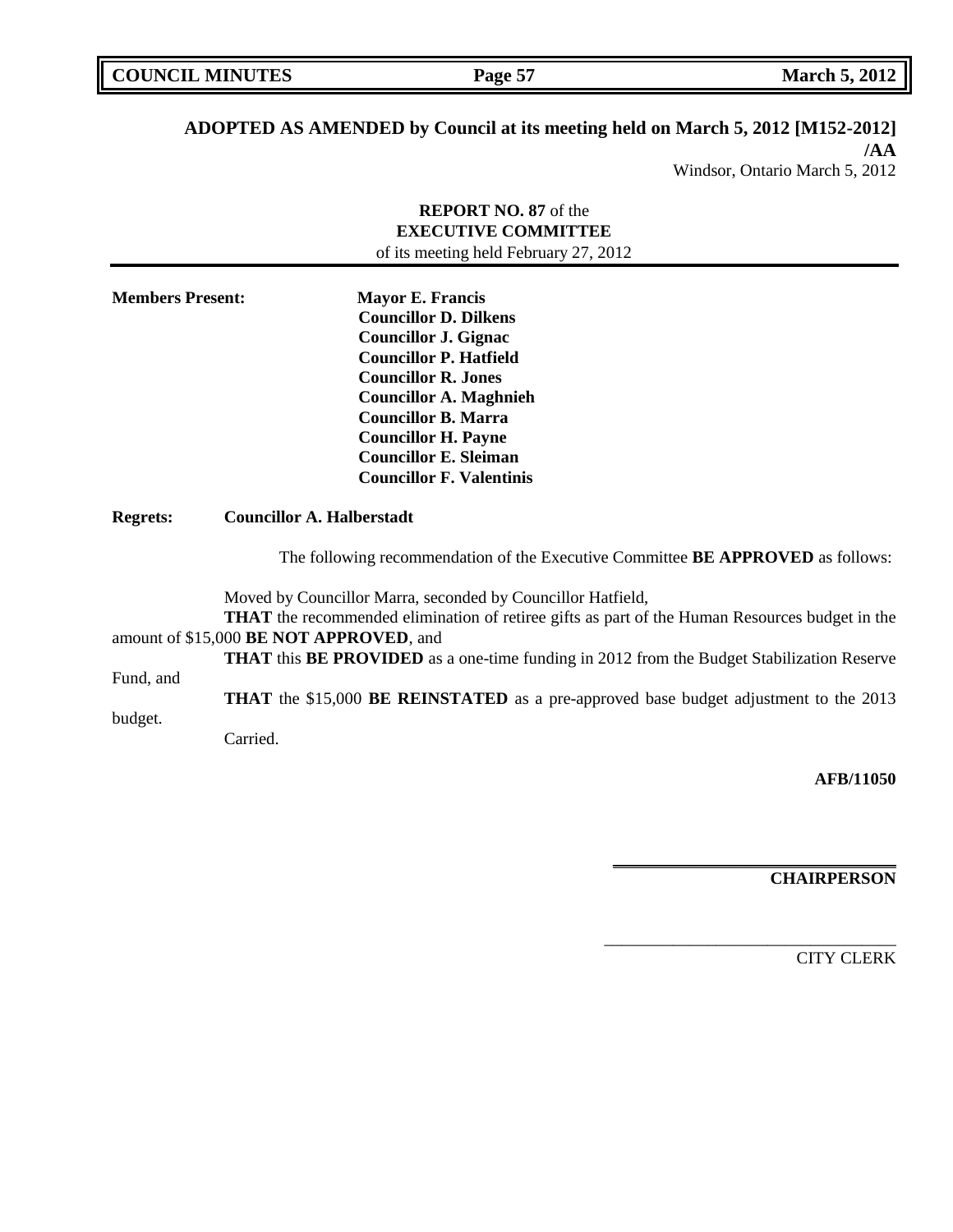**Page 58 March 5, 2012** 

## **ADOPTED AS AMENDED by Council at its meeting held March 5, 2012 [M111-2012]**

**/AA**

Windsor, Ontario March 5, 2012

## **REPORT NO. 59** of the **EXECUTIVE COMMITTEE** of its meeting held February 27, 2012

| <b>Members Present:</b> | <b>Mayor E. Francis</b>         |
|-------------------------|---------------------------------|
|                         | <b>Councillor D. Dilkens</b>    |
|                         | <b>Councillor J. Gignac</b>     |
|                         | <b>Councillor P. Hatfield</b>   |
|                         | <b>Councillor R. Jones</b>      |
|                         | <b>Councillor A. Maghnieh</b>   |
|                         | <b>Councillor B. Marra</b>      |
|                         | <b>Councillor H. Payne</b>      |
|                         | <b>Councillor E. Sleiman</b>    |
|                         | <b>Councillor F. Valentinis</b> |

### **Regrets: Councillor A. Halberstadt**

The following recommendation of the Executive Committee **BE APPROVED** as follows:

Moved by Councillor Dilkens, seconded by Councillor Sleiman,

**THAT** Council **RECEIVE** the report of the Deputy Treasurer in response to

## CQ34-2011and,

**THAT** Council **DIRECT** Administration to report back as soon as practical, based on other corporate priorities, with a comprehensive report on the benefits, costs, risks, and timelines relative to undertaking a review aimed at developing a comprehensive corporate wide user fee policy.

Carried.

# *Clerk's Note:* **The report authored by the City Financial Officer/City Treasurer dated February 1, 2012 entitled "CQ34-2011 – User Fees" is** *attached* **as background information.**

**Livelink 15754, AFB/11050**

**\_\_\_\_\_\_\_\_\_\_\_\_\_\_\_\_\_\_\_\_\_\_\_\_\_\_\_\_\_\_\_\_\_**

\_\_\_\_\_\_\_\_\_\_\_\_\_\_\_\_\_\_\_\_\_\_\_\_\_\_\_\_\_\_\_\_\_\_

**CHAIRPERSON**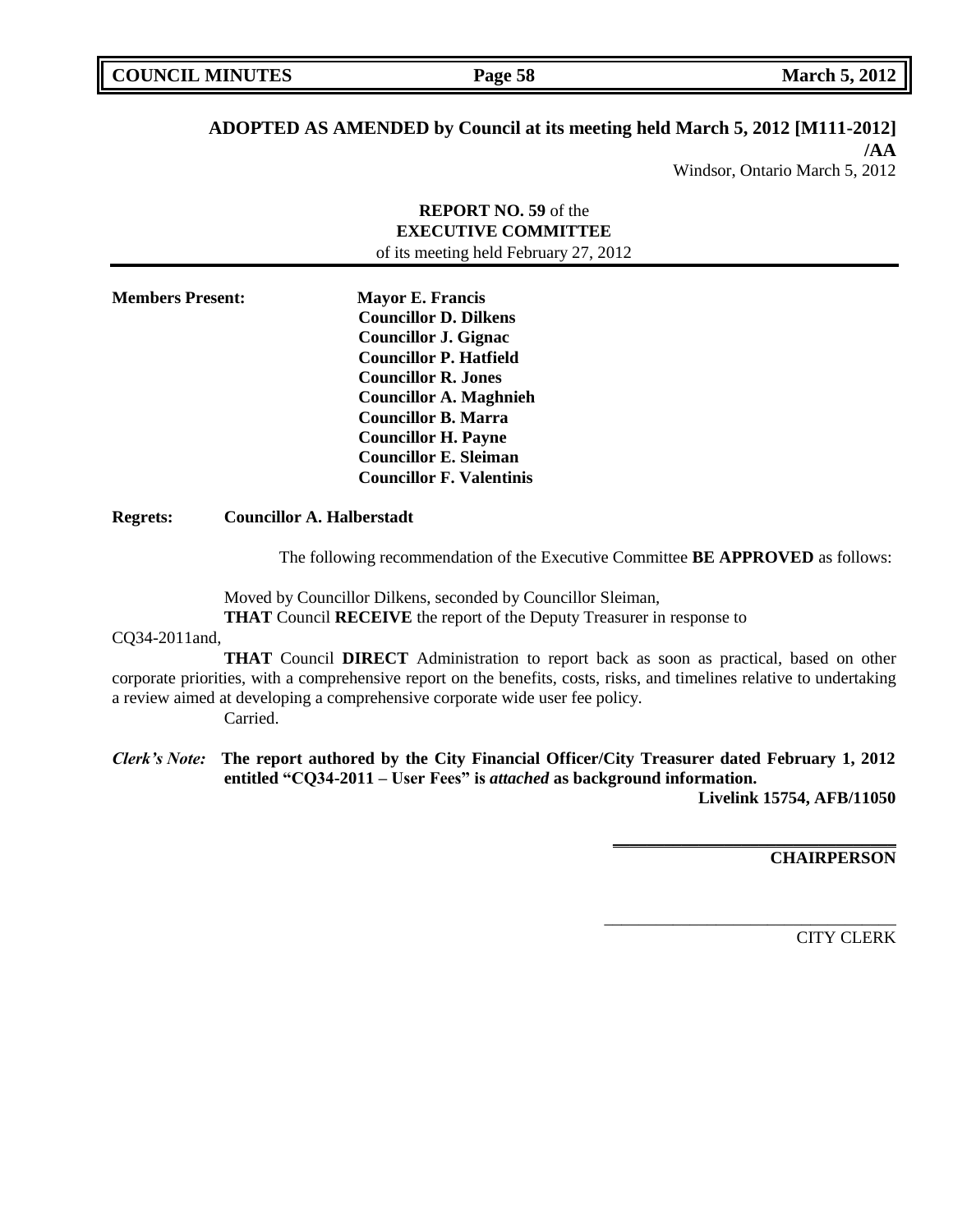**COUNCIL MARK Page 59 March 5, 2012** 

# **ADOPTED by Council at its meeting held on March 5, 2012 [M110-2012]**

**/AA** Windsor, Ontario March 5, 2012

## **REPORT NO. 65** of the **EXECUTIVE COMMITTEE** of its meeting held February 27, 2012

**Members Present: Mayor E. Francis Councillor D. Dilkens Councillor J. Gignac Councillor P. Hatfield Councillor R. Jones Councillor A. Maghnieh Councillor B. Marra Councillor H. Payne Councillor E. Sleiman Councillor F. Valentinis**

**Regrets: Councillor A. Halberstadt**

The following recommendation of the Executive Committee **BE APPROVED** as follows:

Moved by Councillor Marra, seconded by Councillor Gignac,

**A. THAT** the 2012 Net Operating Budget for the City of Windsor and related Boards in the amount of \$313,734,176 as recommended by Administration (subject to any further changes approved by Council) **AS AMENDED.**

B. **THAT** the necessary by-laws **BE PRESENTED** for Council's consideration in support of the adoption of the 2012 Operating Budget.

C. **THAT** Council **APPROVE** the required transfers to and from the various funds in accordance with the 2012 Adopted Budget**.**

D. **THAT** the updated Long Term Debt Forecast (Section G of the Introduction) of the report **BE RECEIVED** for information.

E. **THAT** the CFO & City Treasurer **BE AUTHORIZED** to process the budget transfers during the fiscal year, which do not change the overall approved Net City Budget amount.

F. **THAT** the required amounts **BE APPROVED** from the Budget Stabilization Reserve Fund to fund one-time costs associated with the recommended budget issues contained within the 2012 Operating Budget.

G. **THAT** the 2012 Schedule of Fees detailed in the 2012 User Fee Schedule section of the budget binder **BE APPROVED** and, **THAT** the Fee & Charges Bylaw of record **BE AMENDED** to reflect the 2012 Schedule of Fees.

Carried.

*Clerk's Note:* **The report authored by the City Clerk dated February 21, 2012 entitled "2012 Operating Budget" is** *attached* **as background information.**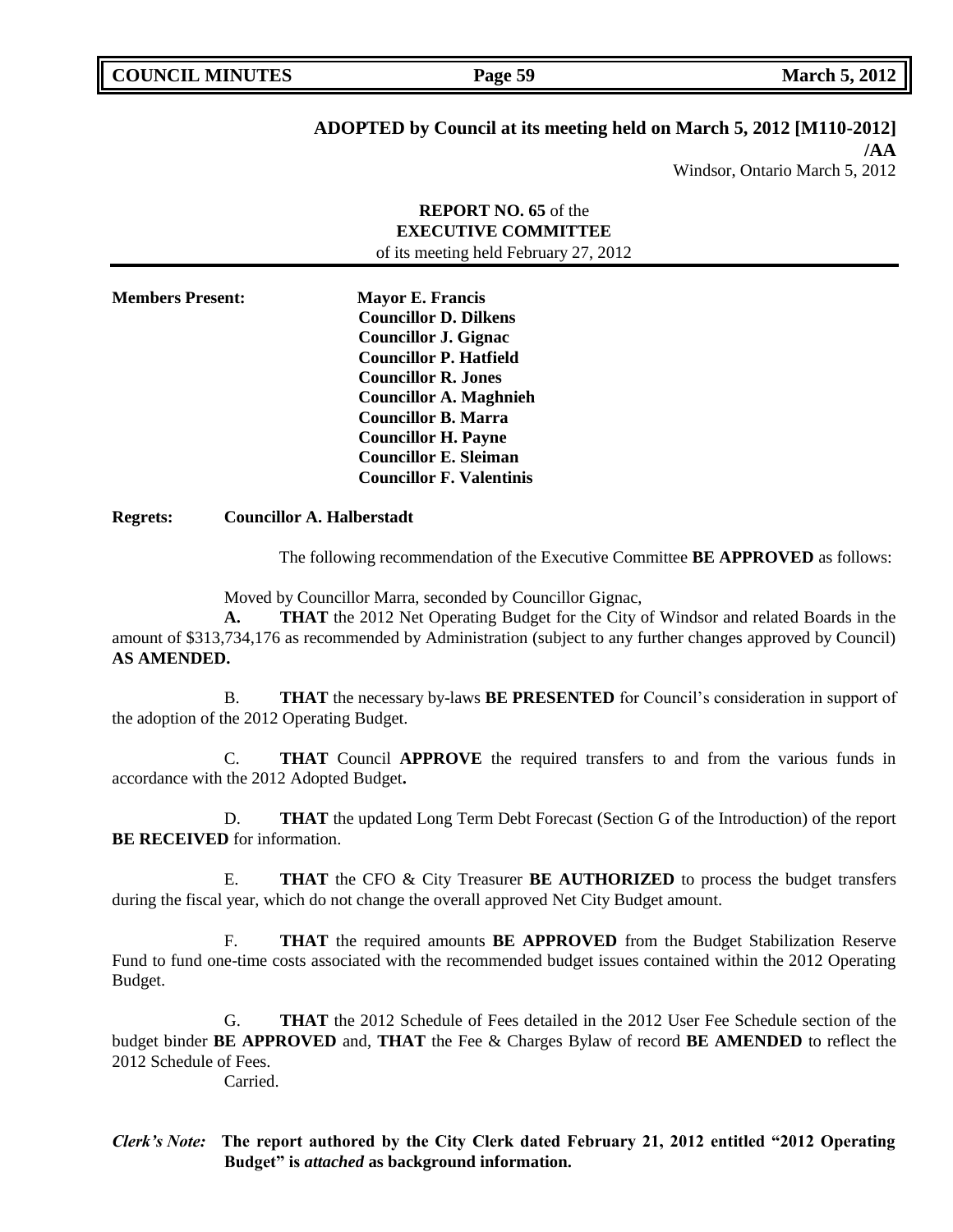**Livelink 15755, AFB/11050**

\_\_\_\_\_\_\_\_\_\_\_\_\_\_\_\_\_\_\_\_\_\_\_\_\_\_\_\_\_\_\_\_\_\_

**\_\_\_\_\_\_\_\_\_\_\_\_\_\_\_\_\_\_\_\_\_\_\_\_\_\_\_\_\_\_\_\_\_ CHAIRPERSON**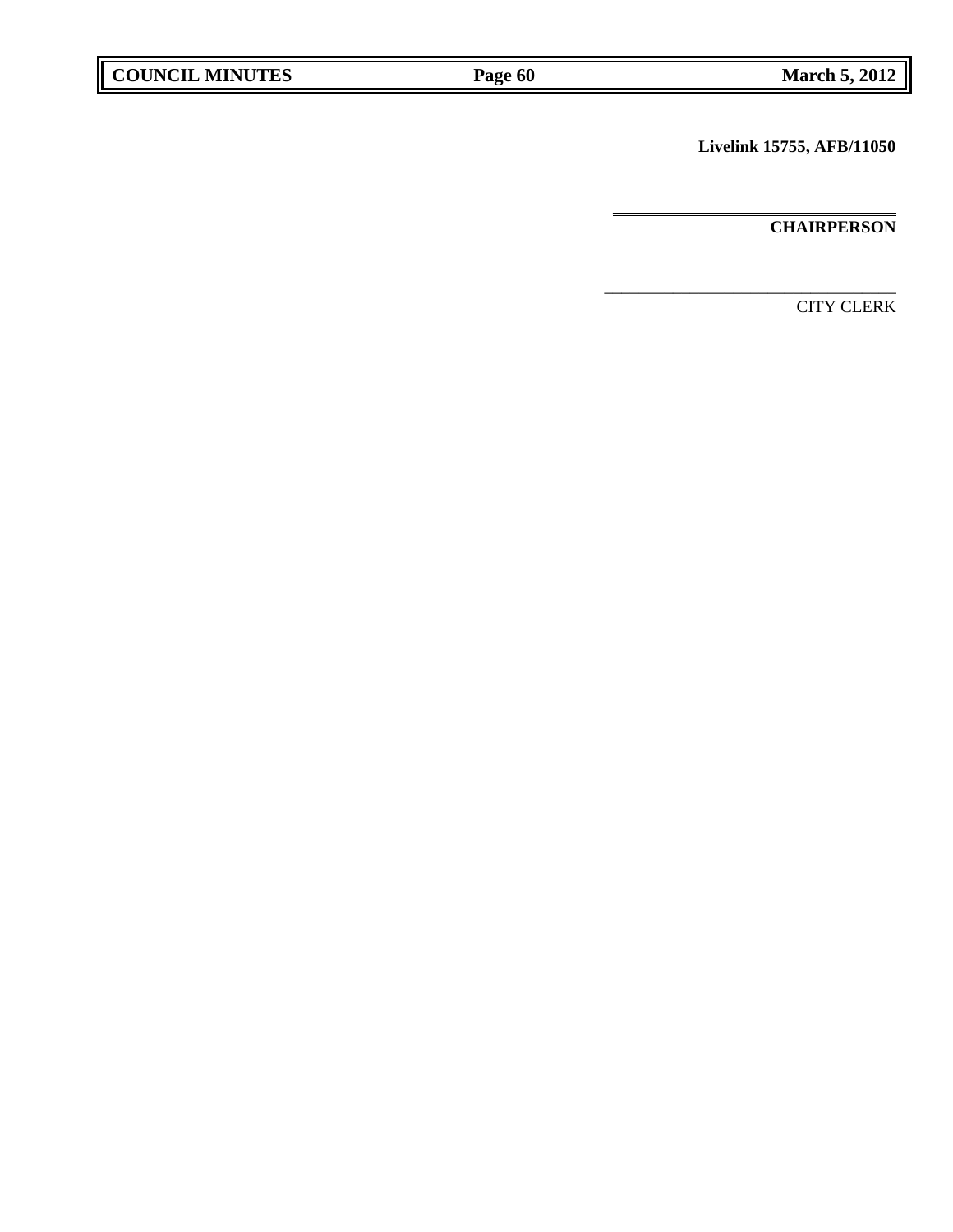| <b>COUNCIL MINUTES</b> |
|------------------------|
|------------------------|

# **ADOPTED by Council at its meeting held on March 5, 2012 [M110-2012]**

**/AA** Windsor, Ontario March 5, 2012

## **REPORT NO. 66** of the **EXECUTIVE COMMITTEE** of its meeting held February 27, 2012

**Members Present: Mayor E. Francis Councillor D. Dilkens Councillor J. Gignac Councillor P. Hatfield Councillor R. Jones Councillor A. Maghnieh Councillor B. Marra Councillor H. Payne Councillor E. Sleiman Councillor F. Valentinis**

## **Regrets: Councillor A. Halberstadt**

The following recommendation of the Executive Committee **BE APPROVED** as follows:

Moved by Councillor Marra, seconded by Councillor Gignac, **THAT** Council **RECEIVE** the report of the City Treasurer dated February 21, 2012 entitled "2012 Operating Budget – Additional Information", and

**THAT** Council **DIRECT** the City Treasurer & Chief Financial Officer to amend the 2012 Operating Budget as detailed in section A of the Financial Matters of this report. Carried.

*Clerk's Note:* **The report authored by the Chief Financial Officer/City Treasurer dated February 21, 2012 entitled "2012 Operating Budget – Additional Information" is** *attached* **as background information.**

**Livelink 15782, AFB/11050**

**\_\_\_\_\_\_\_\_\_\_\_\_\_\_\_\_\_\_\_\_\_\_\_\_\_\_\_\_\_\_\_\_\_**

\_\_\_\_\_\_\_\_\_\_\_\_\_\_\_\_\_\_\_\_\_\_\_\_\_\_\_\_\_\_\_\_\_\_

**CHAIRPERSON**